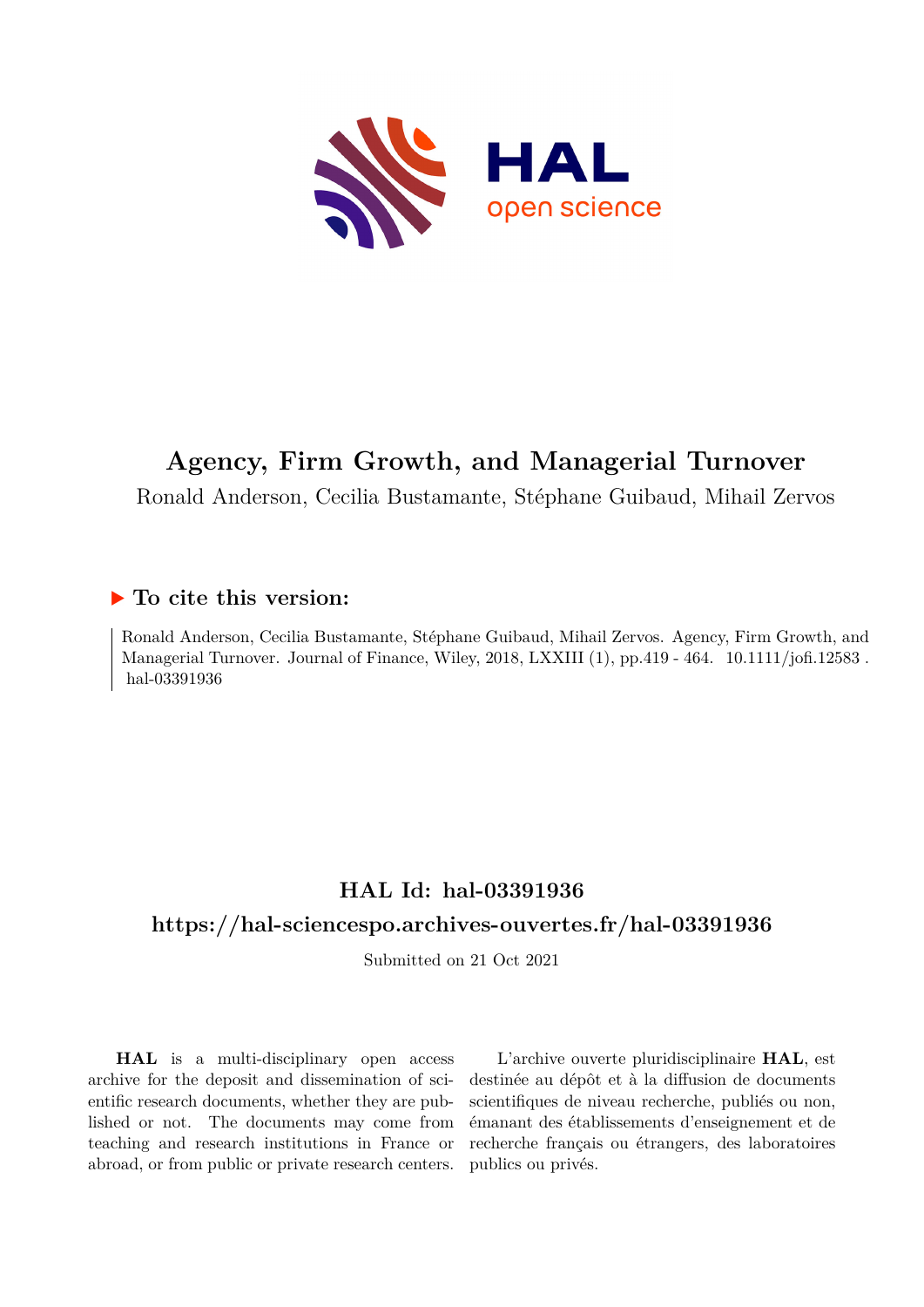THE JOURNAL OF FINANCE • VOL. LXXIII, NO. 1 • FEBRUARY 2018

# **Agency, Firm Growth, and Managerial Turnover**

# RONALD W. ANDERSON, M. CECILIA BUSTAMANTE, STEPHANE GUIBAUD, ´ and MIHAIL ZERVOS<sup>∗</sup>

#### **ABSTRACT**

We study managerial incentive provision under moral hazard when growth opportunities arrive stochastically and pursuing them requires a change in management. A trade-off arises between the benefit of always having the "right" manager and the cost of incentive provision. The prospect of growth-induced turnover limits the firm's ability to rely on deferred pay, resulting in more front-loaded compensation. The optimal contract may insulate managers from the risk of growth-induced dismissal after periods of good performance. The evidence for the United States broadly supports the model's predictions: Firms with better growth prospects experience higher CEO turnover and use more front-loaded compensation.

WHEN OWNERSHIP AND CONTROL ARE SEPARATED, firm performance depends crucially on having the right managers at the helm and incentivizing them properly. Over time, changes in business conditions may call for a change in top management for the firm to seize new opportunities or overcome challenges. But this may complicate the task of incentivizing incumbent managers. For instance, if managers anticipate that their tenure at the firm will be short, they will be reluctant to accept any form of deferred compensation, a standard feature of incentive contracts. The firm may therefore face a dilemma: By changing management to adapt to evolving business conditions, it may increase the costs of incentive provision.

To analyze this tension, this paper introduces the idea of *growth-induced turnover* into a dynamic moral hazard framework. Growth-induced turnover refers to the replacement of top management that is motivated by the need to

<sup>∗</sup>Ronald W. Anderson is with the London School of Economics. M. Cecilia Bustamante is with the Robert H. Smith School of Business, University of Maryland. Stephane Guibaud is with SciencesPo. ´ Mihail Zervos is with the London School of Economics. We are especially grateful to Bruno Biais (the Editor) and two anonymous referees for helping us improve the paper significantly. We also thank Catherine Casamatta, Peter DeMarzo, Mike Fishman, Denis Gromb, Zhiguo He, Andrey Malenko, Guillaume Plantin, Jean-Marc Robin, Antoinette Schoar, our discussants David Dicks, Oliver Spalt, Sergey Stepanov, and John Zhu, seminar participants at Boston University, Ecole Polytechnique, ´ London School of Economics, Queen Mary University of London, SciencesPo, Toulouse, and UT Austin, and conference participants at the meetings of the CEPR European Summer Symposium in Financial Markets, China International Conference in Finance, European Finance Association, European Finance Summit, International Moscow Finance Conference, Seminaire Bachelier Paris, ´ and Western Finance Association for helpful comments. We have read the *Journal of Finance*'s disclosure policy and have no conflict of interest to disclose.

DOI: 10.1111/jofi.12583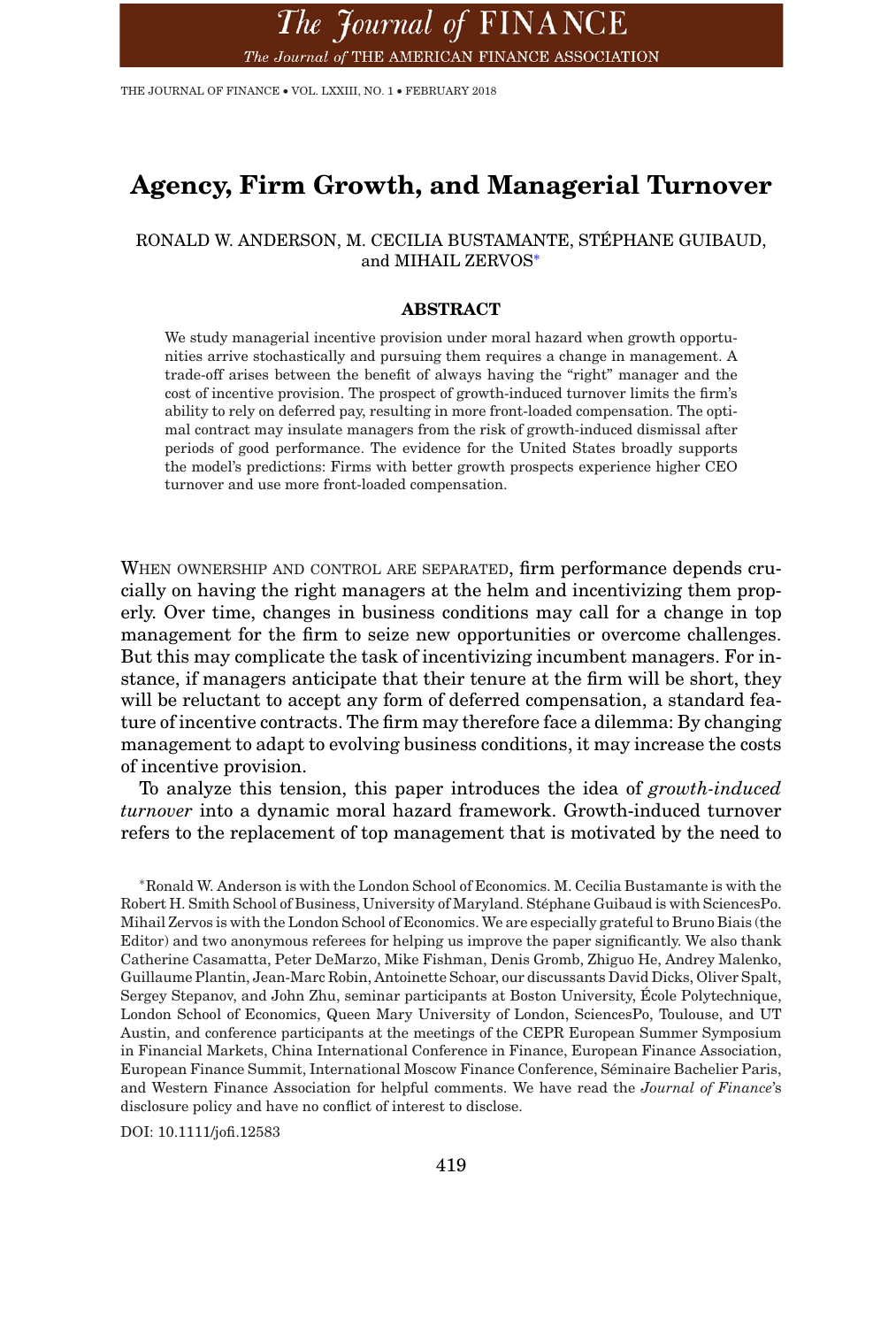have managers who possess the appropriate skill set and experience to lead the firm in its *current* circumstances. This may involve, for instance, adopting new production techniques, making acquisitions, launching a new product, or expanding into new markets. If the incumbent lacks the vision or skills necessary to implement such transformations, appointing new management is the only way for the firm to successfully pursue its course.<sup>1</sup> At the same time, proper dynamic incentive provision requires a combination of deferred compensation and a threat of dismissal following poor performance, both of which constitute agency costs. By introducing the possibility of managerial turnover for the sake of growth as well as for discipline, we show how these costs are affected. The main insight of the paper is that the prospect of growth-induced dismissal effectively increases managers' impatience, which increases agency costs and generates a tendency to front-load compensation. In fact, the firm may actually be better off ex ante by committing to pass up otherwise attractive growth opportunities in some circumstances. More generally, our analysis delivers empirical predictions on the effects of a firm's growth prospects on managerial turnover and compensation, predictions that we show are broadly supported in the data.

Although our analysis is set up in a continuous-time stationary environment, we first develop the theory in the context of a two-period model. The simplicity of the framework enables us to distill most of the economics of the paper in a transparent way. In particular, the trade-off faced by the firm between the benefit of having a manager who is able to seize new opportunities and the cost of incentive provision appears starkly in this setting. Moreover, the key empirical implications of the theory are derived analytically.

In the continuous-time model, a long-lived firm is run by a sequence of riskneutral managers protected by limited liability. A moral hazard problem arises because, while they are in charge, managers can divert cash flows for their own private benefit. The firm can fire the incumbent manager at any time and replace him at a cost. Fleeting growth opportunities arrive stochastically over time, and a change in management is needed to seize them. If the firm decides to pursue an opportunity, it pays the costs associated with replacing the manager and its size (or profitability) increases. A long-term incentive contract is signed between the firm and its successive managers at the time they are hired.

As in previous dynamic contracting studies, we show that optimal compensation and turnover policies in this environment can be described in terms of a state variable that coincides with the agent's expected discounted compensation, referred to as his contractual *promise*. The manager receives

<sup>1</sup> In some circumstances, a change in management may be required to avoid decay, rather than to pursue growth—for example, when by sticking with the status quo, the firm would fail to face up to a disruptive competitive threat. For instance, in his narrative of the battle waged in Canada around 1820 between the long-established Hudson Bay Company (HB) and its upstart rival North West Company (NW), Roberts (2004, p. 5) recounts that "HB did respond to the threat, essentially by copying NW's new approach. It did so, however, *only after the leaders of the firm had been replaced by new ones who understood the nature of the threat and were not tied to the old ways that had worked so well for so long*." (emphasis added)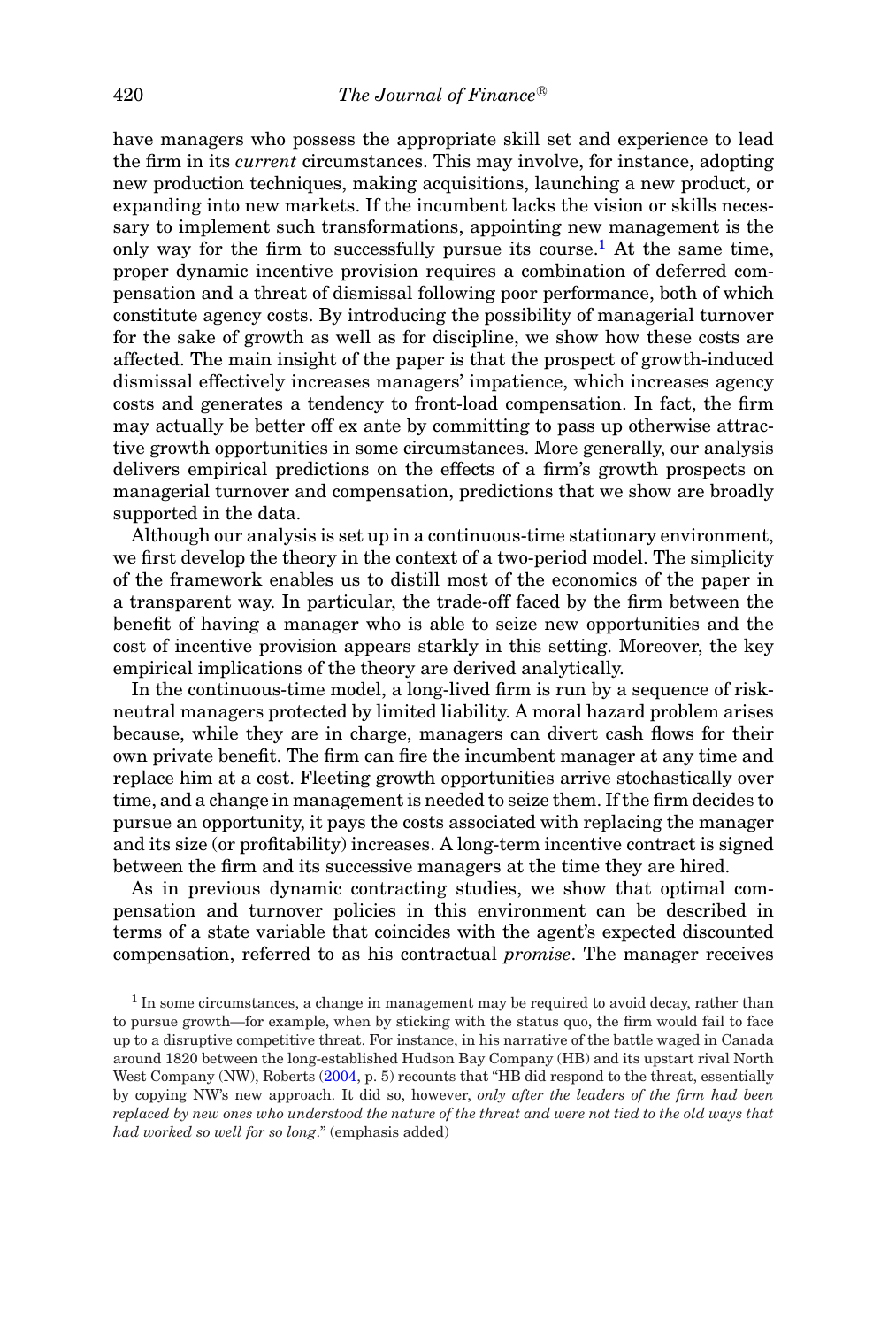cash compensation only when his promise reaches an endogenous *bonus threshold*. When the manager's promise lies below this threshold, cash compensation is deferred, and the promise is increased at a contractually specified rate plus a positive or negative adjustment based on the firm's current performance. If the firm suffers a sustained period of poor performance, the manager's promise can be lowered sufficiently to reach zero, the *firing threshold*, at which point the incumbent is replaced by a new manager who receives an initial promise that is no less than his exogenous reservation value.

In contrast with other studies, the manager's contract in our framework is also contingent on the presence or not of a growth opportunity. If no growth opportunity becomes available, the manager continues his tenure so long as his promise stays above the firing threshold, and he is compensated with bonuses and performance-related changes in his promise as described above. If a growth opportunity arises and the firm takes it, the manager is replaced. However, not all growth opportunities are seized by all firms—even though they would be under first-best. Specifically, we show that, depending on the characteristics of the firm and its environment, the optimal growth policy can be one of two types. For some firms, it is optimal to pursue all growth opportunities as they come. For other firms, it is optimal to forgo opportunities that arise after periods of good performance, that is, when the incumbent manager's promise is above a certain *growth threshold*. We refer to these two types of firms as *high-growth firms* and *low-growth firms*, respectively. In effect, optimal incentive provision in low-growth firms calls for some degree of job protection against the risk of growth-induced termination. Intuitively, the reason job protection is granted after a spell of good cash flows is that losses due to agency problems are reduced after good performance, thus increasing the value of continuing with the incumbent manager net of the forgone benefit of growth. In high-growth firms, the benefit of growth always dominates.

Under the optimal contract, managerial compensation is affected by the possibility of growth-induced turnover through the drift of the manager's promise during his tenure. In the absence of growth opportunities, this drift would simply be equal to the manager's discount rate. The key novelty in our setup is that, whenever the firm stands ready to seize an opportunity that might become available, the drift rate needs to be augmented to compensate the manager for the risk of growth-induced termination, with the drift modification depending on the arrival intensity of growth opportunities. This upward adjustment of the drift when the firm stands ready to pursue a growth opportunity explains why firms with better growth prospects tend to have more front-loaded compensation. It also sheds light on why low-growth firms grant job protection when past performance has been good but not if it has been bad. A higher drift is indeed less costly to the firm after poor performance, when the manager's promise is close to the firing threshold, as it reduces the likelihood of a subsequent inefficient disciplinary turnover.

Our analysis explicitly allows for the possibility of lump-sum payments, and we show that severance pay is suboptimal in our setting even in the case of growth-induced turnover. Indeed, it is always better for the firm to increase the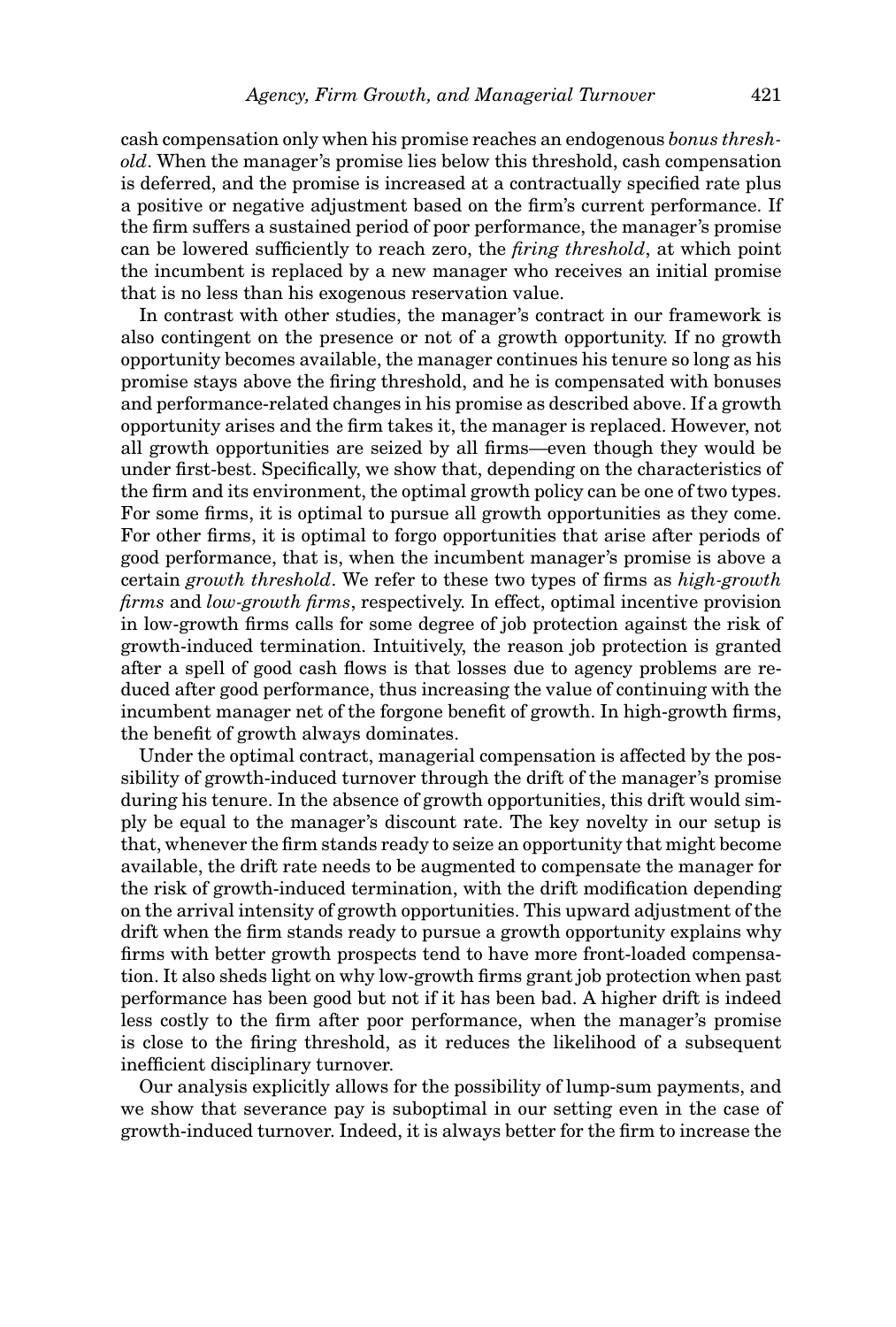incumbent's future promise conditional on him being retained, thereby making inefficient termination less likely in the future, than to give cash to a departing manager. However, we establish that an incoming manager may be given a "signing bonus" when his reservation value is sufficiently high.

To derive these results for the second-best incentive contract, our approach roughly follows the same logic as in previous continuous-time analyses of dynamic moral hazard. First, we establish a state-space representation of longterm incentive contracts, where the state process coincides with the manager's promise as described above. Similar to other studies, no stealing is incentive compatible under a dynamic contract if the sensitivity of the manager's promise to reported cash flows is large enough. We next formulate the firm's contracting problem recursively to characterize the optimal incentive-compatible dynamic contract in the presence of stochastic growth opportunities. We show that the firm's size-adjusted value function can be characterized as the solution to a Hamilton-Jacobi-Bellman (HJB) equation that incorporates the possibility of growth-induced turnover in an intuitive way. This crucial step in the analysis is established through a verification theorem from which the main properties of optimal compensation and turnover policies follow. Based on the HJB, we also provide a characterization of the determinants of a firm's growth type. In particular, we show that low-growth firms tend to be those plagued with more severe agency problems. This finding suggests that better governance can work as an effective tool to promote economic growth.

Having characterized the optimal contract, we take full advantage of the dynamic nature of our model and provide a suggestive analysis of its quantitative implications for the distribution of tenure length and for the timing of managerial compensation over tenure. In the model, these are partly determined by the firm's type as well as the compensation and growth thresholds, all of which are endogenous. We discuss the impact of a firm's growth prospects on turnover and compensation under the optimal contract through a numerical example. The simulation outcome illustrates the fact that firms with better growth prospects, in particular, those with more attractive opportunities (i.e., holding their arrival intensity fixed), tend to have shorter tenure length and more front-loaded compensation.

Finally, we examine the data in light of the theory. Merging data from CRSP, Compustat, and ExecuComp for U.S. public companies over the period 1992 to 2014, we investigate empirically the links between firms' growth prospects, CEO turnover, and CEO compensation. Following an extensive literature in empirical corporate finance, we use average Q to capture firms' growth prospects. Specifically, we proxy for the ex ante growth prospects of a firm at the time a new CEO is appointed by the value of the firm's Q in the year before the CEO's appointment. We first sort CEO episodes along this proxy and compare the distributions of tenure length and compensation duration across the highest and lowest quantiles of growth prospects. In line with the model predictions, we find that the CEOs of firms with better prospects tend to have shorter tenure and more front-loaded compensation. We confirm these findings using regression analysis. In a probit model, our proxy for firms' growth prospects is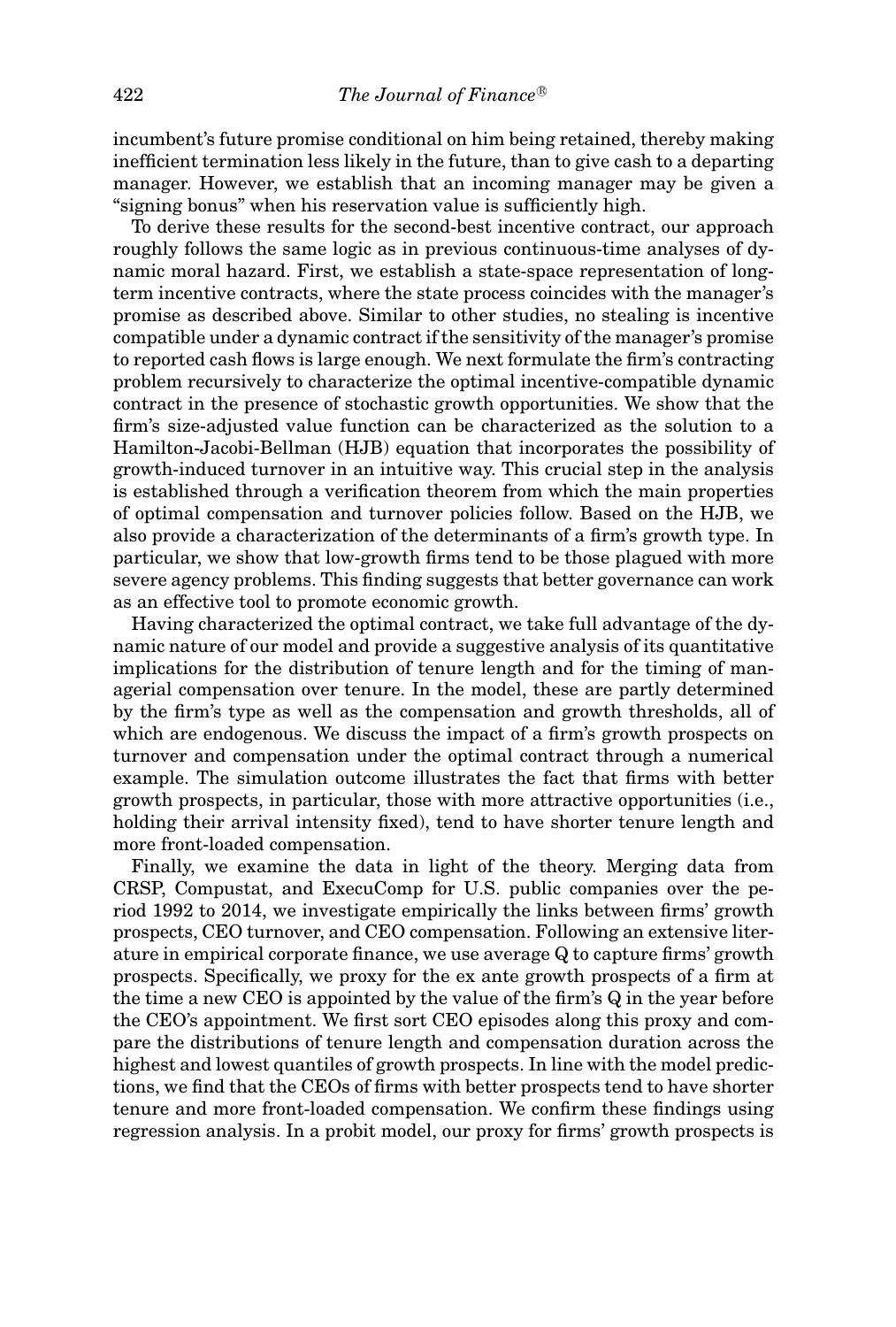positively related to the likelihood of turnover, controlling for past performance. An increase in initial Q of one standard deviation leads to an increase in the probability of turnover of 85 basis points. Since the unconditional frequency of CEO turnover in our sample is 8.4%, the effect is economically significant. We also find that the arrival of an opportunity, proxied by an increase in the firm's average Q since the beginning of a CEO's tenure, increases the probability of a turnover event, consistent with the notion of growth-induced turnover. Furthermore, the likelihood of turnover is less sensitive to the arrival of an opportunity when ex ante growth prospects were poor, in line with the prediction that firms with more modest growth prospects are more likely to insulate their managers from the risk of growth-induced turnover. Finally, we find that managerial pay tends to be lower in firms with worse growth prospects, and that the slope of the compensation profile over tenure years tends to be higher in such firms, which can be viewed as a manifestation of their greater reliance on compensation back-loading.

The idea that the pursuit of valuable growth opportunities may rely on a change in management can be found in early contributions to the management literature, going back to Penrose (1959). More recently, Roberts (2004) studies a number of business cases in which managerial limitations to firm growth play a prominent role and a change in management is instrumental in unlocking the growth potential of a firm.<sup>2</sup> Bertrand and Schoar  $(2003)$  provide compelling evidence that managers do indeed matter for firm performance and that they differ in their management styles. Bennedsen, Pérez-González, and Wolfenson (2012) further report that CEO effects are particularly important in rapidly growing environments. Building on the idea that firm productivity is determined by the quality of the match between the skill set of the manager and the current circumstances of the firm, Eisfeldt and Kuhnen (2013) analyze a competitive assignment model of CEO turnover where the skills demanded by the firm are subject to random shocks. In a similar vein, Jenter and Lewellen (2014) extend the standard Bayesian learning model of CEO turnover (e.g., Harris and Holmström  $(1982)$ ) by allowing the quality of the firm-CEO match to vary over time. In contrast with our work, these papers abstract from agency issues and incentive considerations, which occupy center stage in our analysis.

Our paper relates to a large body of work that applies the tools of dynamic contracting to the study of the firm in the presence of agency conflicts.<sup>3</sup> In particular, Quadrini (2004), Clementi and Hopenhayn (2006), DeMarzo and

<sup>2</sup> See in particular his discussion of the British Petroleum (BP) and General Motors (GM) cases. Both firms achieved major increases in value by undertaking discrete changes in organizational structure implemented by new CEOs with a different vision (John Browne at BP and "Jack" Smith at GM) and only after a sustained period of poor performance. This can be viewed as evidence of the type of behavior that characterizes low-growth firms in our analysis. Cheng and Hambrick (2012) document that, in turnaround situations, companies substantially improve performance when they replace incumbent CEOs who are poorly suited to the conditions at hand with new ones who are well matched to those conditions.

<sup>3</sup> For seminal contributions to the literature on dynamic moral hazard, see Rogerson (1985) and Spear and Srivastava (1987) in discrete time, as well as Holmström and Milgrom (1987) and Sannikov (2008) in continuous time. Recent applications to the study of CEO turnover and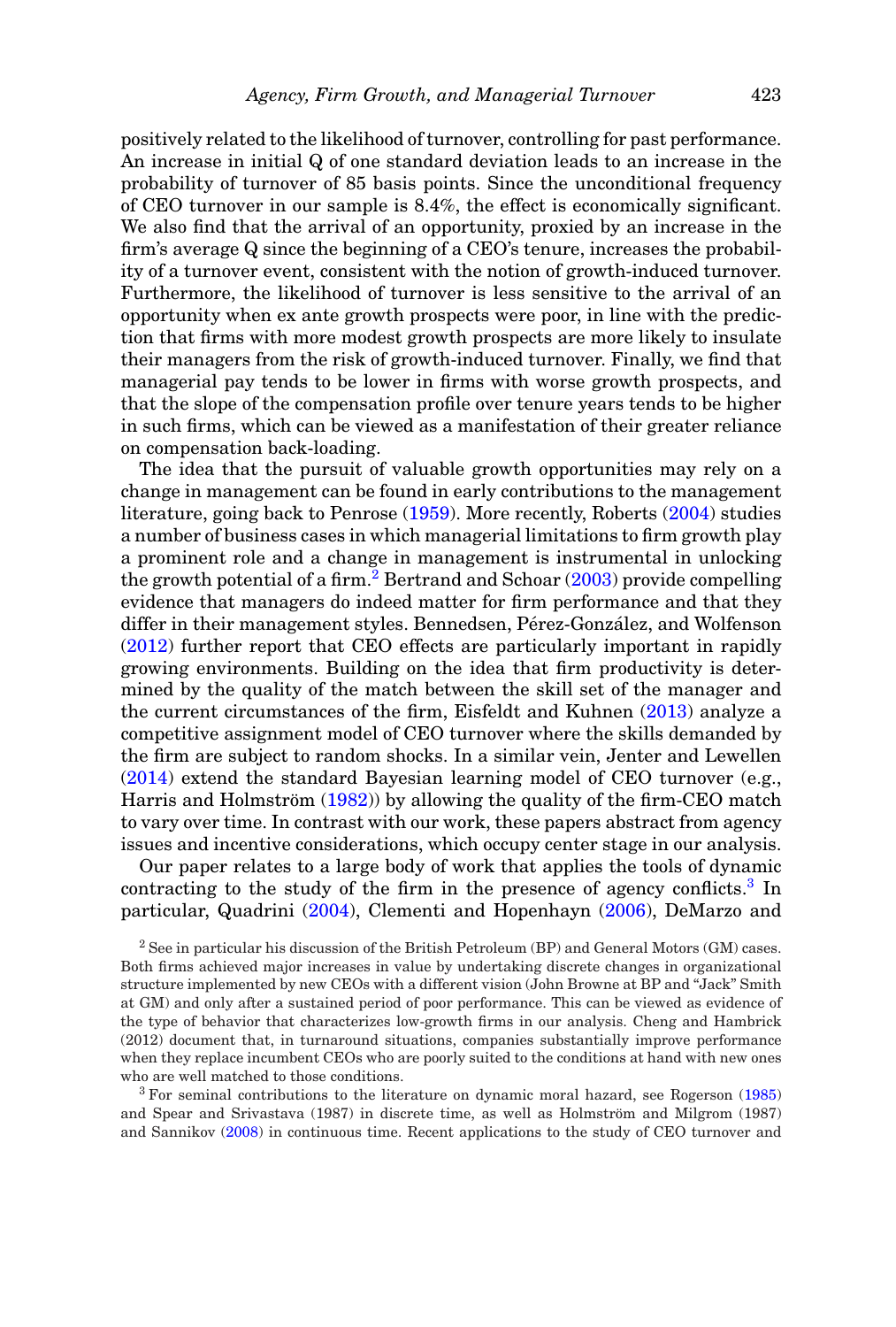Fishman (2007a), Philippon and Sannikov (2007), He (2008), Biais et al. (2010), and DeMarzo et al. (2012) investigate the link between moral hazard and firm growth when the firm can grow with the incumbent. Our main theoretical contribution is to focus instead on growth-induced turnover and its interactions with incentive provision. To the extent that the optimal contract in our setting is contingent on the realization of observable shocks, our work also bears some similarity to Piskorski and Tchistyi (2010) and Li (2015). More specifically, our continuous-time framework builds on the cash diversion model of DeMarzo and Sannikov  $(2006)^4$  which we extend to incorporate the stochastic arrival of growth opportunities. From a technical point of view, our contributions are as follows. First, we introduce an additional source of uncertainty beyond the Brownian cash flow shocks. Consequently, our analysis borrows techniques from the credit risk literature to derive the state-space representation of the contract and develop the proof of the verification theorem. Second, we consider a stationary environment where the firm's continuation value at the time a manager is fired is fully endogenous. Third, we endogenize the initial promise that the firm offers to each manager. In particular, we derive a necessary and sufficient condition for the managers' participation constraint to be binding in high-growth firms. Fourth, we explicitly allow for jumps in the cumulative compensation process, which allows us to assess the optimality of severance pay. Finally, our extensive analysis of the HJB equation and associated free-boundary problems allows us to derive explicit existence and uniqueness results, as well as comparative statics that are new to our setting.

The implications of our model and the evidence we provide are connected to a vast empirical literature on the determinants of turnover and compensation for top management.<sup>5</sup> The literature on CEO turnover has mostly focused on the link between turnover and performance. Empirical studies in this vein include the work of Coughlan and Schmidt (1985), Warner, Watts, and Wruck (1988), Weisbach (1988), Kim (1996), and Denis, Denis, and Sarin (1997), as well as more recent contributions by Jenter and Lewellen (2014) and Jenter and Kanaan (2015). We find that, controlling for performance, firms' growth prospects also help explain the likelihood of CEO turnover. In terms of managerial compensation, the model predictions are in line with Murphy (1999), who points out that pay packages often include a bonus system based on the firm's reported earnings in excess of a performance target. They also echo Kaplan and Minton (2012), who discuss the coincidence of shorter CEO tenures and higher CEO pay in the time series. The degree of reliance on deferred compensation has received relatively little attention in the literature so far. An exception is the analysis by Clementi and Cooley (2010), who exploit information on CEOs' holdings of stocks and stock options to construct a measure of

compensation include, among others, Spear and Wang (2005), Hoffman and Pfeil (2010), He (2012), Edmans et al. (2012), and Garret and Pavan (2012, 2015).

<sup>4</sup> See DeMarzo and Fishman (2007b) for a discrete-time version, and Biais et al. (2007) for an analysis of convergence from discrete to continuous time.

<sup>5</sup> For surveys of the literature on CEO compensation and on managerial incentive packages more generally, see, for instance, Murphy (1999, 2013).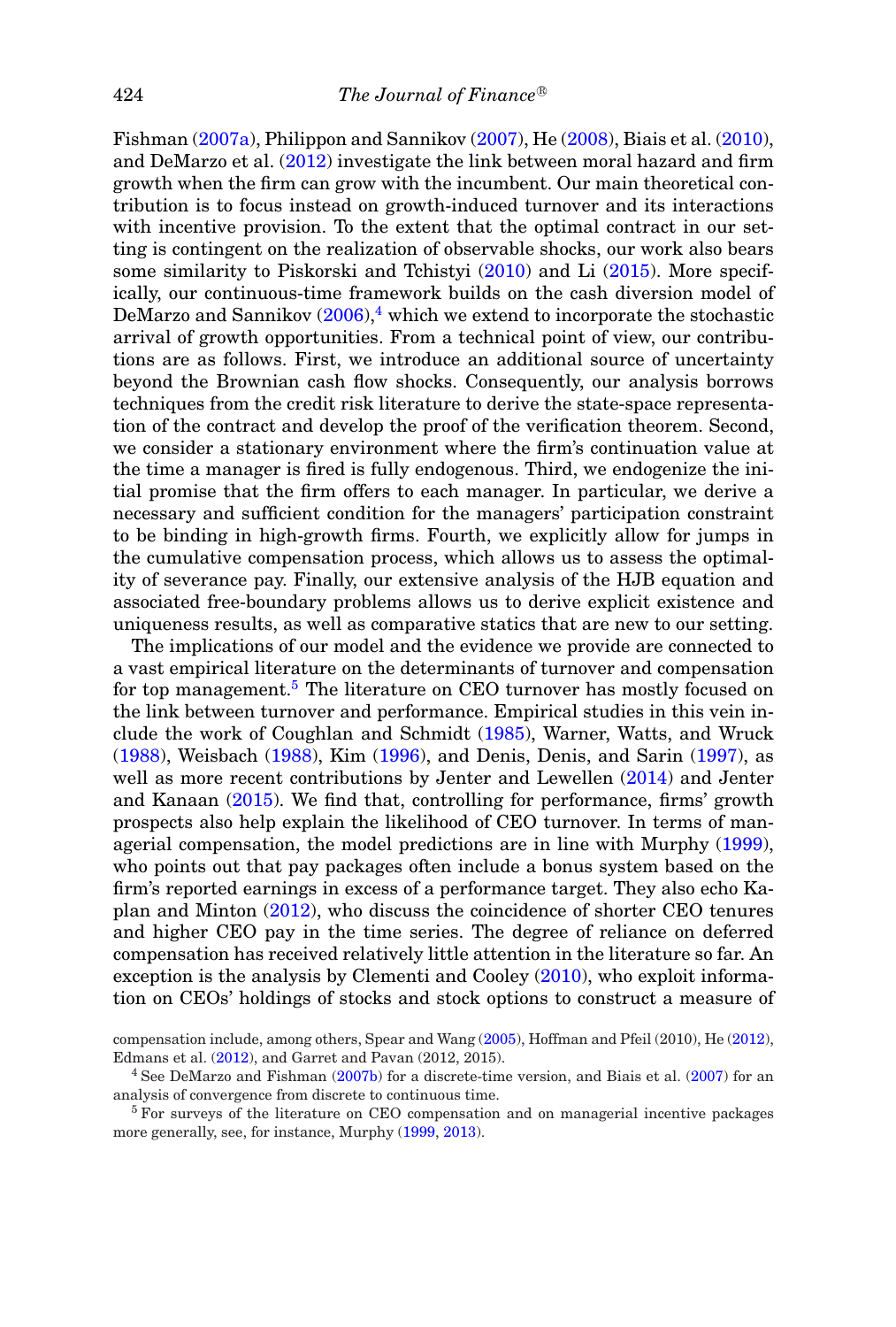deferred compensation. Gopalan et al. (2014) focus on the duration of a CEO's total compensation award in a given year based on information about the vesting periods of separate components in the package. Instead, we measure the duration of compensation received over the entire tenure of a CEO, and we document that this measure varies negatively with the firm's growth prospects at the time the CEO is hired. More broadly, we add to existing empirical studies on CEO compensation by investigating how the profile of CEO pay over tenure relates to firms' growth prospects.

The rest of the paper proceeds as follows. Section I develops the theory in a simple two-period framework and analytically derives its empirical implications for managerial turnover and compensation. Section II describes the continuous-time modeling setup and derives the state-space representation of long-term incentive contracts. Section III characterizes the optimal dynamic contract for high-growth and low-growth firms, as well as the determinants of firm type, and illustrates the model's implications through simulations. Section IV presents the empirical evidence. Section V concludes.

#### **I. A Two-Period Model**

We consider a firm that hires a manager at time  $t = 0$  to run its operations for at most two periods. The firm and its manager(s) are risk-neutral and have discount rates *r* and  $\varrho$ , respectively, with  $\varrho > r$ .<sup>6</sup> The random cash flows generated by the firm's operations at  $t = 1$  and  $t = 2$  are independently distributed. The first-period cash flow  $Y_1$  is equal to either  $y > 0$  with probability  $p \in (0, 1)$ or zero with probability  $1 - p$ . At the end of the first period, a growth opportunity may arrive with probability  $q \in (0, 1)$ , independently of  $Y_1$ . The arrival of a growth opportunity is publicly observable. Crucially, we assume that, in order to pursue an available opportunity, the firm must dismiss the incumbent manager and appoint a new one. If a growth opportunity arises and the firm hires a new manager to seize this opportunity, the second-period cash flow  $Y_2$  is either  $(1 + \gamma)y$  with probability *p*, where  $\gamma > 0$ , or zero with probability  $1 - p$ . If no growth opportunity arises or if the firm forgoes an available opportunity, the firm may either continue with the incumbent manager or dismiss him and hire a new one, in which case the distribution of  $Y_2$  is the same as that of  $Y_1$ .

The assumption that the firm cannot grow without a change in management occupies center stage in our analysis. This assumption captures circumstances in which value creation requires specific managerial skills to carry out radical transformations of the firm and the incumbent does not have the ability to realize the firm's growth potential. We let  $\kappa > 0$  denote the exogenous cost of managerial replacement at  $t = 1$ , which may include search fees as well as

<sup>&</sup>lt;sup>6</sup> The assumption that the agent is more impatient than the principal is standard in the dynamic contracting literature and allows us to derive sharper predictions on managerial compensation (see also footnote 20).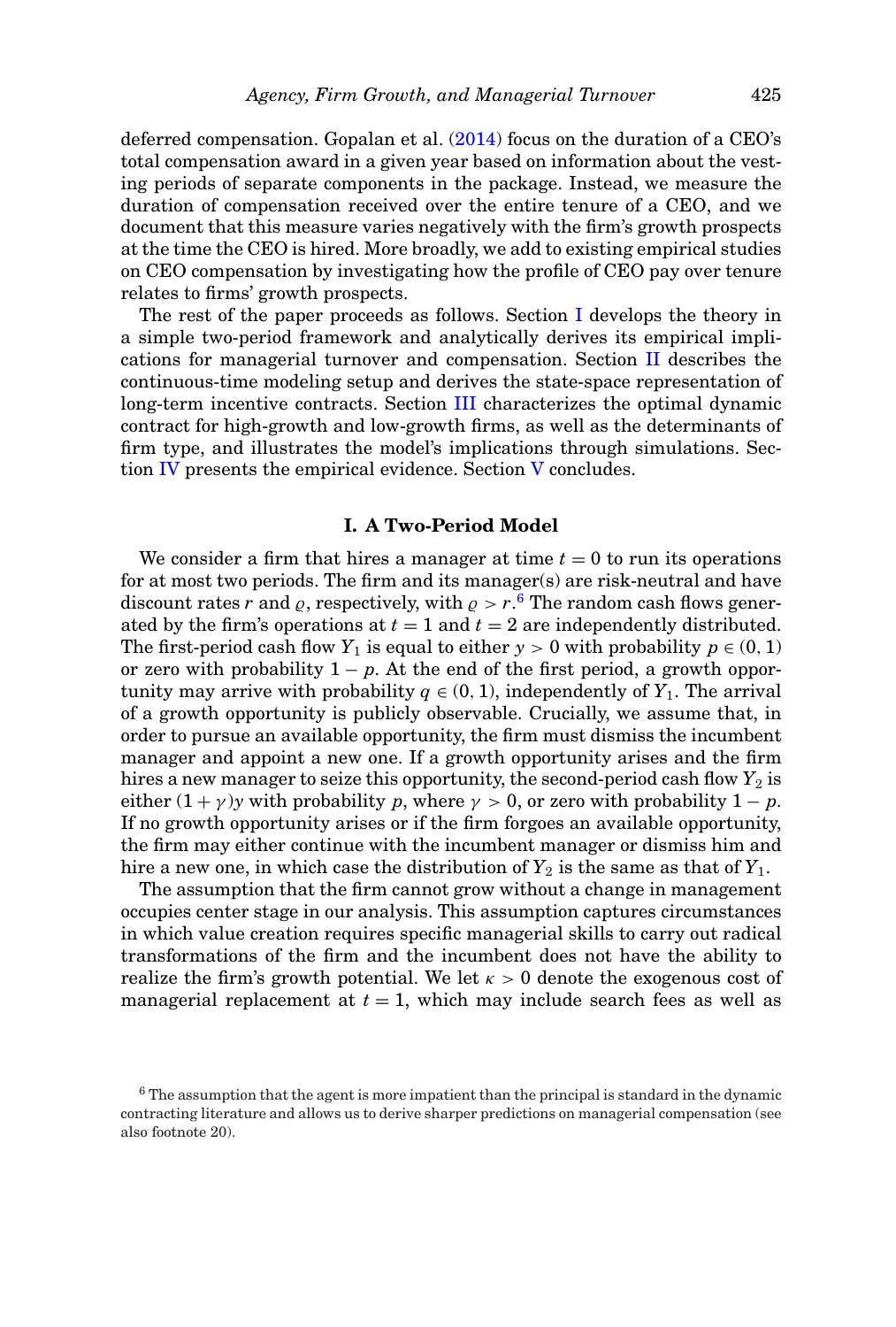indirect costs such as the disruption of ongoing business, and we assume that the net present value of taking a growth opportunity is positive, that is,

$$
\frac{p\gamma y}{1+r} - \kappa > 0. \tag{1}
$$

Our analysis focuses on a second-best environment in which cash flows are not observable by the firm. In the case of a high cash flow realization, the manager can underreport, steal the entire cash flow, and get private benefit  $\lambda$ per unit of stealing, where  $0 < \lambda \leq 1$  captures the severity of the moral hazard problem. We let  $\hat{Y}_t \leq Y_t$  denote the level of reported cash flow in period *t*, where  $\hat{Y}_t$  has the same support as the actual cash flow  $Y_t$ . Managers are protected by limited liability and have zero reservation value.<sup>7</sup> Thus, if the firm hires a new manager at  $t = 1$ , it offers him a one-period incentive contract with compensation  $\lambda \hat{Y}_2$  at  $t=2$ . This is the optimal one-period contract that supports no stealing (see Lemma IA1 in Internet Appendix Section I).<sup>8</sup>

At  $t = 0$ , the firm offers a two-period incentive contract to the initial manager. Such a contract specifies the firm's dismissal policy along with a compensation policy, and both parties fully commit to the terms of the contract. Specifically, we let  $G(Y_1) \in [0, 1]$  denote the probability of taking a growth opportunity if one arises, thereby replacing management, conditional on first-period reported cash flow. We let  $F(\hat{Y}_1) \in [0, 1]$  denote the probability of the manager being dismissed at the end of the first period if no growth opportunity arises, conditional on firstperiod reported cash flow. Hence, *G* and *F* determine the occurrence of *growthinduced dismissal* and *disciplinary dismissal*, respectively. Furthermore, we let  $C_1(\hat{Y}_1)$  and  $C_2(\hat{Y}_1, \hat{Y}_2)$  denote the compensation received by the manager in the first and second period, respectively, contingent on reported cash flows, and we denote by  $C_{g}(\hat{Y}_1)$  the amount of severance pay upon growth-induced turnover. Limited liability requires

$$
C_1(\hat{Y}_1) \ge 0, \quad C_g(\hat{Y}_1) \ge 0, \quad \text{and} \quad C_2(\hat{Y}_1, \hat{Y}_2) \ge 0. \tag{2}
$$

After the adoption of a two-period contract at  $t = 0$ , the timing is as follows. At  $t = 1$ , the first-period cash flow realizes. The manager reports  $\hat{Y}_1$  and receives  $C_1(\hat{Y}_1)$ . The uncertainty about the availability of a growth opportunity is resolved. The manager is either retained or dismissed—with dismissal probability  $G(\hat{Y}_1)$  or  $F(\hat{Y}_1)$  depending on whether a growth opportunity is available or not. In the case of a growth-induced dismissal, the departing manager receives  $C_g(Y_1)$  upon leaving office. For simplicity, we assume that the continuation value of a dismissed manager is zero. At  $t = 2$ , the second-period cash flow realizes and the initial or newly hired manager reports  $\hat{Y}_2$ . If the initial manager is still in office, he receives  $C_2(\hat{Y}_1, \hat{Y}_2)$ . Otherwise, the newly hired manager receives  $\lambda \hat{Y}_2$ .

<sup>&</sup>lt;sup>7</sup> With zero reservation value, limited liability ensures that the manager's participation constraint is satisfied. We allow for a positive reservation value in the continuous-time model that we study in Sections II and III.

<sup>8</sup> The Internet Appendix may be found in the online version of this article.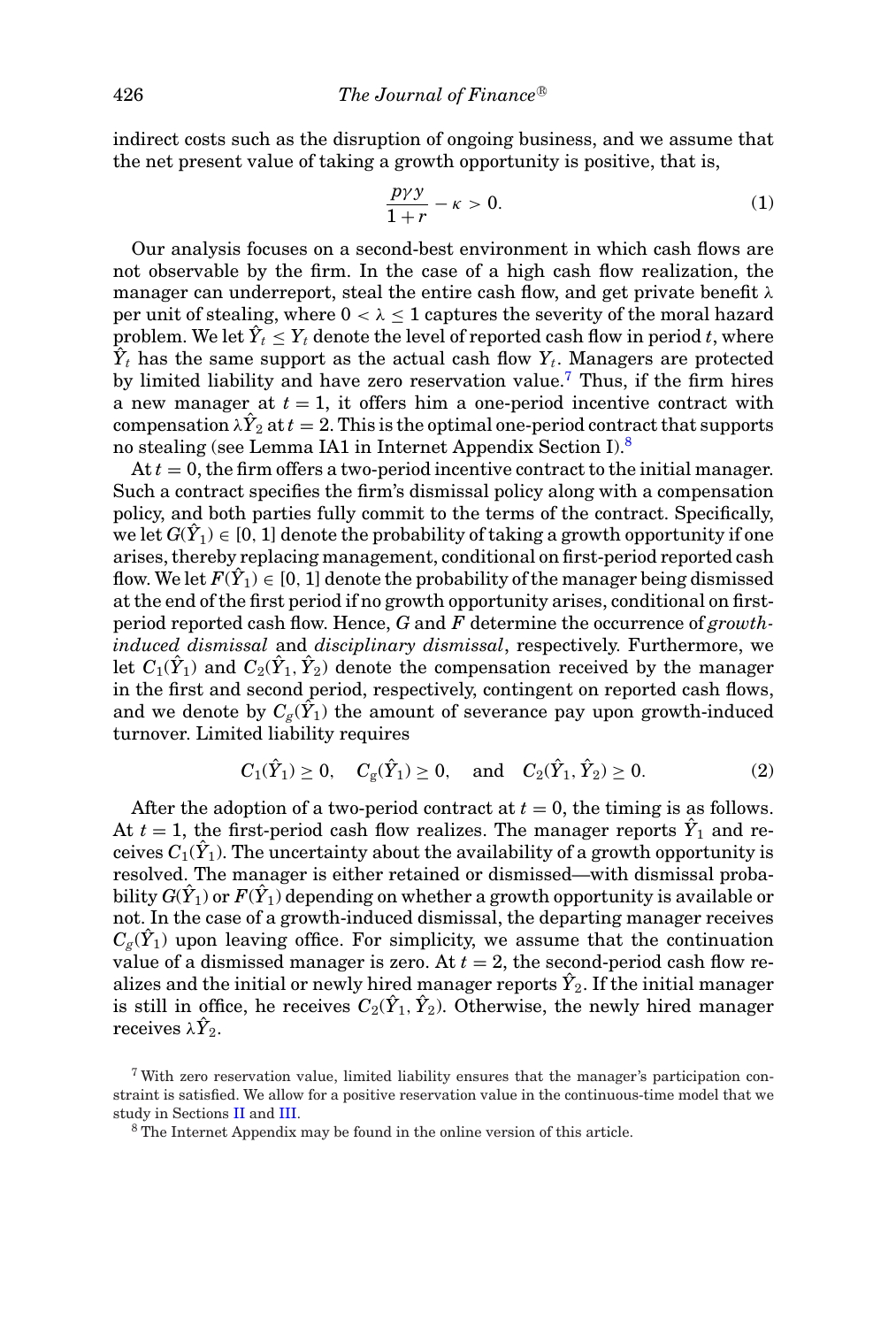#### *A. The Optimal Two-Period Contract*

We look for a two-period contract that maximizes the firm's expected discounted profit while inducing truthful reporting by the manager. Under such a contract, reported cash flows  $Y_t$  coincide with actual cash flows  $Y_t$ , hence we dispense with the notational distinction.

In the second period, when the realized cash flow is high  $(Y_2 = y)$ , the manager has the choice between truthfully reporting good performance or reporting poor performance and stealing the cash flow. The incentive compatibility (IC) condition requires that the manager prefer to report truthfully. This will be the case provided that the difference in compensation upon good and bad reported performance,  $C_2(Y_1, y) - C_2(Y_1, 0)$ , is sufficiently large, that is,

$$
C_2(Y_1, y) \ge \lambda y + C_2(Y_1, 0). \tag{3}
$$

Likewise, in the first period, the manager needs to be incentivized to report truthfully when the realized cash flow is high  $(Y_1 = y)$ . At this early stage, incentives are determined by the *total* expected discounted payoff that the manager receives upon reports of either good or bad performance. For a given report  $Y_1$ , his intertemporal payoff includes first-period compensation,  $C_1(Y_1)$  +  $qG(Y_1)C_q(Y_1)$ , and expected second-period pay. The latter depends on both the probability of being retained,  $1 - [qG(Y_1) + (1 - q)F(Y_1)]$ , and the expected pay received at  $t = 2$  conditional on being retained,  $pC_2(Y_1, y) + (1 - p)C_2(Y_1, 0)$ . The first-period IC constraint thus requires that

$$
C_1(y) + qG(y)C_g(y) + (1 - [qG(y) + (1 - q)F(y)]) \frac{pC_2(y, y) + (1 - p)C_2(y, 0)}{1 + \varrho}
$$
  
\n
$$
\geq \lambda y + C_1(0) + qG(0)C_g(0)
$$
  
\n
$$
+ (1 - [qG(0) + (1 - q)F(0)]) \frac{pC_2(0, y) + (1 - p)C_2(0, 0)}{1 + \varrho},
$$
 (4)

that is, the difference in the manager's intertemporal payoffs upon good and bad performance needs to be sufficiently large. Importantly, (4) captures the fact that first-period incentives are shaped by both the compensation scheme and the firm's dismissal policy. In particular, proper incentive provision requires that good reported performance at  $t = 1$  be associated with higher contemporaneous levels of pay, higher future levels of pay, or a lower likelihood of dismissal.

Our first lemma characterizes the optimal compensation scheme. The proof of this result, along with the proofs of all results derived in this section, can be found in Internet Appendix Section I.

LEMMA 1: *The compensation policy that maximizes the firm's expected discounted profit while respecting the limited liability constraint* (2) *and the IC constraints* (3) *and* (4) *is such that*

$$
C_1(0) = C_g(0) = C_2(0, 0) = C_2(y, 0) = 0,
$$
\n(5)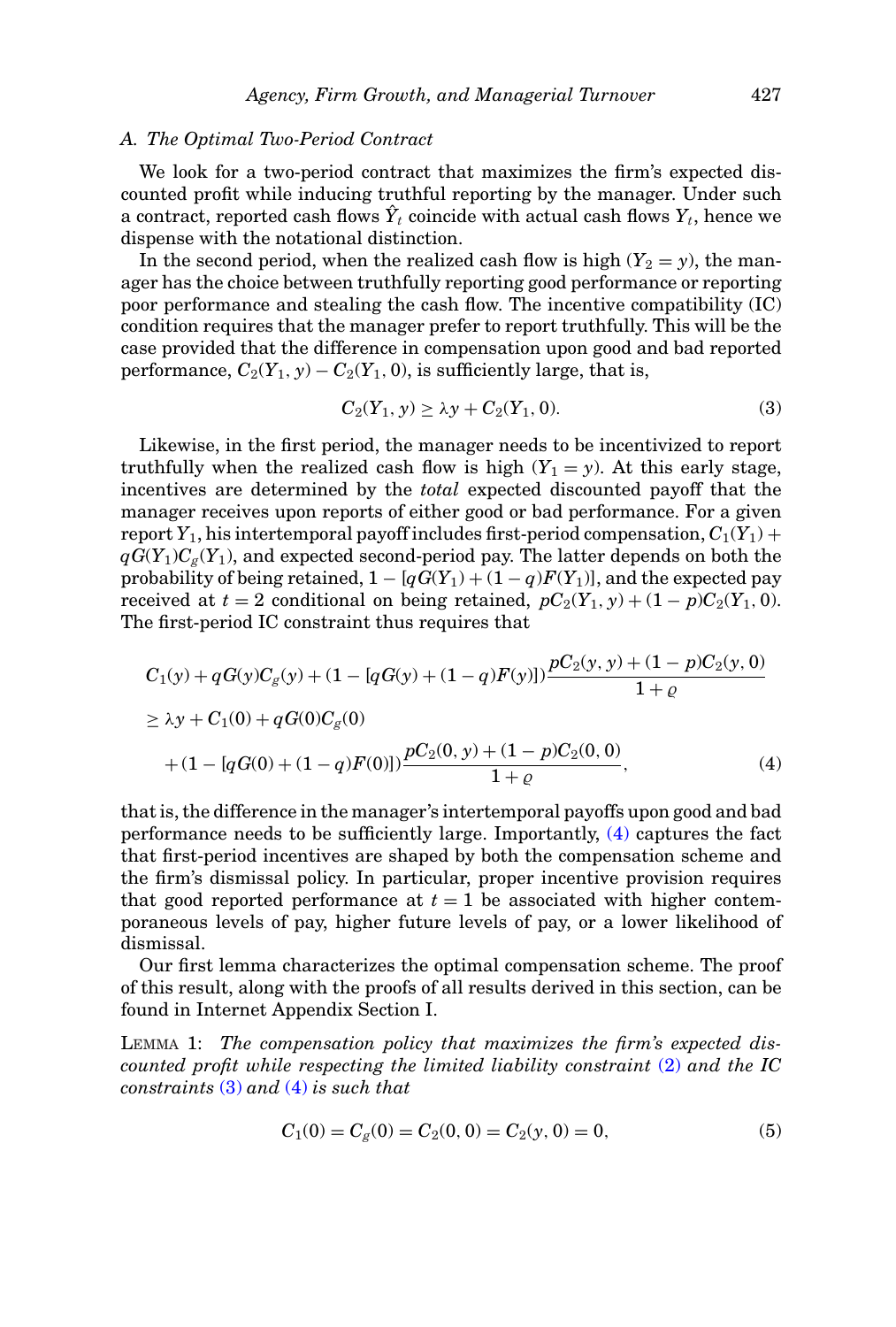$$
C_2(0, y) = C_2(y, y) = \lambda y,
$$
\n(6)  
\n
$$
C_1(y) + qG(y)C_g(y) = \lambda y - ([qG(0) + (1 - q)F(0)] - [qG(y) + (1 - q)F(y)])\frac{p\lambda y}{1 + \varrho}.
$$

Equation  $(5)$  shows that, under the optimal contract, the manager receives zero compensation in any given period upon a report of poor performance in that period. Limited liability precludes a tougher penalty, that is, negative compensation. Equation (6) establishes that second-period compensation conditional on good reported cash flow at  $t = 2$  is equal to the agency rent  $\lambda y$ , independent of first-period performance.<sup>9</sup> Indeed, it is optimal to set  $C_2(0, y)$  to the minimum level that satisfies the second-period IC constraint (3) after poor performance, so as to relax the first-period IC constraint (4). On the other hand, the second-period IC constraint after good performance is also binding because, when  $\rho > r$ , deferring compensation is costly for the firm. Hence, the optimal two-period contract involves the minimum amount of deferred compensation that is compatible with proper incentive provision.

Equation (7), which follows directly from the binding first-period IC constraint (4), determines the level of first-period compensation upon good performance,  $C_1(y) + qG(y)C_g(y)$ , and establishes a crucial link between the compensation and dismissal policies. While the first term on the right-hand side of the equation,  $\lambda y$ , is the rent that the manager would be given to report performance truthfully at  $t = 1$  under a one-period contract, the second term is a distinct feature of the two-period contract. To interpret this term, recall that if continued into the second period, the manager receives an agency rent λ*y* at *t* = 2 conditional on good second-period performance, independent of his report in the first period. That is, a manager who is retained at  $t = 1$  contemplates an expected discounted payoff equal to  $p\lambda y/(1+\varrho)$ , regardless of whether reported performance in the first period was good or not. Hence, a key determinant of first-period incentives is the wedge between dismissal probabilities after poor performance,  $qG(0) + (1-q)F(0)$ , and after good performance,  $qG(y) + (1-q)F(y)$ . As (7) reveals, a larger wedge incentivizes the manager not to steal and reduces the need to use first-period compensation upon good performance to do so—especially when the expected discounted value of secondperiod compensation is large.

It is worth noting that zero severance pay upon growth-induced turnover,  $C_g(y) = C_g(0) = 0$ , is weakly optimal in this setup. In particular, the firm is indifferent between granting positive severance pay  $C_g(y)$  upon growthinduced dismissal after good performance or instead increasing regular compensation  $C_1(y)$  by the amount  $qG(y)C_g(y)$ , taking into account the effective

<sup>&</sup>lt;sup>9</sup> Note that (5) and (6) imply that  $C_2(Y_1, Y_2) = \lambda Y_2$ , that is, the compensation scheme in the second period does not depend on whether the firm is run by the initial manager or by a new manager.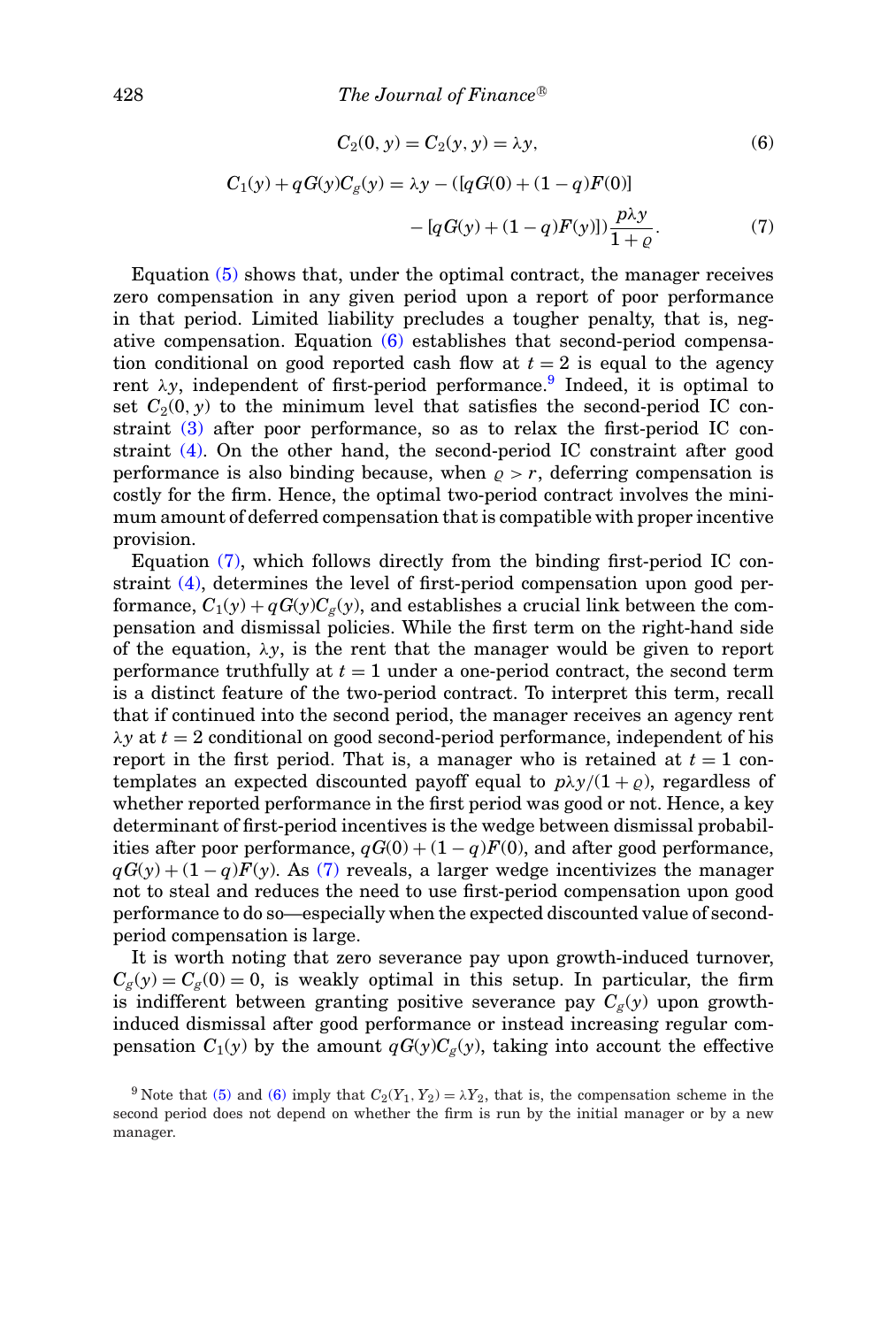probability  $qG(y)$  of growth-induced turnover conditional on good first-period performance.<sup>10</sup>

Our next result characterizes the optimal turnover and growth policies. These are captured by  $F(Y_1)$  and  $G(Y_1)$ , which determine the conditional probabilities of disciplinary dismissal and growth-induced dismissal, respectively.

LEMMA 2: The optimal contract is such that  $F(y) = 0$ . Furthermore, the follow*ing statements hold true:*

*i.* Setting  $F(0) = 1$  *is optimal if and only if* 

$$
\kappa \le \frac{p}{1-p} \frac{p\lambda y}{1+\varrho} =: \hat{\kappa}_{F(0)}.
$$
 (8)

*ii.* Setting  $G(0) = 1$  is optimal if and only if

$$
\kappa \le \frac{p(1-\lambda)\gamma y}{1+r} + \frac{p}{1-p} \frac{p\lambda y}{1+\varrho} =: \hat{\kappa}_{G(0)}.
$$
 (9)

*iii.* Setting  $G(y) = 1$  *is optimal if and only if* 

$$
\kappa \le \frac{p(1-\lambda)\gamma y}{1+r} - \frac{p\lambda y}{1+\varrho} =: \hat{\kappa}_{G(y)}.
$$
 (10)

*If any of the inequalities in* (8)*,* (9)*, or* (10) *is violated, it is optimal to set the corresponding dismissal probability equal to zero.*

The first part of Lemma 2 characterizes the firm's optimal dismissal policy in the absence of a growth opportunity,  $F(Y_1)$ . When no growth opportunity is available, resorting to dismissal after good performance (i.e.,  $F(y) > 0$ ) is clearly suboptimal. Indeed, this would bring no benefit and would be costly because of the replacement cost  $\kappa > 0$  and because of a deterioration in incentives in the first period, which would have to be compensated by an increase in first-period compensation upon good performance—as per (7). By contrast, the optimal choice of  $F(0)$  involves a trade-off between incurring the replacement cost  $\kappa$  and improving first-period incentives by increasing the wedge in dismissal probabilities. Equation (8) shows that disciplinary dismissal after poor performance is optimal when  $\kappa$  is low enough or when the impact of the wedge on the firm's net profit is sufficiently large (i.e., high  $\lambda$ , high  $p$ , or low  $\varrho$ ). Furthermore, a higher probability of first-period success makes it less likely that the replacement cost  $\kappa$  will have to be paid while increasing the expected gain that the firm obtains from a reduction in  $C_1(y) + qG(y)C_g(y)$ , which explains why the ratio  $p/(1-p)$  appears in the expression for the cutoff value  $\hat{\kappa}_{F(0)}$ .

<sup>10</sup> In Section III, we show that zero severance pay is *strictly* optimal in the continuous-time version of our model (Property 3). The reason only a weak version of this "no-severance" result holds in the two-period setup considered in this section is that the firm's continuation value at the end of the first period is linear in the manager's continuation payoff.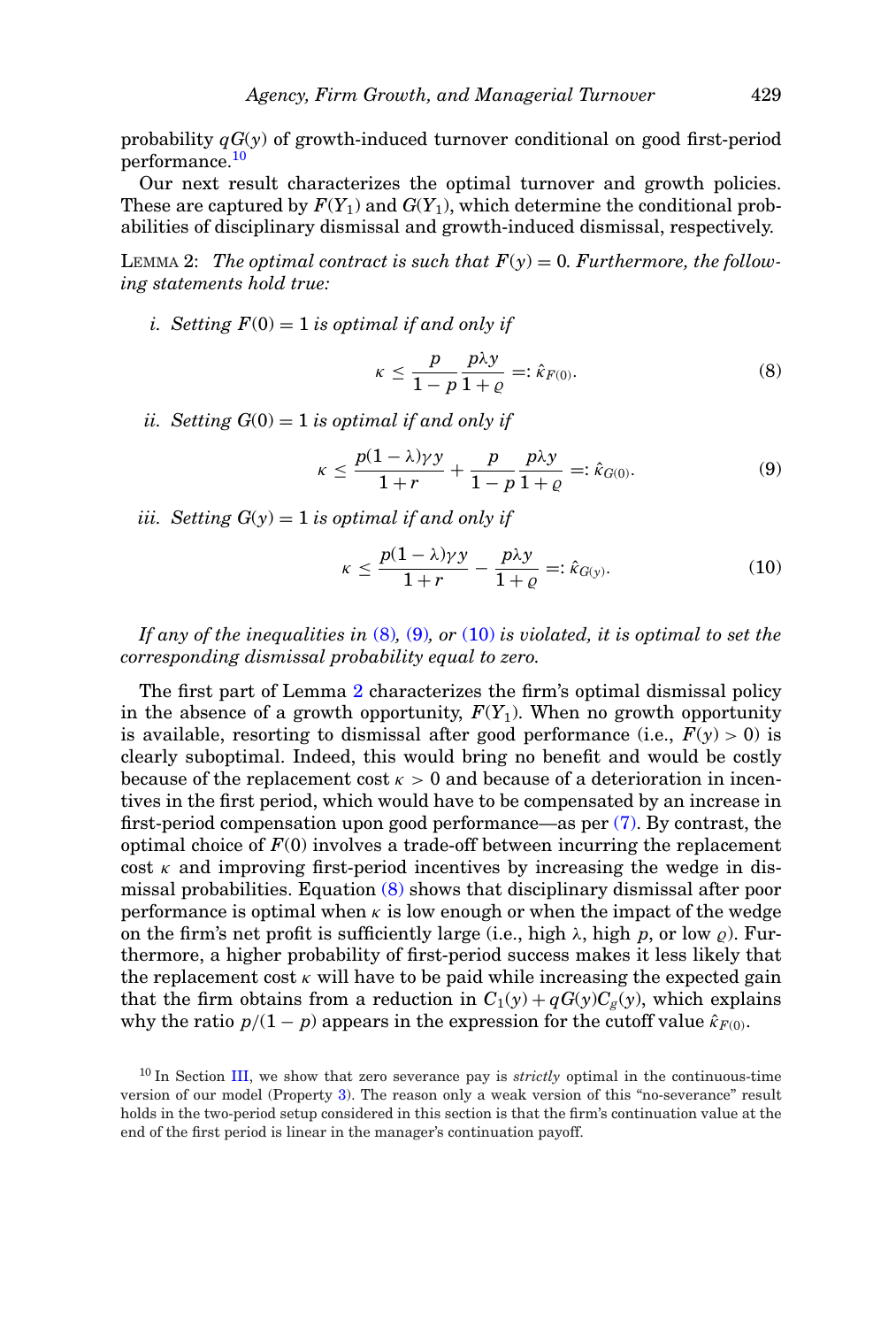Statements (ii) and (iii) in Lemma 2 characterize the firm's optimal growth policy,  $G(Y_1)$ . The direct gain from taking an available growth opportunity is to improve the distribution of the second-period cash flow. The benefit for the firm, captured by the term  $p(1 - \lambda)\gamma y/(1 + r)$  in (9) and (10), is increasing in *p* and  $\gamma$  and is decreasing in  $\lambda$  and r. The firm's growth policy also affects profit indirectly via its impact on the dismissal wedge and first-period incentives. On the one hand, systematically taking growth opportunities after *poor* performance facilitates incentive provision. Thus, as revealed by  $(9)$ , only very high values of the replacement cost  $\kappa$  would make it optimal for the firm to forgo an available growth opportunity after poor performance. On the other hand, replacing management to take a growth opportunity after good performance is detrimental to incentive provision and is therefore less attractive, that is,  $\hat{\kappa}_{G(y)} < \hat{\kappa}_{G(0)}$ .<sup>11</sup>

In the remainder of this section, we assume that

$$
\frac{p}{1-p} \ge \frac{1+\varrho}{1+r} \gamma. \tag{11}
$$

Combined with (1), this restriction implies that  $\kappa < \hat{\kappa}_{G(0)}$  and therefore ensures that the firm systematically pursues growth opportunities after poor performance.<sup>12</sup> However, it may or may not be optimal for the firm to also pursue an available growth opportunity after good performance, as our next result shows. In what follows, we distinguish between two types of configurations: we refer to the case  $G(y) = 1$  as the *high-growth regime* and to the case  $G(y) = 0$  as the *low-growth regime*. In the former configuration the firm pursues any growth opportunity that arises, while in the latter it pursues an available growth opportunity only upon poor performance.

## LEMMA 3: *High-growth and low-growth regimes can both arise.*

The main insight delivered by Lemma 3 is that some firms—namely, lowgrowth firms—may find it preferable to forgo a growth opportunity following good performance even though they would undertake any such opportunity under first-best, as implied by (1). Indeed, under second-best, it can be optimal for a firm to commit ex ante to forgo growth opportunities after good performance to reduce the cost of incentive provision.

The following lemma characterizes the determinants of a firm's growth regime, thus shedding light on the circumstances under which it is optimal for the firm to grant partial job protection to the initial manager.

<sup>11</sup> Note that  $\hat{\kappa}_{G(0)} > \hat{\kappa}_{F(0)}$ , so if the firm stands ready to fire the manager after poor performance absent a growth opportunity, then a fortiori it will fire him after poor performance for the sake of growth. If growing the firm involved a specific cost  $\chi > 0$ , then  $\hat{\kappa}_{G(y)}$  and  $\hat{\kappa}_{G(0)}$  would both be translated to the left by  $\chi$ , making it less likely that growth opportunities are undertaken, but none of the results below would be affected.

 $12$  This assumption, which effectively rules out the possibility that the firm never grows, only serves to simplify the exposition and shorten some of the proofs. All of the empirical implications stated in Propositions 1 and 2 remain true if condition (11) is relaxed.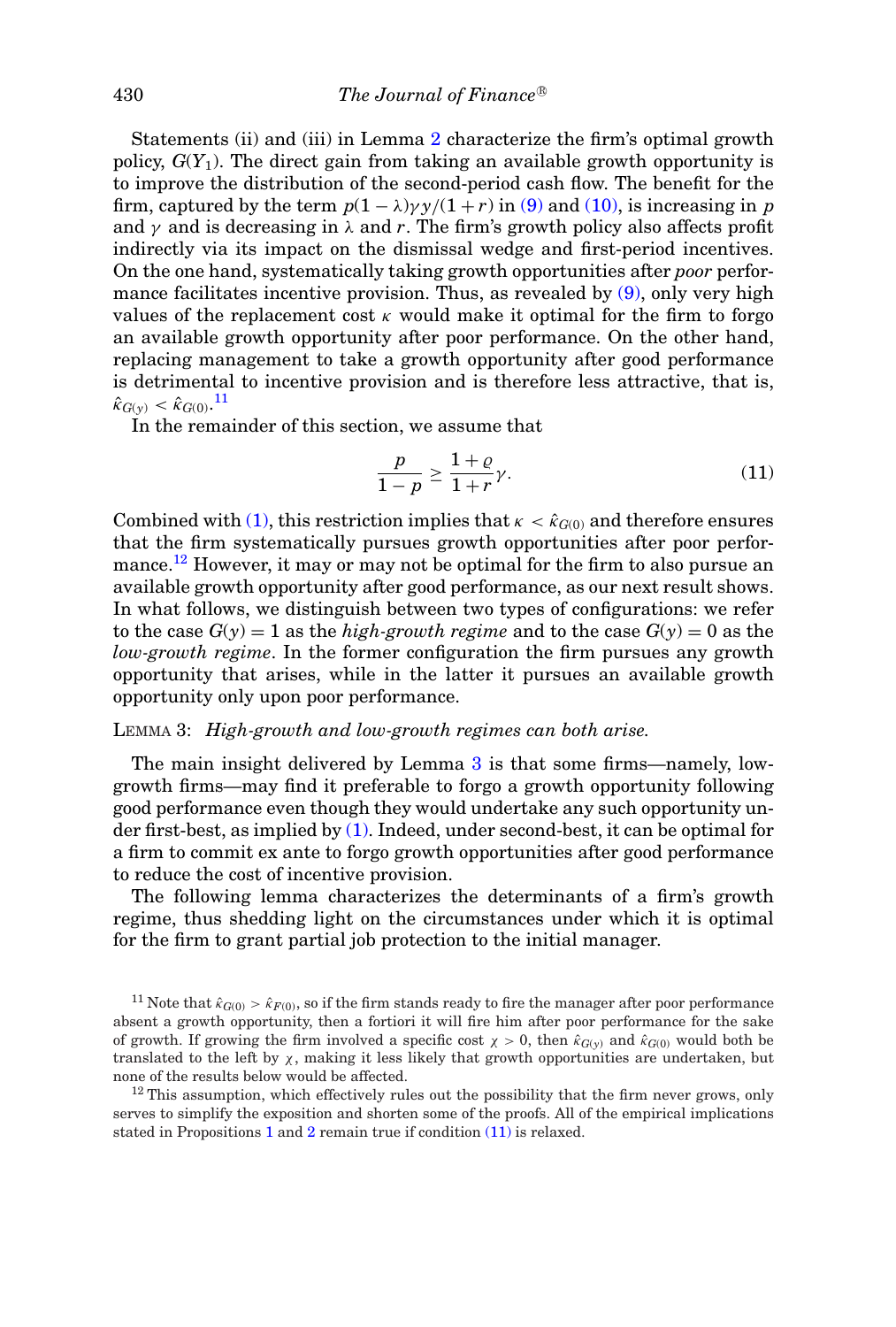LEMMA 4: An increase in γ, y, *ǫ, or p or a drop in λ, r, or κ can induce a switch from a low-growth to a high-growth regime. A change in q has no impact on the optimal growth policy.*

Lemma 4 establishes that firms with better opportunities (i.e., high  $\gamma$ ) tend to fully expose their managers to the risk of growth-induced turnover. Firms with smaller discount rates (i.e., low  $r$ ) tend to do the same as they give more weight to the future benefit from growth relative to the compensating increase in first-period compensation. By contrast, firms facing larger turnover costs (i.e., high  $\kappa$ ) have a natural tendency to grant partial job protection to their managers, thus forgoing growth opportunities after good performance. Lowgrowth firms also tend to be plagued by severe agency issues (i.e., high  $\lambda$ ). Indeed, as reflected in the expression for the threshold  $\hat{\kappa}_{G(y)}$  in (10), a high dismissal probability  $G(y)$  is less appealing when moral hazard is more severe, because both the fraction of enhanced second-period cash flows accruing to the firm  $(1 - \lambda)$  is small and the second-period agency rent is large—implying that any increase in the risk of growth-induced dismissal needs to be matched by a larger increase in  $C_1(y) + qG(y)C_g(y)$  to keep the agent incentivized.

#### *B. Empirical Implications*

In this section, we derive some of the empirical implications that arise in this simple two-period framework combining growth-induced turnover and moral hazard. The following two propositions summarize the theoretical predictions for managerial turnover and managerial compensation, respectively.

PROPOSITION 1: *The following statements hold true:*

*i. The likelihood of turnover is decreasing in performance, that is,*

$$
qG(y) + (1 - q)F(y) \le qG(0) + (1 - q)F(0).
$$

- *ii. The likelihood of turnover,*  $qG(Y_1) + (1 q)F(Y_1)$ *, is increasing in the quality of growth opportunities,* γ *, and in their arrival probability, q.*
- *iii. The probability of turnover is higher when a growth opportunity arises, that is,*

$$
G(Y_1) \geq F(Y_1).
$$

*Moreover, the impact of the arrival of a growth opportunity on the probability of turnover is stronger in firms with better opportunities, that is,*  $G(Y_1) - F(Y_1)$ *is increasing in* γ *.*

The results derived in Proposition 1 follow immediately from Lemmas 2 and 4. Statement (i) establishes a negative relationship between firm performance and turnover. This is a standard prediction of dynamic moral hazard models. In particular, the result would hold equally true under second-best in the absence of growth-induced turnover (i.e., in the limit as *q* goes to zero), when dismissal upon poor performance is used purely as an incentive device. The prediction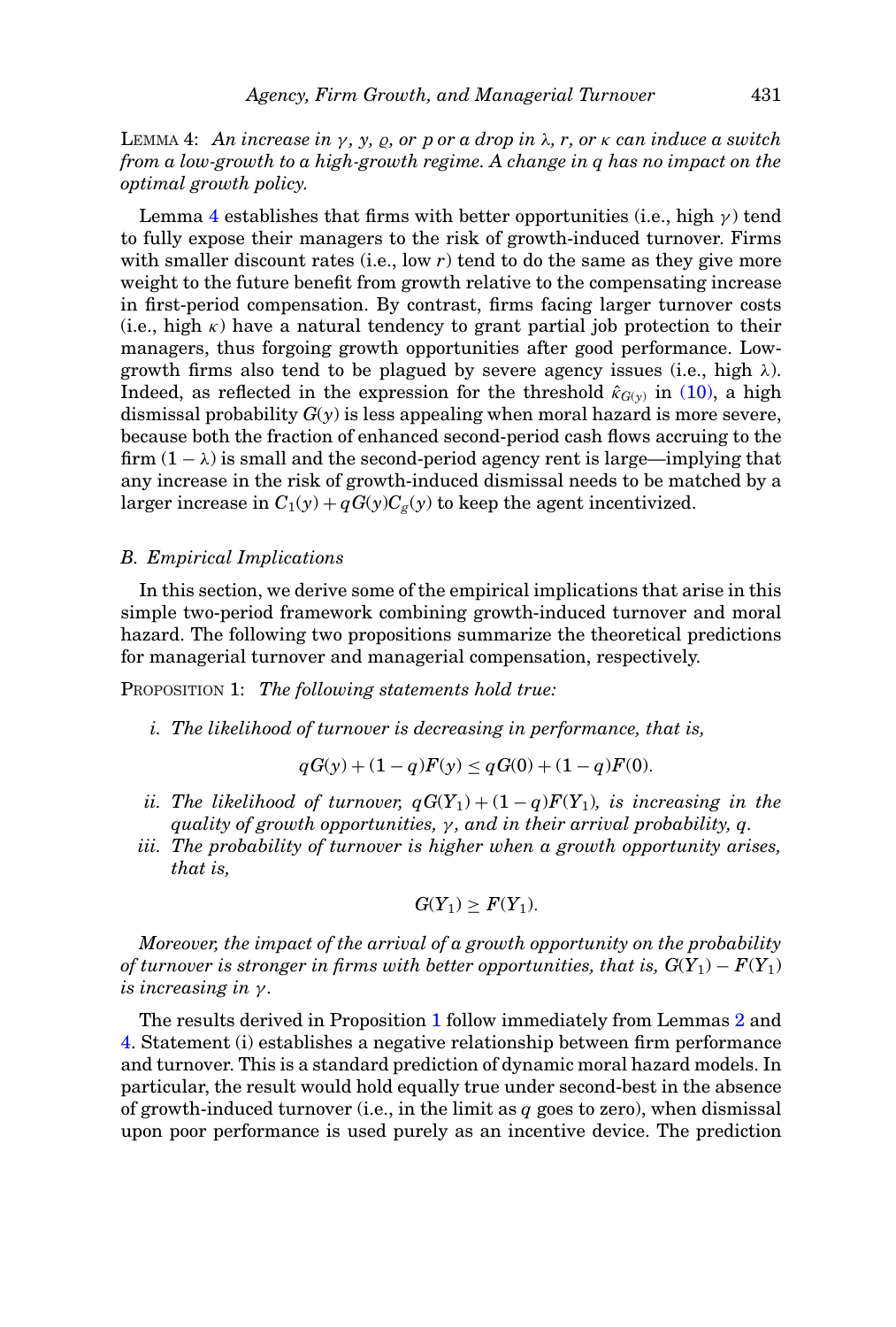carries over to our setup because growth-induced dismissal is also less likely to occur after good performance. Statements (ii) and (iii) characterize the impact of ex ante growth prospects and the effect of a growth opportunity realization on the likelihood of turnover, respectively. These predictions are driven primarily by the possibility of growth-induced dismissal introduced in our setup.<sup>13</sup>

The second set of empirical implications emphasizes important features of the compensation scheme under the optimal two-period contract. In particular, when thinking about taking the model predictions to the data, it is useful to consider the average compensation profile  $(\bar{C}_1, C_2)$ , where  $C_t$  denotes the expected level of compensation that the initial manager receives at time *t* conditional on running operations in period *t*:

$$
\bar{C}_1 = p[C_1(y) + qG(y)C_g(y)] \text{ and } \bar{C}_2 = p\lambda y.
$$

PROPOSITION 2: *The following statements hold true:*

*i. Compensation is increasing in performance, that is,*

 $C_1(y) + qG(y)C_g(y) > C_1(0) + qG(0)C_g(0)$  *and*  $C_2(Y_1, y) > C_2(Y_1, 0)$ .

- *ii. The average compensation profile is increasing over tenure, that is,*  $\bar{C}_1 \leq$  $C_2$ .
- *iii.* Average first-period compensation  $\bar{C}_1$  is increasing in the quality of growth *opportunities,*  $\gamma$ *. Hence, the slope of the compensation profile,*  $\bar{C}_2 - \bar{C}_1$ *, is decreasing in* γ *.*

The first statement in Proposition 2 establishes a positive relationship between firm performance and managerial compensation, which immediately follows from Lemma  $1<sup>14</sup>$  The other two results in the proposition characterize the shape of the average compensation profile  $(\bar{C}_1, \bar{C}_2)$ . While statement (ii) shows that the compensation profile is back-loaded, statement (iii) emphasizes that the extent of compensation back-loading depends on the firm's ex ante growth prospects. $15$  Specifically, the model predicts that firms with better growth prospects tend to have more front-loaded pay. Indeed, as Lemma 4 shows, an improvement in the quality of growth opportunities makes it more likely that the firm finds it optimal to fully expose the initial manager to the risk of growth-induced turnover, setting  $G(y) = 1$ . In turn, the associated decrease in the dismissal wedge needs to be compensated by an increase in  $C_1(y) + qG(y)C_g(y)$  to satisfy the first-period IC constraint (see equation (7)),

 $13$  It is worth noting, however, that, under the assumption that growth is efficient (see condition (1)), the comparative statics with respect to  $\gamma$  in statements (ii) and (iii) would not hold true under first-best.

<sup>14</sup> Compensation increases with *recent* performance, not with the entire history of performance. Indeed, *C*2(*Y*1,*Y*2) is independent of *Y*1, that is, second-period pay does not depend on first-period performance.

<sup>&</sup>lt;sup>15</sup> The inequality in statement (ii), like that in Proposition 1(i), is strict unless  $F(0) = 0$  and  $G(y) = 1$ . Necessary and sufficient conditions for this case to arise are provided in the proof of Proposition 2 in the Internet Appendix.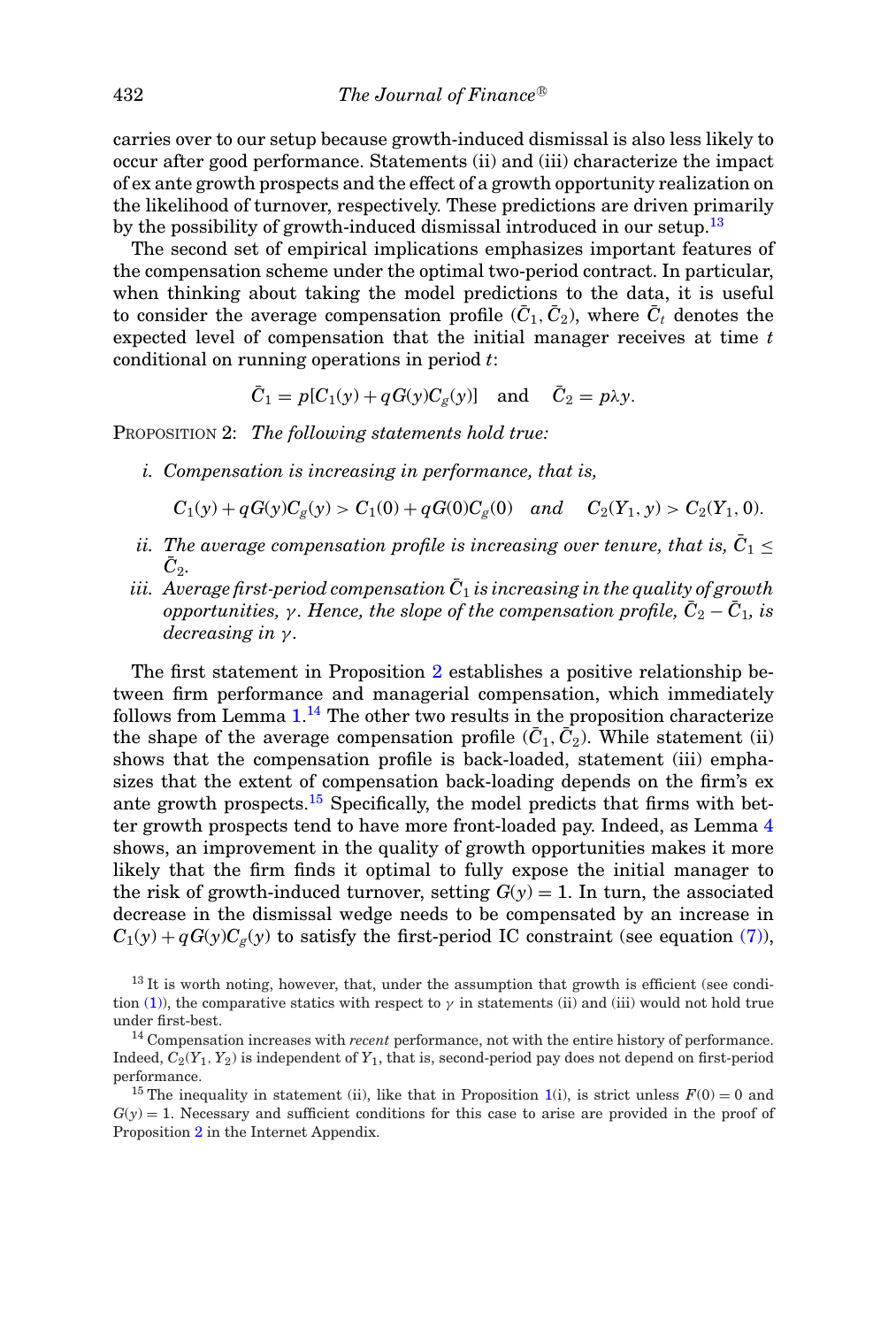which translates into an increase in the average first-period compensation level  $C_1$ . It is worth noting that, whereas statements (i) and (ii) are driven by moral hazard and would also hold true under second-best in the absence of growthinduced dismissal, the last prediction is specific to our setup and is driven by the interaction between moral hazard and the possibility of growth-induced turnover.

#### **II. The Continuous-Time Model**

Having previewed the basic economics of growth-induced managerial turnover and its interaction with moral hazard, we now turn to the main focus of our analysis and consider the continuous-time stationary version of the environment introduced in Section I. This modeling setup is better able to fully capture the dynamic nature of the agency relationship between a firm and any of its successive managers.

We consider a firm run by a sequence of managers protected by limited liability. The firm and its managers are risk-neutral, with discount rates *r* and  $\varrho$ , respectively. The firm's operations generate a stream of instantaneous cash flows  $\Phi_t dY_t$ , where  $\Phi_t$  denotes the size of the firm at time *t*, and the cumulative size-adjusted cash flow process  $Y = \{Y_t\}$  follows

$$
dY_t = \mu dt + \sigma dZ_t, \qquad \mu, \sigma > 0,
$$

where  $Z = \{Z_t\}$  denotes a standard one-dimensional Brownian motion. The firm starts with unit size ( $\Phi_0 = 1$ ) and can later expand. At any point in time, two conditions must be met for the firm to expand: (i) it must have a growth opportunity, and (ii) it must hire a new manager to take up the opportunity. Growth opportunities arrive sequentially, independent of cash flow shocks, and the waiting time for the arrival of the next opportunity is exponentially distributed with parameter *q*. If not taken immediately, an opportunity is lost and no further growth is possible until a new one arrives.

As in the context of the two-period framework studied in the previous section, the assumption that value creation entails a change in management is central to our analysis. For convenience, we model value enhancement as a discrete change in firm size that scales up the distribution of cash flows. We assume that, when the firm expands, the size of the firm increases by a factor  $1 + \gamma > 1$ . Firm growth, when it occurs, is the result of bringing in a new manager able to take advantage of newly available opportunities—thereby achieving a permanent increase in expected cash flows.<sup>16</sup>

The second main feature of the model is a standard agency problem arising from the fact that, while running the firm's operations, managers can divert cash flows. The residual cash flow received by the firm is  $\Phi_t (dY_t - dA_t)$ , where

<sup>&</sup>lt;sup>16</sup> This may or may not involve an increase in the fixed assets of the firm. If it does, future scaled cash flows should be thought of as net of the financing cost of capital investments.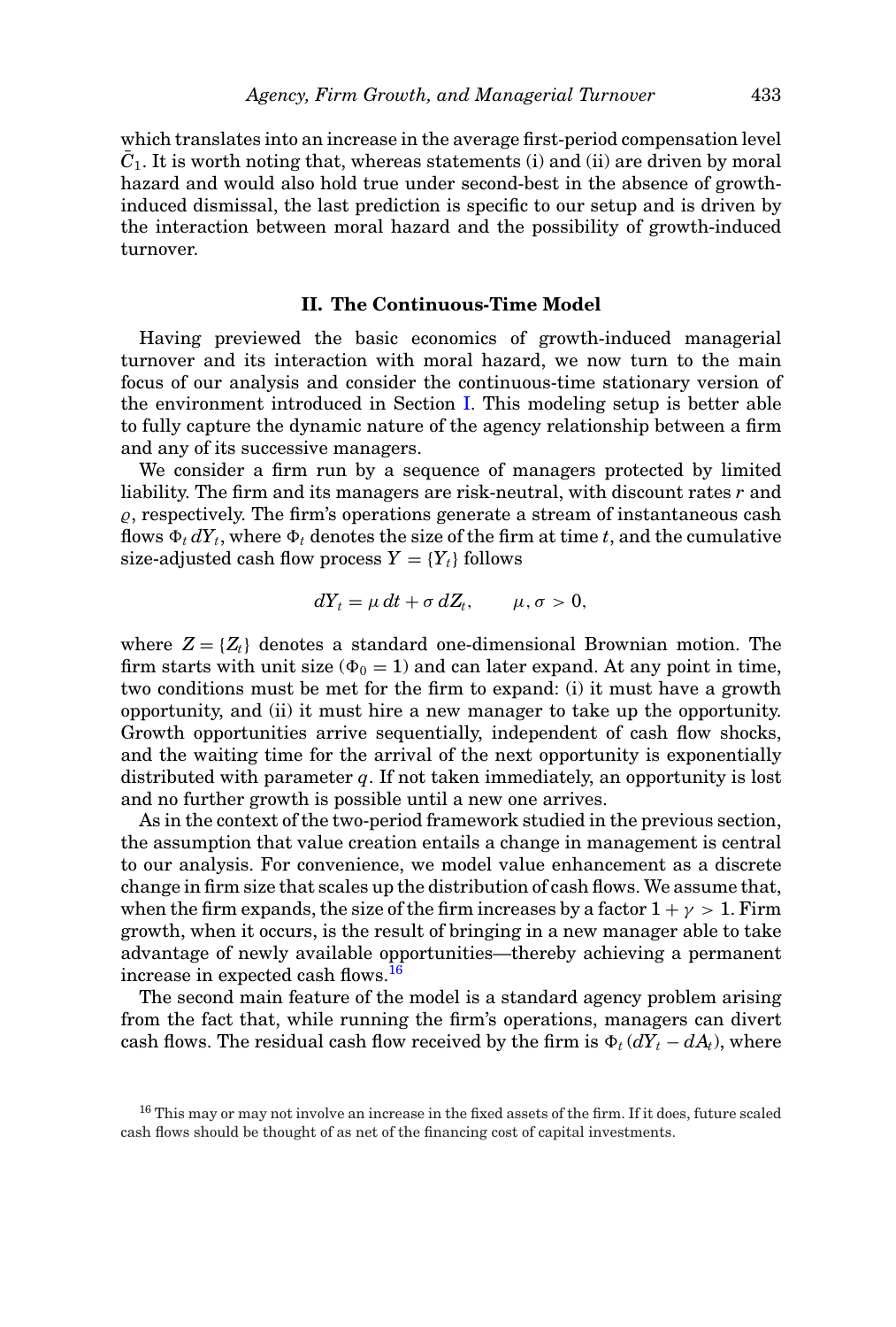$A = \{A_t\}$  denotes the cumulative size-adjusted amount of "stealing."<sup>17</sup> Managers enjoy a private benefit  $\lambda \in (0, 1]$  for each unit of diverted cash flow, so that  $\lambda$  measures the severity of moral hazard.

The firm has deep pockets and can cover negative cash flows as well as the costs associated with managerial compensation and turnover. As a result, the firm's decisions are not driven by financing constraints. A manager hired to run the firm at size  $\Phi_t$  has reservation value  $\bar{w}\Phi_t$ , and the cost of replacing him is  $\kappa \Phi_t$ , where  $\bar{w}, \kappa > 0$  are given constants. While it is natural to assume that the manager's reservation value (which can be interpreted as a nonpecuniary cost of running the firm) and the cost of managerial replacement (which may include disruption costs) are increasing in firm size; the stronger assumption of proportionality is made to ensure size homogeneity and preserve tractability.<sup>18</sup> The continuation value of a departing manager is equal to zero.<sup>19</sup>

We further assume that

$$
\varrho \gt r,\tag{12}
$$

$$
r > q\gamma, \tag{13}
$$

$$
\frac{\gamma\mu}{r} > \kappa + (1+\gamma)\bar{w},\tag{14}
$$

and we refer to parameter values that satisfy these conditions, along with those previously imposed in this section, as *permissible*. Condition (12) implies that managers are more impatient than the firm.<sup>20</sup> Condition  $(13)$  implies that the average growth rate when the firm takes all growth opportunities is smaller than the firm's discount rate, which ensures finite valuation. Finally, together with  $(13)$ , condition  $(14)$  implies that, in the absence of moral hazard, it would be optimal for the firm to take all growth opportunities—as we next establish.

# *A. First-Best Policy*

The first-best policy can be characterized as follows. First, the optimal compensation policy involves giving to a manager a size-adjusted transfer  $\bar{w}$  at the

<sup>18</sup> Empirically, executive pay is positively correlated with firm size both over time and across firms, as documented by Kostiuk (1990), Murphy (1999), and Gabaix and Landier (2008). On the other hand, estimates of the various costs associated with CEO transitions for mid-cap companies are roughly twice as large as those borne by small-cap companies, and less than half the costs borne by large-cap companies (Nat Stoddard and Claire Wyckoff, "The Costs of CEO Failure," *Chief Executive Magazine*, Nov/Dec, 2008). Biais et al. (2010) and DeMarzo et al. (2012) make proportionality assumptions similar to ours.

<sup>19</sup> Allowing for a nonzero continuation value would alter the details of our analysis to the extent that this would affect the dynamics of the manager's promise (20) as well as the HJB equation (28).

 $20$  This assumption is standard in the dynamic contracting literature (e.g., DeMarzo and Sannikov (2006), Biais et al. (2007), Biais et al. (2010), and DeMarzo et al. (2012)). The wedge in discount rates rules out indefinitely postponing payments to managers.

<sup>&</sup>lt;sup>17</sup> The stealing strategy *A* chosen by the manager is adapted to the Brownian filtration and has continuous sample paths. Given that *Y* is continuous, any jump in *A* would be immediately detected by the firm.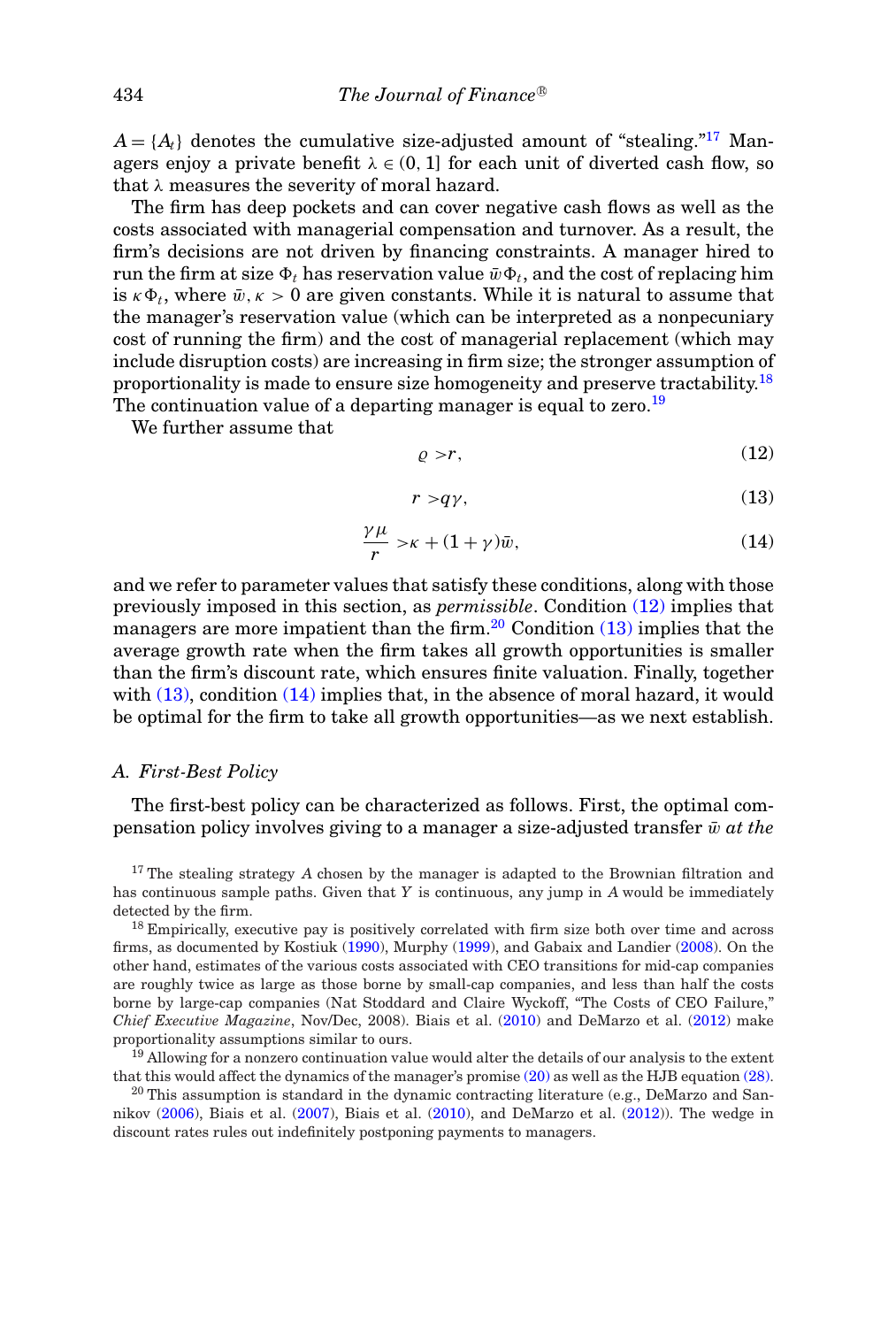*outset* of his tenure. Indeed, since managers are more impatient than the firm, deferring compensation would affect firm value negatively. Second, to reduce replacement and hiring costs, managerial turnover only occurs for the sake of pursuing a growth opportunity. Third, the optimal growth policy involves either pursuing all growth opportunities or never pursuing any. If the firm pursues all opportunities, its expected discounted profit  $V^*$  satisfies

$$
V^* = -\bar{w} + \mathbb{E}\left[\int_0^{\tau} e^{-rt} dY_t + e^{-r\tau}[(1+\gamma)V^* - \kappa]\right],
$$

where  $\tau$  is the random arrival time of the first growth opportunity. Solving for *V*<sup>\*</sup> under the assumption that  $\tau$  is exponentially distributed with parameter *q* yields

$$
V^* = \frac{\mu - q\kappa}{r - q\gamma} - \frac{r + q}{r - q\gamma}\bar{w}.
$$

If instead the firm forgoes all opportunities, its expected discounted profit is given by

$$
-\bar{w}+\mathbb{E}\left[\int_0^\infty e^{-rt}dY_t\right]=-\bar{w}+\frac{\mu}{r}.
$$

It is straightforward to see that conditions (13) and (14) are sufficient for the inequality

$$
V^*>\max\left\{-\bar{w}+\frac{\mu}{r},\,\,0\right\}
$$

to hold. Therefore, our assumptions ensure that it would be optimal for the firm to pursue all growth opportunities under first-best.

#### *B. Long-Term Incentive Contract*

We now turn to the case in which managers can divert cash flows and stealing is not observable by the firm. The firm enters into a long-term contract with each manager at the time he is hired, and both parties fully commit to the terms of the contract. A contract specifies circumstances under which the manager will be dismissed, including when the firm pursues a growth opportunity, as well as the manager's pay over the course of his tenure based on the information that becomes available to the firm over time. The arrival of a growth opportunity is assumed to be perfectly observable and contractible. To fix ideas and simplify the exposition, we initially restrict our attention to the contract with the first manager. Readers interested in the technical aspects of the sequential contracting environment are referred to Internet Appendix Section II.

First, we discuss how dismissal and compensation are determined for a given stealing strategy *A*. The information available to the firm comes from observing the cumulative reported cash flows  $\hat{Y} = Y - A$ , as well as the arrival of growth opportunities. We denote by  $\mathcal{F}_t$  the information gathered by the firm up to time  $t$ ,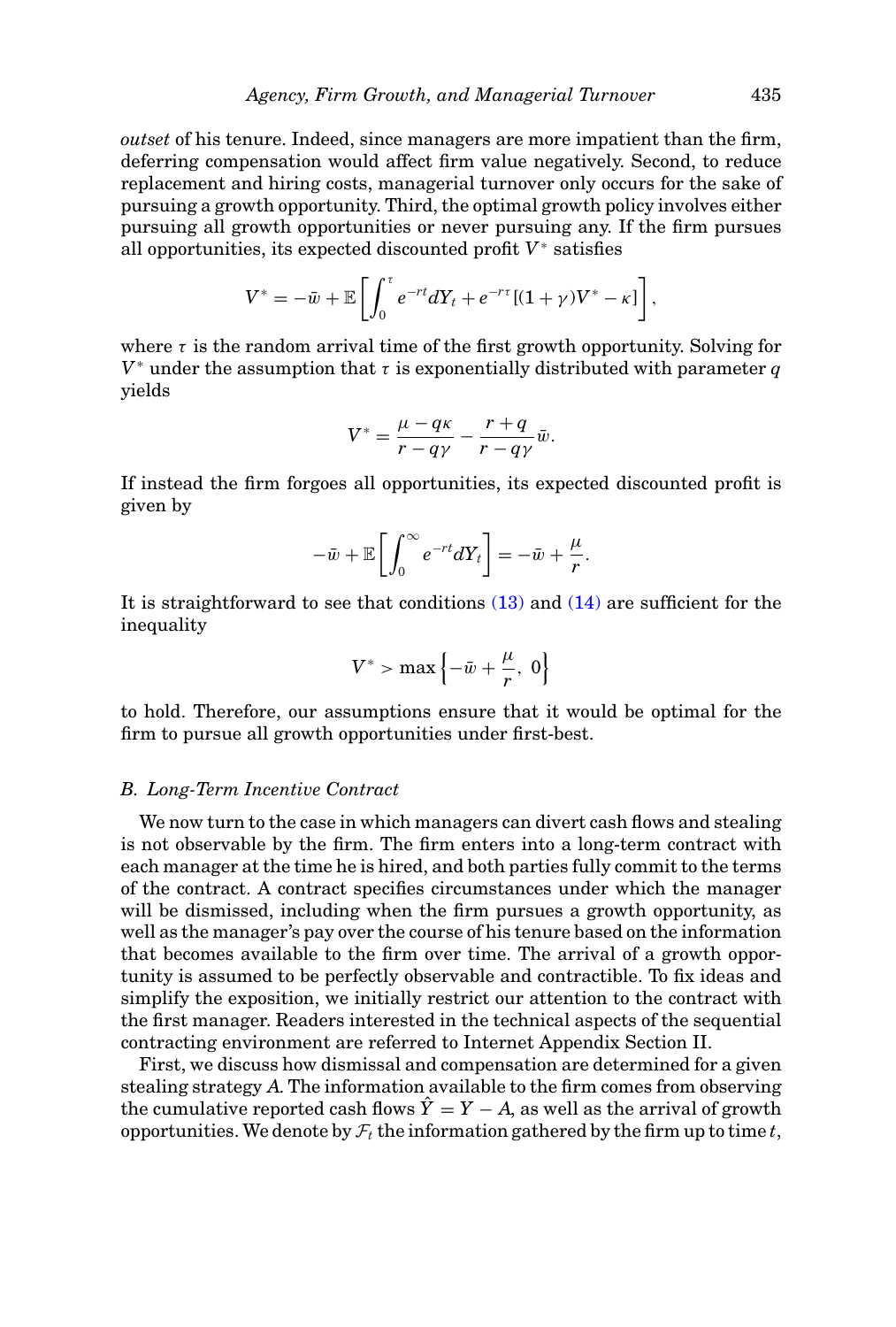which includes information about the occurrence of growth opportunities. We denote by  $\hat{\mathcal{F}}_t \subseteq \mathcal{F}_t$  the information that comes only from the history of reported cash flows up to time *t*.

The manager can be dismissed for two distinct reasons in our setting. First, the manager can be sacked for poor reported performance. By committing ex ante to fire the incumbent after a history of poor reported cash flows, the firm can incentivize the manager not to steal. Second, the firm can replace the manager to pursue a growth opportunity that becomes available. Hence, turnover is governed in part by the firm's *growth policy*, which determines the firm's response to the potential arrival of a growth opportunity. This policy is modeled by an  $(\hat{\mathcal{F}}_t)$ -progressively measurable process  $G = \{G_t\}$  that takes values in  $\{0, 1\}$ , with  $G_t = 1$  indicating that the firm stands ready to pursue a growth opportunity at time *t* and  $G_t = 0$  indicating that it does not.<sup>21</sup> By controlling *G*, the firm effectively determines the instantaneous intensity of growth-induced dismissal, which is equal to  $qG_t$  at time  $t$ .

Using the notation  $x \wedge y$  (respectively,  $x \vee y$ ) to denote the minimum (maximum) of x and y, the random time  $\tau$  at which the manager is fired can be represented as

$$
\tau=\tau_d\wedge\tau_g,
$$

where  $\tau_d$  denotes an  $(\hat{\mathcal{F}}_t)$ -stopping time and the random time  $\tau_g$  satisfies<sup>22</sup>

$$
\mathbb{P}(\tau_{g} > t \mid \hat{\mathcal{F}}_{t}) = \exp\left(-\int_{0}^{t} q G_{s} ds\right). \tag{15}
$$

In the event that  $\tau = \tau_d$ , the manager is replaced for the sake of incentive provision, which we refer to as *disciplinary turnover*. When instead  $\tau = \tau_g$ , the manager is dismissed for the sake of growth, which we refer to as *growthinduced turnover*.

Compensation to the manager over the course of his tenure is captured by an  $(\hat{\mathcal{F}}_t)$ -adapted cumulative compensation process  $C = \{C_t\}$ . Limited liability implies that  $C$  is increasing. A positive jump  $\Delta C_t$  represents a lump-sum payment at time  $t^{23}$  In particular,  $\Delta C_0$  and  $\Delta C_{\tau_d}$  denote a signing bonus and severance pay upon disciplinary dismissal, respectively. To capture severance pay upon growth-induced turnover, we introduce a separate  $(\tilde{\mathcal{F}}_t)$ -progressively

<sup>21</sup> In the Internet Appendix, we allow *G* to take values in [0, 1] and show that randomization of the growth decision is suboptimal.

 $22$  The left-hand side of  $(15)$  denotes the probability that the manager has not been dismissed for the sake of growth by time *t*, conditional on the history of reported cash flows up to time *t*. The right-hand side captures the fact that the instantaneous intensity of growth-induced dismissal at time  $s \leq t$  is  $qG_s$ . When the firm stands ready to pursue all growth opportunities, in which case  $G \equiv 1$ , the probability that the manager survives the threat of growth-induced termination up to time *t* is given by  $exp(-qt)$ , reflecting the fact that the arrival of opportunities is exponentially distributed with parameter *q*.

 $^{23}$  We assume that  $C$  is right continuous with left limits and  $C_{0-}=$  0, and hence  $\Delta C_t = C_t - C_{t-}$ and  $\Delta C_0 = C_0$ . Further details on the modeling of long-term incentive contracts are given in Internet Appendix Section II.A.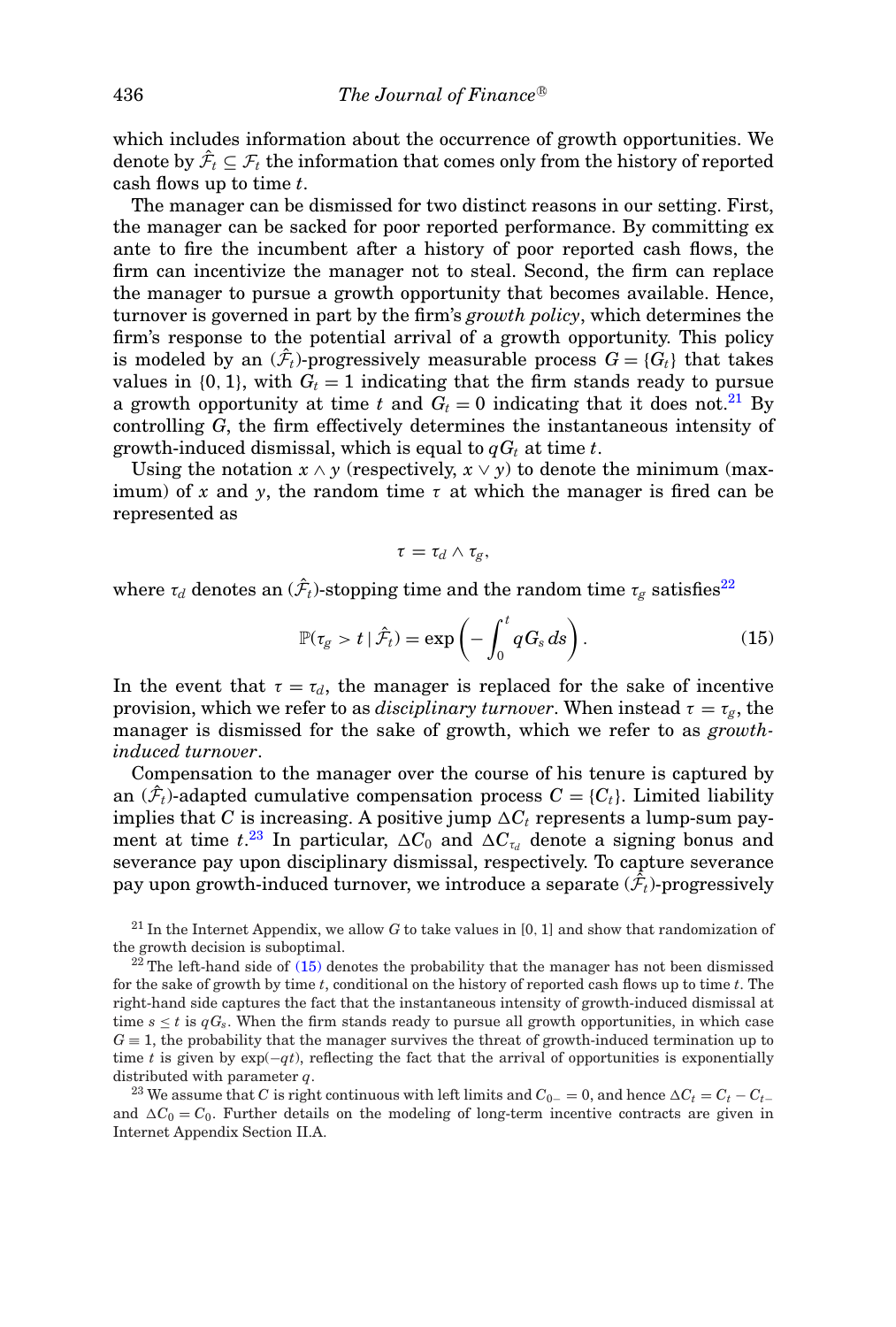measurable process  $S = \{S_t\}$ . The amount of severance received by a manager dismissed for the sake of growth is given by  $S_{\tau_q}$ .

Now consider the set *A* of all possible stealing strategies. A contract can be viewed as a function mapping each stealing strategy  $A \in \mathcal{A}$  to a collection

$$
C = C(A), \quad S = S(A), \quad G = G(A), \quad \text{and} \quad \tau_d = \tau_d(A),
$$

as just described. Such mapping should be consistent across stealing strategies in the sense that any given history of reported cash flows should result in the same compensation and termination outcomes, independent of the underlying combination of true cash flows and stealing that gave rise to that observed history. The contract space G identifies with the set of all functionals  $\Gamma : A \mapsto$  $(C(A), S(A), G(A), \tau_d(A))$  on *A* that satisfy this requirement.

#### *C. The Firm's Problem*

Given a contract  $\Gamma$  and a stealing strategy A, the manager's expected discounted payoff at the time he is hired is given by

$$
M(\Gamma, A)=\mathbb{E}\left[\int_{[0,\tau[}e^{-\varrho t}\left(dC_t+\lambda\,dA_t\right)+e^{-\varrho\tau}(\Delta C_{\tau_d}\mathbf{1}_{\{\tau=\tau_d\}}+S_{\tau_g}\mathbf{1}_{\{\tau=\tau_g\}})\right]
$$

For a given contract  $\Gamma$ , a stealing strategy A is said to be *incentive compatible* if it maximizes the manager's payoff. We refer to a contract as *admissible* if it is such that (i) no stealing is incentive compatible and (ii) the manager's expected discounted payoff under no stealing is greater than or equal to his reservation value  $\bar{w}$ . Formally, the subset  $\mathcal{G}_a$  of admissible contracts includes all contracts  $\Gamma \in \mathcal{G}$  such that

$$
M(\Gamma, 0) = \sup_{A \in \mathcal{A}} M(\Gamma, A)
$$
 and  $M(\Gamma, 0) \ge \bar{w}$ .

Given an admissible contract  $\Gamma$ , the firm's expected discounted profit at  $t = 0$ is

$$
F(\Gamma) = \mathbb{E}\Bigg[\int_{[0,\tau]} e^{-rt} \left(\mu \, dt - dC_t\right) + e^{-r\tau} \left([V_d - \Delta C_{\tau_d} - \kappa] \mathbf{1}_{\{\tau = \tau_d\}}\right) + [V_g - S_{\tau_g} - \kappa] \mathbf{1}_{\{\tau = \tau_g\}}\Bigg],\tag{16}
$$

where  $V_d$  and  $V_g$  denote the firm's continuation values after dismissal of the first manager (for disciplinary reasons or to pursue a growth opportunity, respectively), which we endogenize below in Section  $III.^{24}$  The firm's problem is

.

 $^{24}$  In Internet Appendix Section II.B, we provide an expression for the firm's value at  $t = 0$  for a given sequence of admissible contracts. In particular, when the same admissible contract  $\Gamma$  is offered to all managers, we show that the firm's size-adjusted expected discounted profit  $F(\Gamma)$ satisfies (16) with  $V_d = F(\Gamma)$  and  $V_g = (1 + \gamma)F(\Gamma)$ . We restrict our attention to contracts that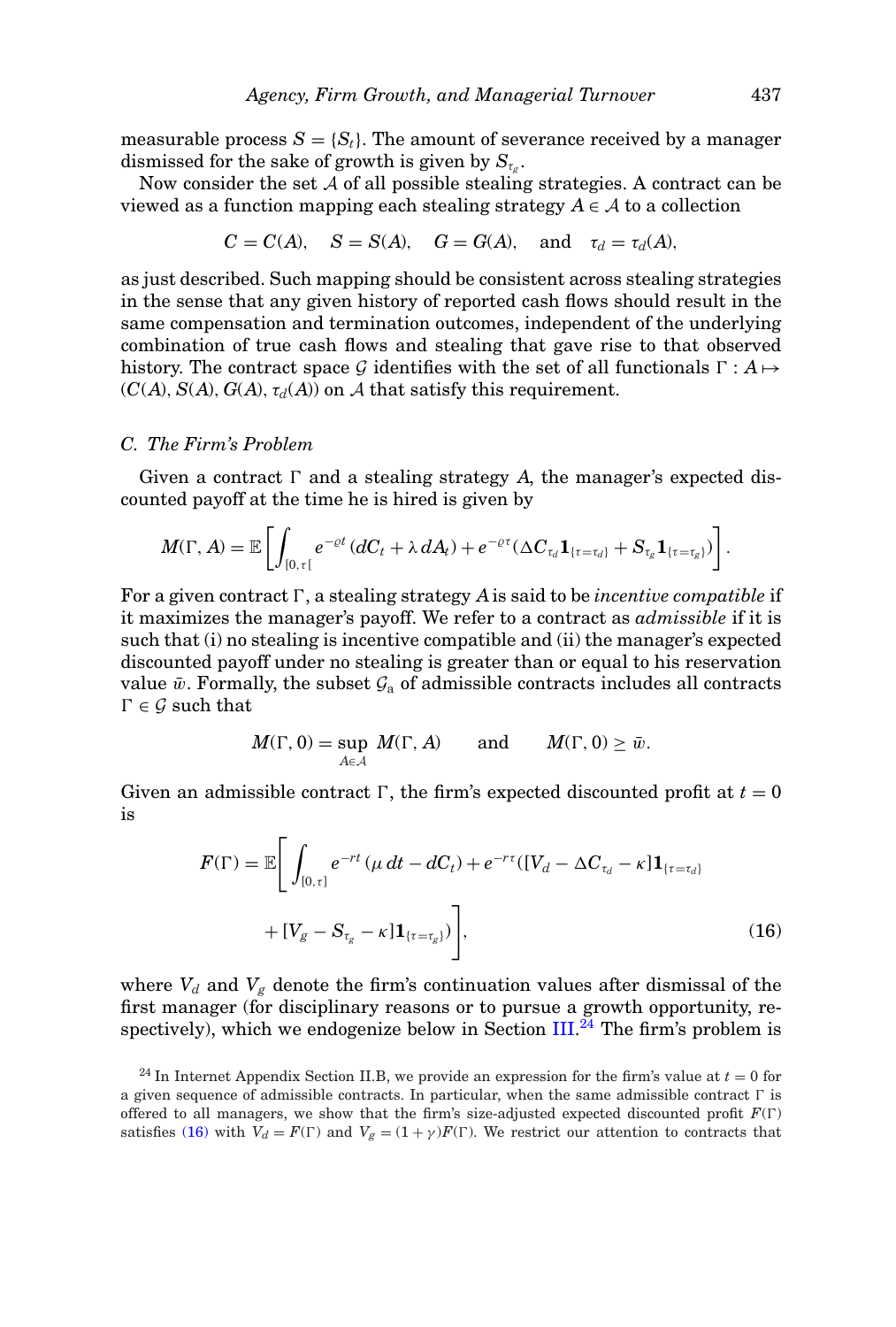to find an admissible contract that maximizes its expected discounted profit. Formally, the firm's objective is to find  $\Gamma^*$  such that

$$
F(\Gamma^*) = \sup_{\Gamma \in \mathcal{G}_a} F(\Gamma).
$$

#### *D. Admissible Dynamic Contracts*

As in previous work on dynamic moral hazard, the challenge in analyzing this type of environment comes from the complexity of the contract space and from the difficulty one faces in evaluating agents' incentives in a tractable way. In this section, we build on the approach of DeMarzo and Sannikov (2006), Sannikov (2008), Biais et al. (2007), and Biais et al. (2010) and consider a state-space representation of incentive contracts. Under no stealing, the state variable in this representation should coincide with the manager's expected payoff. As a preliminary step, we characterize the dynamics of

$$
M_t = \mathbb{E}\left[\int_{]t,\tau[}e^{-\varrho(s-t)}dC_s + e^{-\varrho(\tau-t)}(\Delta C_{\tau_d},\mathbf{1}_{\{\tau=\tau_d\}} + S_{\tau_g}\mathbf{1}_{\{\tau=\tau_g\}})\,\bigg|\;\mathcal{F}_t\right],\quad t<\tau,
$$

which represents the manager's expected future payoff at time  $t < \tau$  when he refrains from stealing.<sup>25</sup>

LEMMA 5: *For any given contract*  $\Gamma \in \mathcal{G}$ *, there exists a process*  $\beta = {\beta_t}$  *such that* 

$$
dM_t = [\varrho M_t + qG_t(M_t - S_t)]dt - dC_t + \sigma \beta_t dZ_t, \quad \text{for } t < \tau. \tag{17}
$$

PROOF: See Internet Appendix Section III.A.

The presence of the diffusion term in the dynamics of the agent's expected payoff is natural. Since compensation and dismissal policies are contingent on the history of reported cash flows, the evolution of the manager's expected future payoff under a long-term incentive contract is sensitive to currently reported cash flows. The process  $\beta$  can be interpreted as the sensitivity induced by a long-term contract. Since reported cash flows coincide with true cash flows when the manager refrains from stealing, the stochastic evolution of the manager's expected payoff under no stealing  $M_t$  is driven directly by the true cash flow shocks  $dZ_t$ .

implement no stealing, which is standard in the literature when moral hazard is modeled as a cash diversion problem (e.g., see DeMarzo and Sannikov (2006)).

 $25$  It is worth noting that, in our model, uncertainty is driven not only by the Brownian cash flow shock but also by the stochastic arrival of growth opportunities. As a result, the derivation of (17) does not rely simply on the martingale representation theorem, as in the standard martingale approach developed by Sannikov (2008), but rather also on a "change in filtration" formula and other techniques borrowed from the credit risk literature.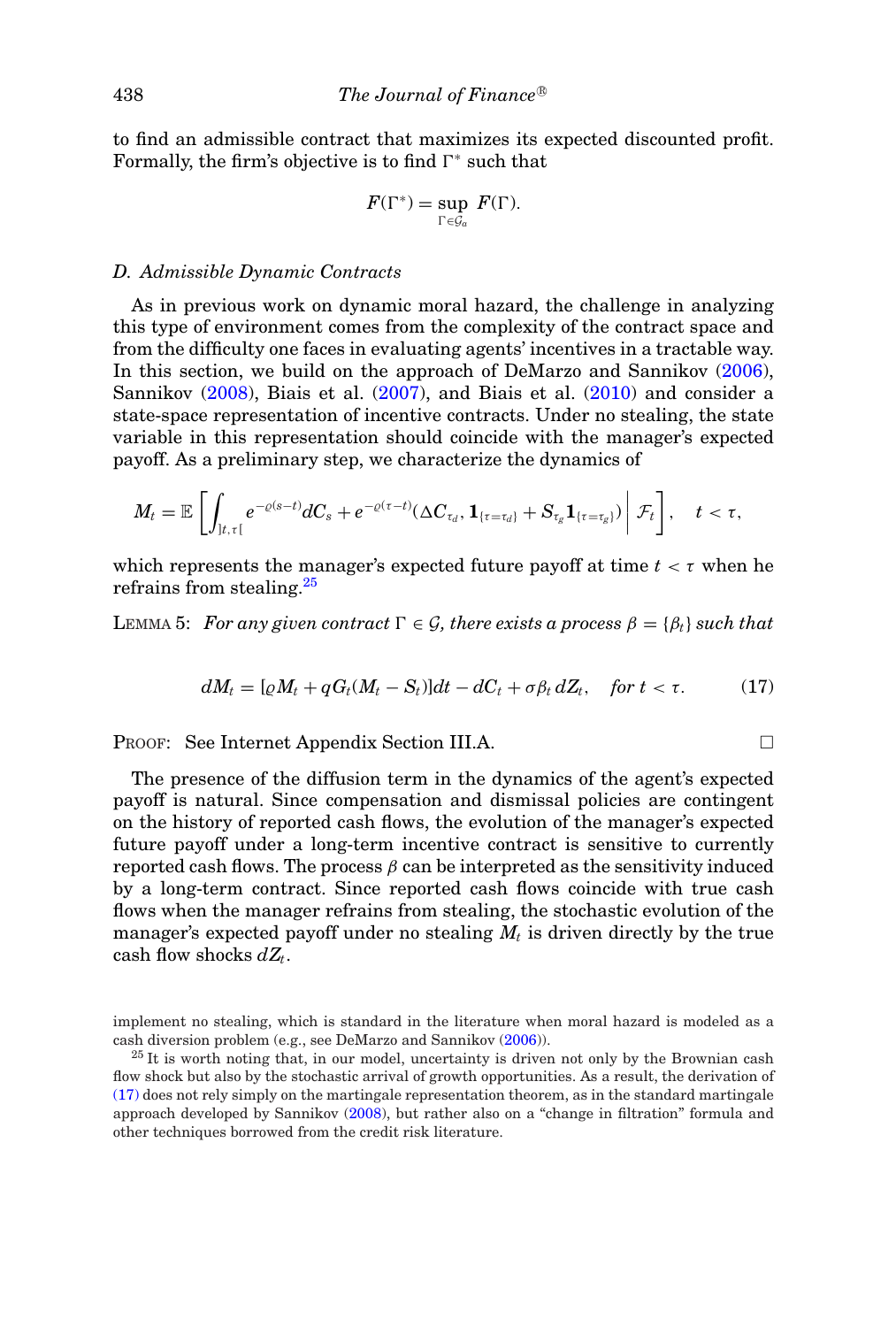In light of Lemma 5, we consider *dynamic contracts* whose implementation is driven by a state process  $W = \{W_t\}$  that evolves according to

$$
dW_t = [\varrho W_t + qG_t(W_t - S_t)] dt - dC_t + \beta_t (d\hat{Y}_t - \mu dt). \tag{18}
$$

Along with compensation and growth policies, a dynamic contract specifies the sensitivity  $\beta$  of the state variable *W* to the reported cash flows. Importantly, since the dynamics of the state variable are driven by processes that are either observed or controlled by the firm, its evolution over time can be tracked by the firm. While growth-induced turnover is jointly determined by the growth policy and the random arrival of opportunities, disciplinary dismissal occurs when the state process *W* hits zero, that is,

$$
\tau_d = \inf\{t \ge 0: \ W_t = 0\}.
$$
 (19)

Noting that  $d\hat{Y}_t - \mu dt = -dA_t + \sigma dZ_t$ , it is straightforward to see that, when the manager refrains from stealing, the dynamics of the state process become

$$
dW_t = [\varrho W_t + qG_t(W_t - S_t)] dt - dC_t + \sigma \beta_t dZ_t
$$
\n(20)

and hence mirror (17). Indeed, when the manager refrains from stealing, the value taken by the state variable at any time during his tenure coincides with his expected future compensation under the contract, as stated in the following lemma.

LEMMA 6: *Consider a dynamic contract with termination occurring at time*  $\tau = \tau_g \wedge \tau_d$ , where  $\tau_g$  satisfies (15),  $\tau_d$  is defined by (19), and W follows (18) *for some initial condition*  $W_{0-} = w_{init} > 0$ . Then the manager's expected future *payoff at time t*  $\lt$  *τ if he refrains from stealing is equal to W<sub>t</sub>, that is,* 

$$
W_t = \mathbb{E}\left[\int_{]t,\tau[}e^{-\varrho(s-t)}dC_s + e^{-\varrho(\tau-t)}(\Delta C_{\tau_d}\mathbf{1}_{\{\tau=\tau_d\}} + S_{\tau_g}\mathbf{1}_{\{\tau=\tau_g\}})\,\bigg|\,\mathcal{F}_t\right],\qquad(21)
$$

*on the event*  $\{t < \tau\}$ *. Moreover, if*  $\beta \geq \lambda$ *, it is optimal for the manager not to steal.* PROOF: See Internet Appendix Section III.C.

Equation (21) confirms that the state process *W* under a dynamic contract can be interpreted as the manager's expected future payoff if he refrains from stealing, which we refer to as the manager's promise. Lemma 6 also establishes an incentive compatibility condition, extending the one derived by DeMarzo and Sannikov (2006) to our environment with growth-induced turnover. This condition is intuitive: Since the manager enjoys a private benefit  $\lambda$  per unit of diverted cash, incentivizing the manager not to steal requires that his promise increases by at least  $\lambda$  for each extra unit of reported cash flow, that is,  $\beta \geq$  $\lambda$ . A dynamic contract is admissible if it satisfies this condition as well as the initial promise condition  $W_{0-}$  ≥  $\bar{w}$ . Since  $\beta$  ≥  $\lambda$  > 0 under an admissible dynamic contract, (18) and (19) imply that inefficient disciplinary turnover occurs as a result of *poor* reported cash flows.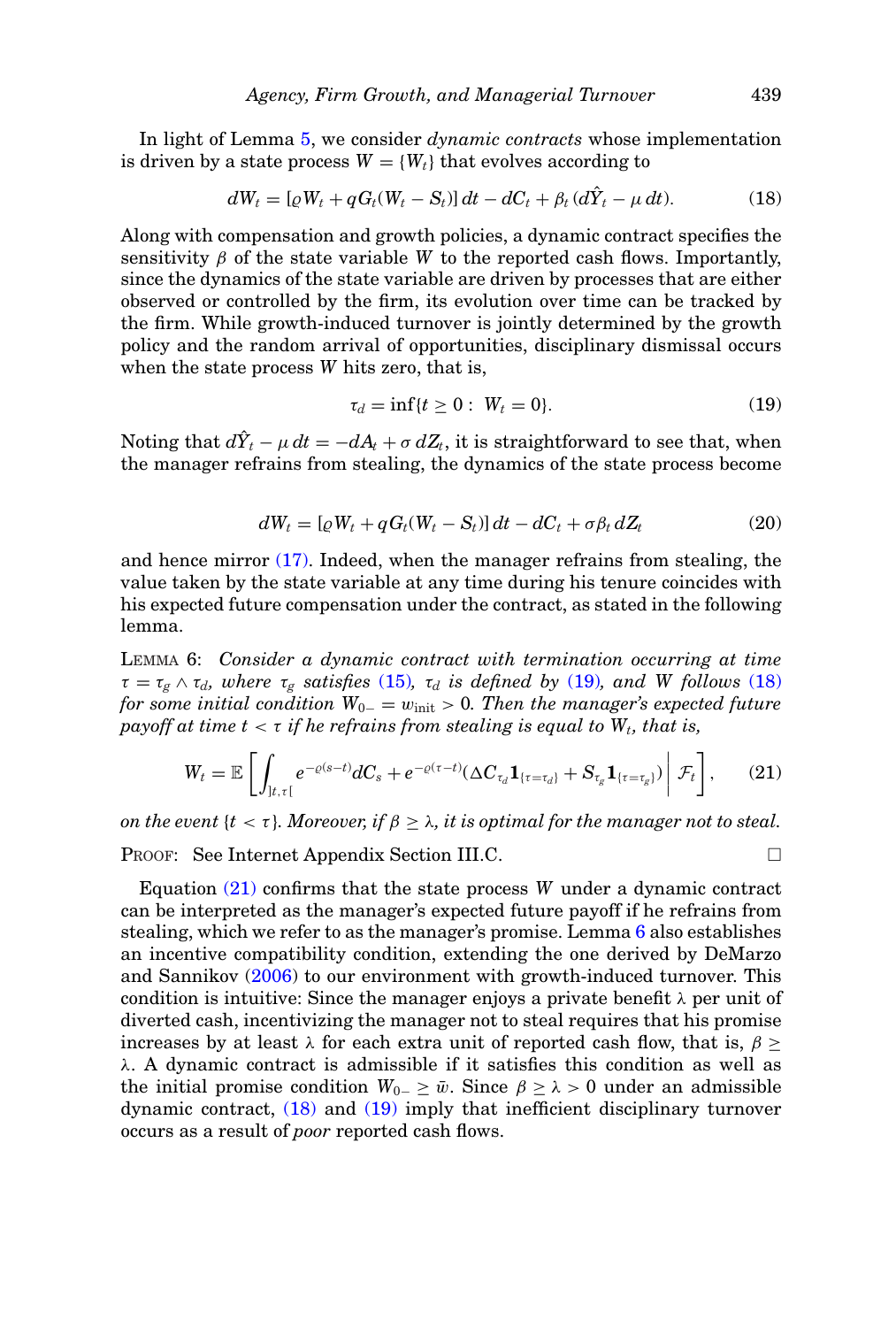Before proceeding further, it is important to observe that, relative to the environment considered in DeMarzo and Sannikov (2006), the introduction of growth-induced turnover affects the dynamics of the agent's promise in a substantial way. The key difference lies in the drift of the promise, which in our setup is equal to  $\varrho W_t + qG_t(W_t - S_t)$  instead of simply  $\varrho W_t$ . The reason for this difference is that, whenever the manager is at risk of being fired for the sake of growth (i.e., whenever  $G_t = 1$ ), he needs to be "compensated" for the loss that he would incur if a growth opportunity arises. The potential loss corresponds to the difference  $(W_t - S_t)$  between the manager's current promise and the severance pay he would receive if replaced for the sake of growth, while the chances of incurring such a loss are determined by the instantaneous intensity of growth-induced dismissal  $qG_t$ . Compensation for the risk of growthinduced termination comes in the form of an augmented drift, which translates into a faster increase in the manager's promise in states of the world in which no growth opportunity materializes. In other words, in our setup the law of motion for the agent's promise is modified in such a way that the *promisekeeping* condition remains satisfied.

#### **III. Optimal Dynamic Contract**

Having characterized the set of admissible dynamic contracts, we reformulate the firm's optimization problem as a stochastic control problem. We denote by  $V(\phi, w)$  the firm's value function, which gives the firm's expected discounted profit at a given current size  $\phi$  and for a given size-adjusted promise w to the incumbent manager. The firm's value function satisfies the recursive dynamic programming equation

$$
V(\phi, w) = \sup_{C, S, G, \beta} \mathbb{E}\bigg[\phi \int_{[0,\tau[} e^{-rt}(\mu dt - dC_t) - \phi e^{-r\tau} \left(\Delta C_{\tau_d} \mathbf{1}_{\{\tau = \tau_d\}} + S_{\tau_g} \mathbf{1}_{\{\tau = \tau_g\}}\right) + e^{-r\tau}(-\kappa \phi + V_d \mathbf{1}_{\{\tau = \tau_d\}} + V_g \mathbf{1}_{\{\tau = \tau_g\}})\bigg],
$$
\n(22)

where

$$
\tau = \tau_d \wedge \tau_g, \quad V_d = V\left(\phi, w_h^{\phi}\right), \quad \text{and} \quad V_g = V\left((1+\gamma)\phi, w_h^{(1+\gamma)\phi}\right), \quad (23)
$$

subject to the incentive compatibility constraint  $\beta \geq \lambda$  and subject to (15), (19), and (20) with initial condition  $W_{0-} = w$ . In this formulation, *C* and *S* denote the manager's size-adjusted cumulative compensation and size-adjusted severance upon growth, respectively, and the continuation values  $V_d$  and  $V_g$  involve *hiring promises*

$$
w_h^{\phi} = \bar{w} \lor \underset{w>0}{\text{arg}\max} V(\phi, w) \quad \text{and} \quad w_h^{(1+\gamma)\phi} = \bar{w} \lor \underset{w>0}{\text{arg}\max} V((1+\gamma)\phi, w),\tag{24}
$$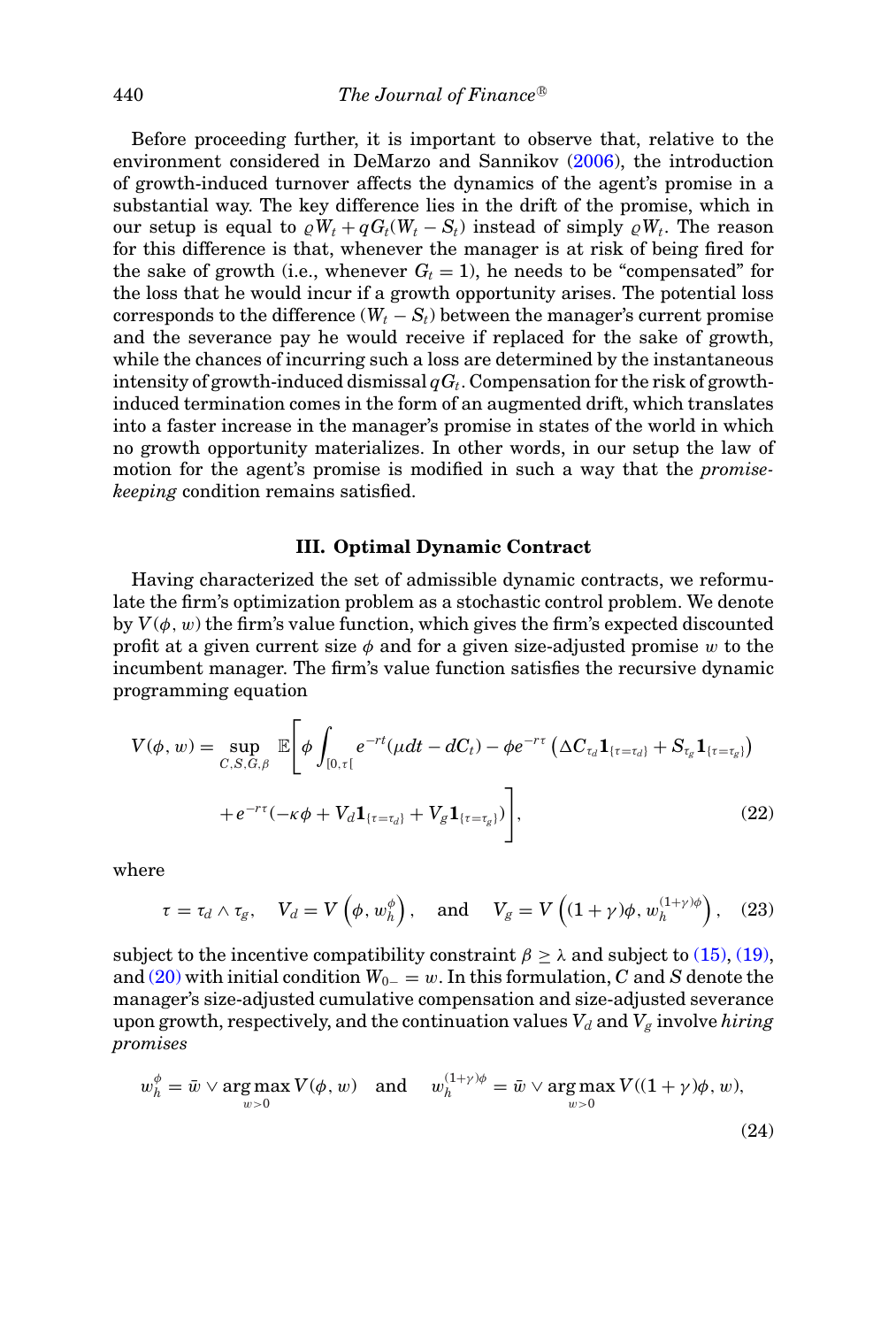respectively. Expression (24) captures the possibility that a new manager's participation constraint may not be binding, as it may be optimal for the firm to give him a rent in excess of his reservation value. Since cash flows, turnover costs, and reservation values are all proportional to firm size, it follows that firm value itself is homogeneous in size, that is,

$$
V(\phi, w) = \phi V(1, w) =: \phi v(w). \tag{25}
$$

In particular, stationarity and size homogeneity imply that the firm offers the same dynamic contract to all successive managers. Using (22) to (25), the sizeadjusted value function  $v(w)$  is determined along with the optimal contract by

$$
v(w) = \sup_{C, S, G, \beta} \mathbb{E} \Bigg[ \int_{[0, \tau]} e^{-rt} (\mu dt - dC_t) - e^{-r\tau} \left( \Delta C_{\tau_d} \mathbf{1}_{\{\tau = \tau_d\}} + S_{\tau_g} \mathbf{1}_{\{\tau = \tau_g\}} \right) + e^{-r\tau} (-\kappa + v(w_h) \mathbf{1}_{\{\tau = \tau_d\}} + (1 + \gamma) v(w_h) \mathbf{1}_{\{\tau = \tau_g\}}) \Bigg]
$$
(26)

subject to the same constraints as above, where the size-adjusted hiring promise w*<sup>h</sup>* satisfies

$$
w_h = \bar{w} \vee \underset{w>0}{\text{arg max}} \, v(w). \tag{27}
$$

The following proposition is central to our characterization of the optimal dynamic contract.

PROPOSITION 3: Let  $u : \mathbb{R}_+ \to \mathbb{R}$  be a concave  $C^2$  function that satisfies the HJB *equation*

$$
\max \left\{ \frac{\sigma^2 \lambda^2}{2} u''(w) + \varrho w u'(w) - r u(w) + \mu
$$
  
+  $q \left[ (1 + \gamma) u(w_h) - \kappa + w u'(w) - u(w) \right]^+, -u'(w) - 1 \right\} = 0$  (28)

*with boundary condition*

$$
u(0) = u(w_h) - \kappa,\tag{29}
$$

 $where \ w_h = \bar{w} \vee \arg \max_{w>0} u(w)$ . Also, suppose that  $\lim_{w \downarrow 0} |u'(w)| < \infty$  and  $u'(w) = -1$  for some  $w < \infty$ . Then the function *u* identifies with the value func*tion* v *defined by* (26)*, that is,*  $v(w) = u(w)$  *for all*  $w \ge 0$ *. Moreover, the optimal dynamic contract satisfies Properties 1 to 5 below.*

PROOF: See Internet Appendix Section IV.

We rely on Proposition 3 to construct the firm's value function and solve for the optimal dynamic contract. As observed in previous work on dynamic moral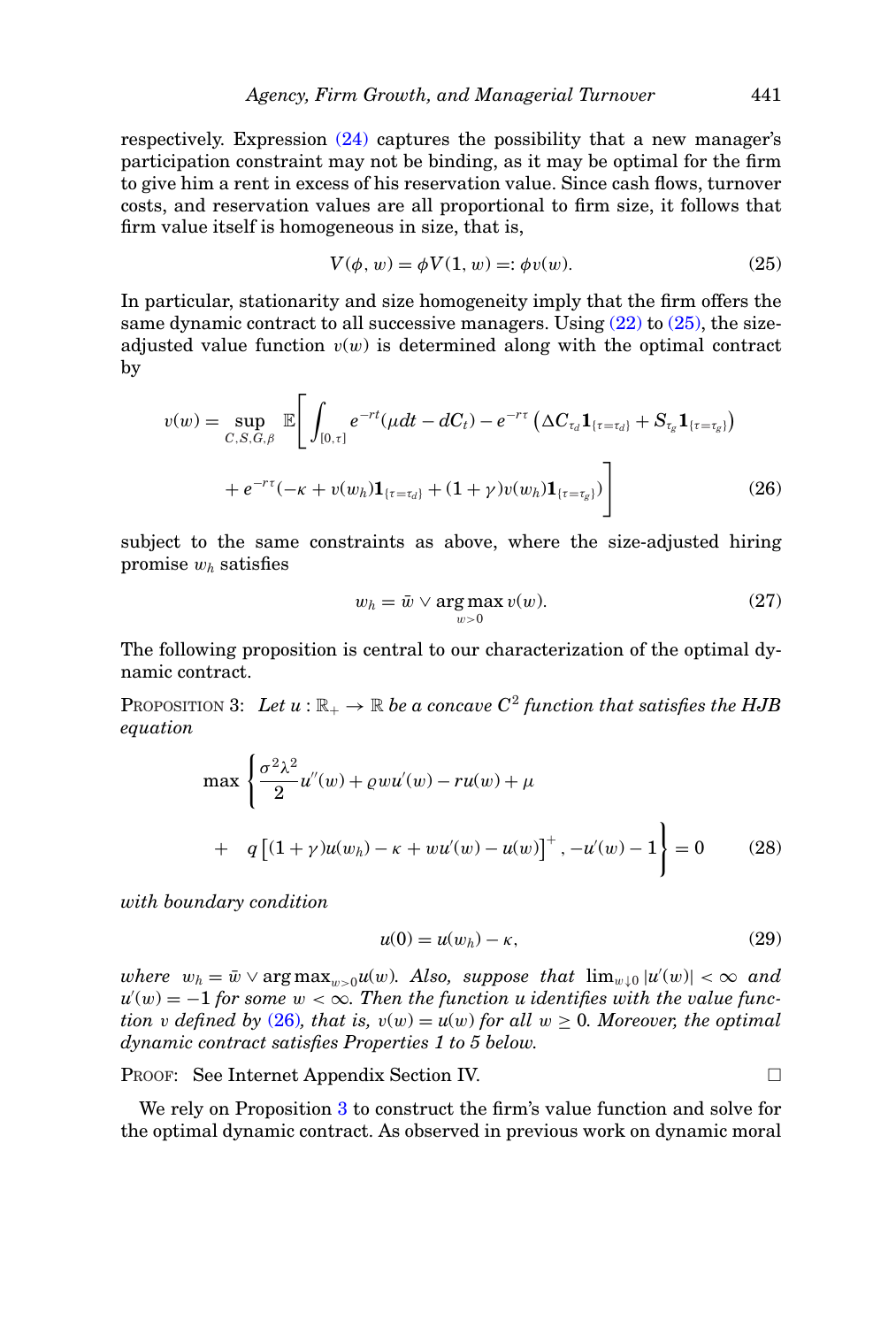hazard, the concavity of the value function is related to the fact that a change in w affects firm value not only directly by increasing the amount of compensation owed to the manager, but also via its impact on the likelihood of disciplinary turnover. Indeed, by reducing the prospect of costly disciplinary turnover, a one-dollar increase in the agent's promise effectively costs the firm less than one dollar. Moreover, since the probability of disciplinary turnover is higher after poor performance, the reduction in agency costs induced by a marginal increase in the agent's promise is larger for low values of  $w$ . This is what gives rise to concavity.

#### *A. Optimality Properties*

We now turn to the properties satisfied by the optimal dynamic contract, as implied by Proposition 3. These properties impose restrictions on the cash flow sensitivity, the compensation policy, and the growth policy. The first two properties also hold in the absence of growth opportunities and are derived in that context by DeMarzo and Sannikov  $(2006)$  and Biais et al.  $(2007).^{26}$ 

PROPERTY 1: *The optimal contract has sensitivity to reported cash flows*  $\beta = \lambda$ .

The fact that the incentive compatibility constraint should hold as an equality  $(\beta = \lambda)$  is related to the concavity of the value function. Intuitively, reducing the volatility of the manager's promise as much as possible while satisfying incentive compatibility is optimal for the firm because it lowers the probability that the promise hits zero, which would result in ex post inefficient disciplinary turnover.

PROPERTY 2: *The optimal compensation policy is such that the manager receives transfers only if his current promise* w *is at least* w*c. The compensation threshold* w*<sup>c</sup> satisfies*

$$
v'(w_c)=-1.
$$

This property can be explained heuristically by observing that, at any instant, the firm has the option to make an immediate transfer to the manager and continue optimally. Hence, the inequality  $v(w) \geq -\varepsilon + v(w - \varepsilon)$  holds for any transfer  $\varepsilon$ , which implies  $v'(w) \geq -1$ . When the manager's current promise w is such that  $v'(w) > -1$ , deferring compensation is optimal. By concavity of the value function, this happens when w is below the point  $w_c$  that satisfies  $v'(w_c) = -1$ . In this case, the manager receives no compensation until his promise reaches the compensation threshold. If  $\bar{w} > w_c$ , the manager receives a signing bonus  $\Delta C_0 = \bar{w} - w_c$  when appointed, and his promise later remains in the interval  $[0, w_c]$ .<sup>27</sup>

 $26$  From a broader perspective, the smooth pasting condition in Property 2 is a standard feature of the solution to singular stochastic control problems such as that given by  $(26)$ . See Benes, Shepp, and Witsenhausen (1980) and Karatzas (1983) for early references.

 $^{27}$  Technically, the agent's promise *W* is *reflected* at  $w_c$  by the cumulative compensation process. A rigorous construction of this process is provided in Internet Appendix Section IV (see Theorem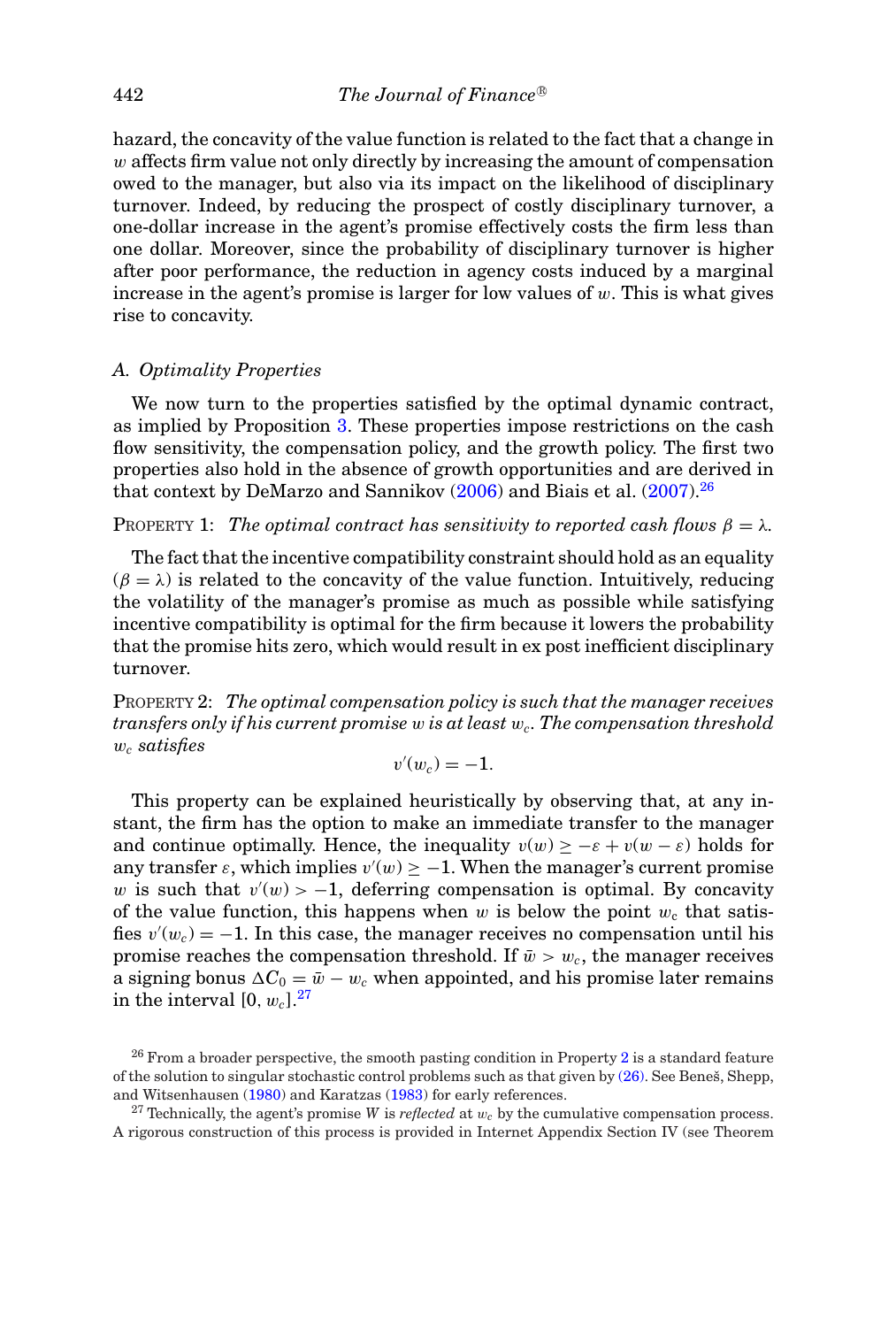PROPERTY 3: *The optimal compensation policy involves no severance payment, that is,*  $\Delta C_{\tau_d} = 0$  *and*  $S = 0$ *.* 

Property 3 establishes that severance pay is *strictly* suboptimal in the continuous-time setting, even in the case of growth-induced termination. The reason is that, rather than give cash to a departing manager, the firm is always better off increasing the promise of the incumbent conditional on him being retained, which has the benefit of reducing the likelihood of inefficient turnover later.<sup>28</sup> This result is in contrast to the indifference result that holds in the two-period model where disciplinary dismissal can occur only at the end of the first period (see the discussion following Lemma 1 and footnote 10). It is also worth noting that the no-severance result upon growth-induced dismissal relies crucially on the assumption that the arrival of a growth opportunity is contractible.<sup>29</sup>

PROPERTY 4: *It is optimal for the firm to stand ready to pursue a growth opportunity if and only if the manager's current promise* w *is such that*

$$
(1+\gamma)v(w_h) - \kappa + wv'(w) \ge v(w). \tag{30}
$$

Condition (30), which we refer to as the *growth optimality condition*, determines the circumstances under which growth-induced turnover can occur. The inequality implies that the optimal growth policy relies not only on a comparison between the status quo continuation value  $v(w)$  and the continuation value upon growth  $(1 + \gamma)v(w_h) - \kappa$ . Rather, the extra term  $wv'(w)$  accounts for the fact that putting the manager at risk of being fired if a growth opportunity arrives requires that he be compensated in the form of an augmented drift, as discussed in Section II.D. When the firm's value function is decreasing at the current value of the agent's promise (i.e.,  $v'(w) < 0$ ), this higher drift constitutes a cost. If this cost is high relative to the potential gains from growth, so that  $(1 + \gamma)v(w_h) - \kappa + wv'(w) - v(w) < 0$ , it is optimal for the firm to insulate the incumbent manager from the risk of being replaced and thus forgo growth opportunities when they become available. We refer to this possibility as contractual *job protection*.

IA2). One way in which the introduction of stochastic growth opportunities and growth-induced turnover modifies the firm's compensation policy is by affecting the value of the optimal threshold w*c*.

<sup>28</sup> By the same logic, severance pay would be suboptimal in a simpler setting with exogenous random exit of the manager. We are grateful to an anonymous referee for making this observation.

 $29$  Positive severance upon growth-induced dismissal would arise as part of the optimal contract if the availability of a growth opportunity were privately observed by the incumbent manager (see Anderson, Bustamante, and Guibaud (2012)). This result is reminiscent of Eisfeldt and Rampini (2008) and Inderst and Mueller (2010), although severance pay serves to incentivize the incubent to reveal *bad* news in their setups. Severance pay upon *disciplinary dismissal* arises in the model analyzed by He (2012) with a risk-averse agent and private savings.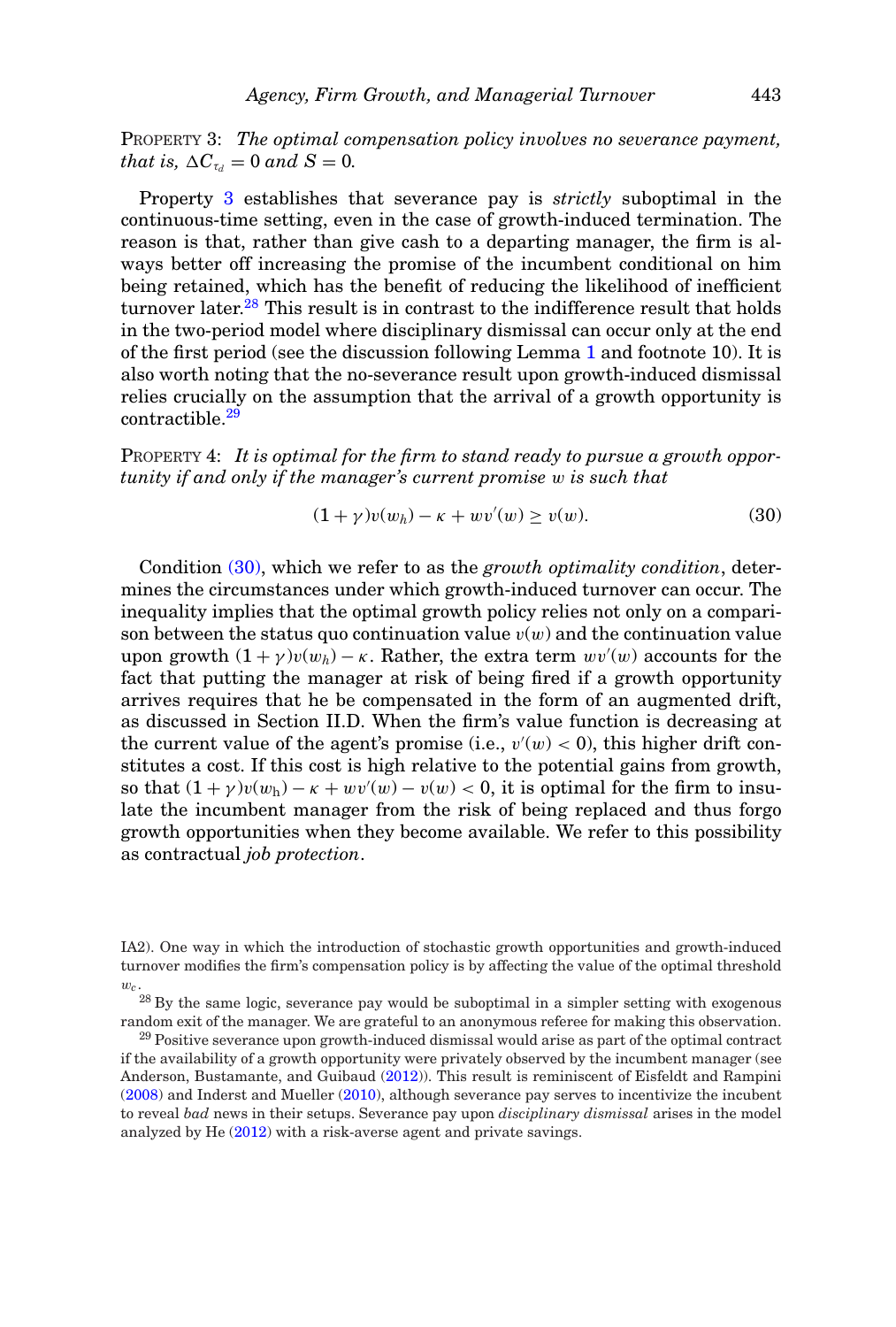PROPERTY 5: *If partial job protection arises as part of the optimal contract, the firm forgoes growth opportunities if the manager's promise* w *is above* w*g, where the growth threshold* w*<sup>g</sup> satisfies*

$$
w_g = \sup\{w \ge 0: \ (1 + \gamma)v(w_h) - \kappa + wv'(w) - v(w) \ge 0\} < w_c.
$$

This property indicates that if some degree of job protection arises as part of the optimal incentive contract, managers are shielded from the risk of growthinduced turnover after good performance. Intuitively, the benefit of retaining the incumbent, net of the forgone gains from growth, is increasing in  $w$  because losses due to moral hazard under the incumbent are lower after good performance.30

#### *B. Two Types of Firms*

In light of our discussion of Properties 4 and 5, two configurations can arise echoing the two growth regimes encountered in the analysis of the two-period model. In the first configuration, the growth optimality condition (30) holds for all values of the manager's promise  $w \in [0, w_c]$ . We refer to firms falling into this configuration as *high-growth firms*. In such firms, managers are fully exposed to the risk of being fired for the sake of growth, and the instantaneous rate of growth-induced turnover is always equal to *q*. Over the course of the manager's tenure, the firm keeps track of the evolution of

$$
dW_t = (\varrho + q)W_t dt - dC_t + \lambda (d\hat{Y}_t - \mu dt), \quad W_{0-} = w_h,
$$

where transfers *dC* reflect the manager's promise *W* at the endogenous compensation threshold wc. Transfers to the manager can be interpreted as *bonuses* indexed on reported earnings in excess of a performance target, as documented in Murphy (1999). The manager is dismissed when a growth opportunity arises or when *W* hits zero, whichever comes first.

By contrast, in the second possible configuration, the growth optimality condition does not hold everywhere on the interval [0, w*c*], and some degree of job protection is part of the optimal contract. We refer to firms falling into the latter configuration as *low-growth firms*. The contract offered by a low-growth firm specifies, along with a compensation threshold  $w_c$ , a growth threshold  $w_g < w_c$ . Over the course of the manager's tenure, the firm keeps track of

$$
dW_t = [\varrho + q \mathbf{1}_{[0,w_s]}(W_t)] W_t dt - dC_t + \lambda (d\hat{Y}_t - \mu dt), \quad W_{0-} = w_h,
$$

where bonus transfers  $dC$  reflect  $W$  at  $w_c$ . The manager is dismissed if a growth opportunity arises when  $W_t \leq w_g$  or when *W* hits zero, whichever comes first. Consistent with our discussion of Property 5, the optimal contract in low-growth firms requires that, whenever the manager's promise is above the

 $30$  In other words, the net benefit of exposing a manager to the risk of growth-induced termination is decreasing in the manager's promise, as revealed by the fact that  $(1 + \gamma)v(w_h) - \kappa + wv'(w) - v(w)$ is decreasing in w. This is in line with the observation that  $\hat{\kappa}_{G(y)} < \hat{\kappa}_{G(0)}$  in the two-period model.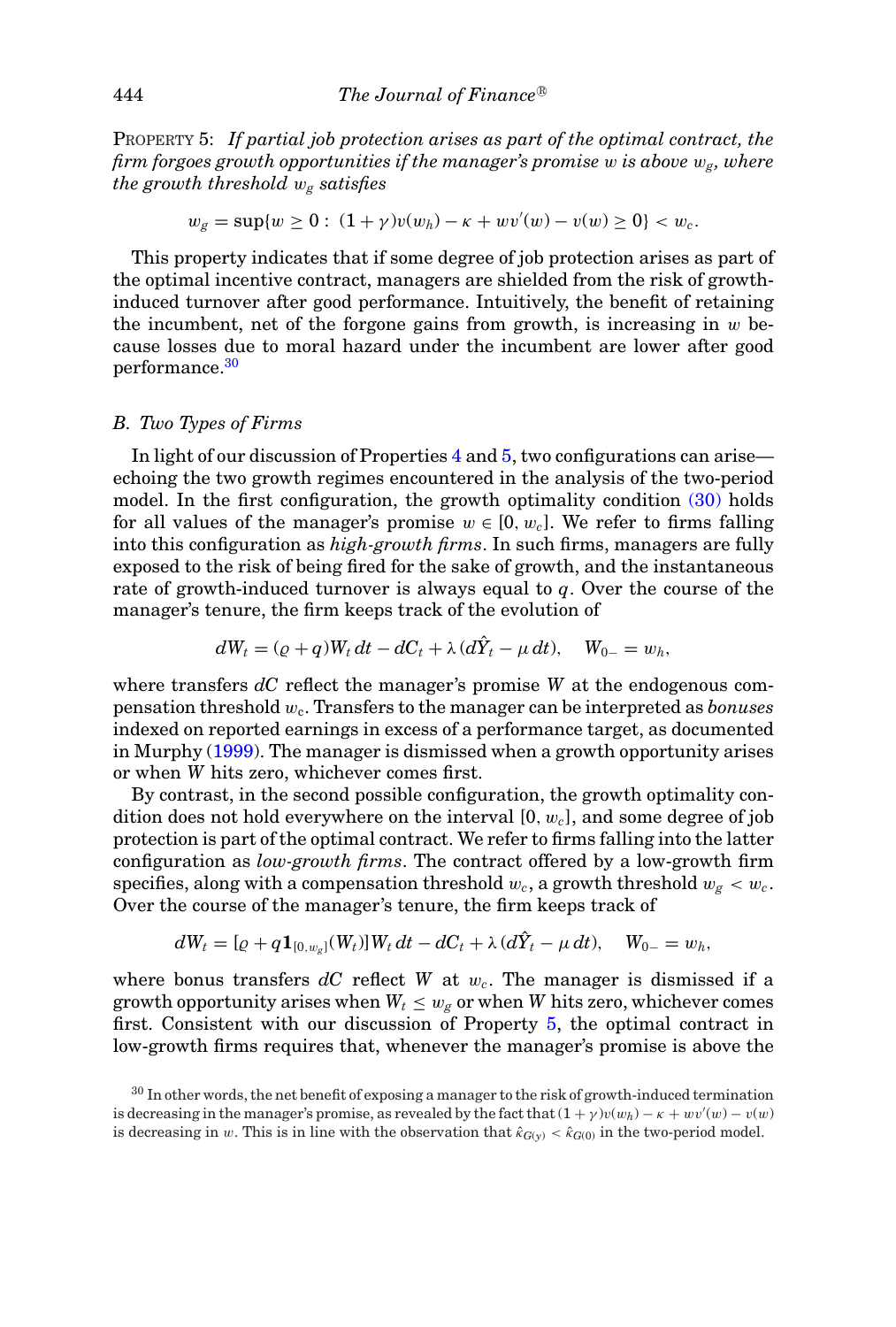growth threshold  $w_g$ , the firm forgoes any growth opportunity that becomes available.<sup>31</sup>

The insights obtained from our analysis of the two-period model in Section I are useful to understanding why the low-growth configuration may sometimes be optimal even though condition (14) guarantees that forgoing growth opportunities is inefficient under first-best. The reason is that exposing managers to early termination risk increases the cost of incentivizing them. In the continuous-time model, this is manifested by the fact that putting a manager at risk of being replaced for the sake of growth effectively makes him more impatient, as revealed by the augmentation of the drift of the contractual promise (which reflects the manager's "effective" discount rate) from  $\rho$  to  $\rho + q$ . In the presence of moral hazard, a firm thus faces an ex ante trade-off: A policy of always standing ready to pursue growth by appointing a new, more suitable manager has the advantage of producing higher expected cash flows, but it also entails increased early termination risk for incumbent managers and a higher cost of incentive provision during their tenure. In low-growth firms, the resolution of the trade-off between efficient turnover and the cost of incentive provision gives rise to an interior solution whereby the optimal contract allows for job protection after good performance.32

# *C. High-Growth Firms*

In this section, we further characterize the optimal contract offered by a highgrowth firm. To this end, we consider the free-boundary problem that consists of finding a free-boundary point  $w_c$  and a function  $u$  that satisfies the ordinary differential equation (ODE)

$$
\frac{\sigma^2 \lambda^2}{2} u''(w) + (\rho + q) w u'(w) - (r + q) u(w) + \mu + q [(1 + \gamma) u(w_h) - \kappa] = 0 \quad (31)
$$

in the interval (0, w*c*), is given by

$$
u(w) = u(w_c) - (w - w_c), \quad \text{if } w > w_c,
$$
 (32)

and satisfies the boundary conditions

$$
u(0) = u(w_h) - \kappa
$$
,  $u'(w_c) = -1$ , and  $u''(w_c) = 0$ , (33)

<sup>31</sup> The manager being partially shielded from the risk of growth-induced turnover might be described as an endogenous form of "entrenchment." We do not use this terminology because it more commonly refers to actions taken by a manager to make his replacement costly. A number of recent papers explore frameworks very different from ours where they establish conditions under which managers are protected from termination (see, for example, Atkeson and Cole (2008), Casamatta and Guembel (2010), and Garrett and Pavan (2012)).

 $32$  A third possible configuration involves fully isolating managers from the risk of growthinduced termination, which corresponds to (30) being violated for all values of  $w \in [0, w_c]$ . However, we show in Internet Appendix Section VI.E that this no-growth policy can be optimal only if  $v(w_h) < 0$ , so that the firm would rather not operate. We do not expand on this case further in the remainder of our analysis.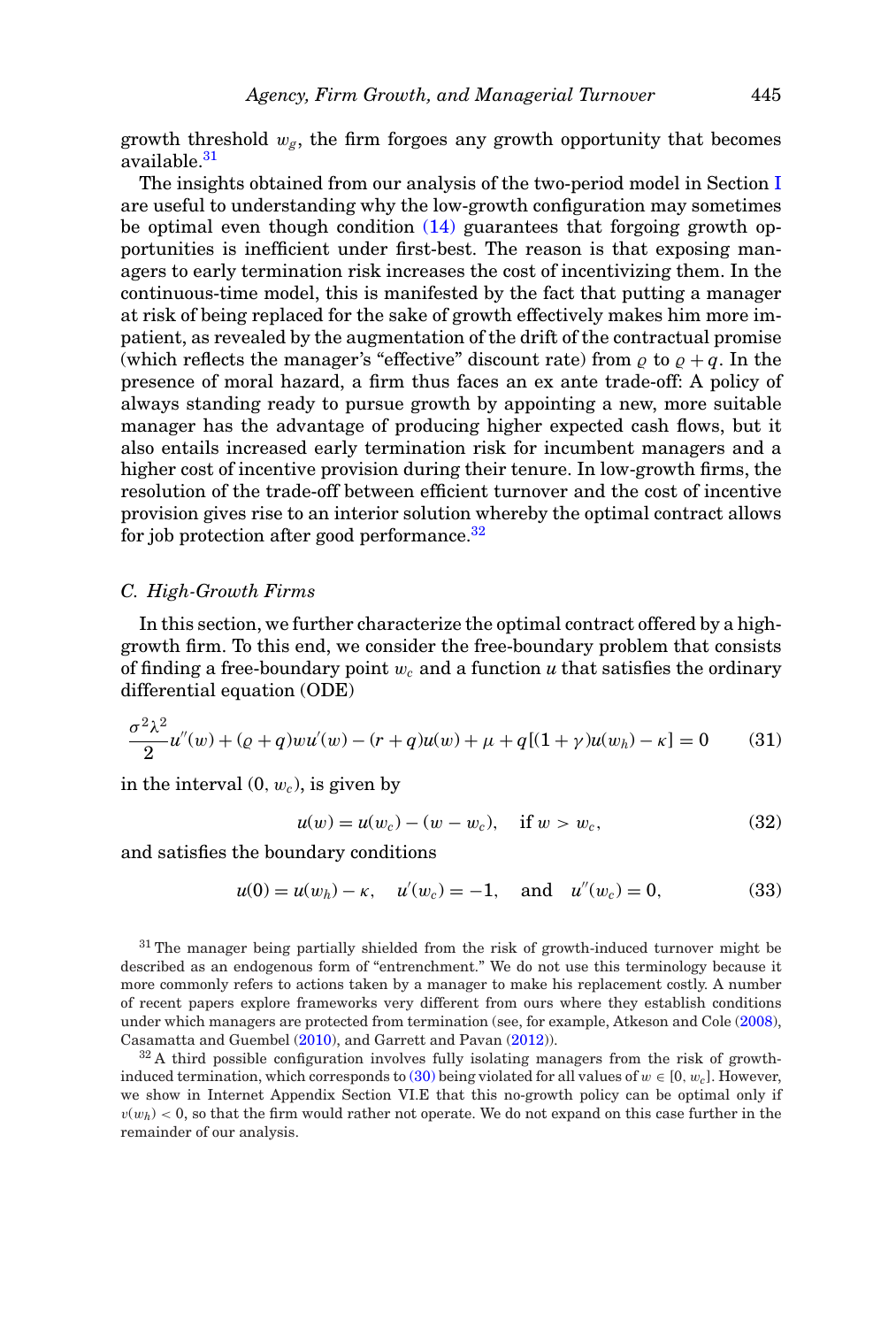where

$$
w_h = \bar{w} \vee \underset{w>0}{\arg \max} u(w). \tag{34}
$$

PROPOSITION 4: *Given any permissible values of*  $(r, \varrho, \mu, \sigma, q, \gamma, \lambda, \kappa, \bar{w})$  *in*  $\mathbb{R}^9$ , *there exists a unique solution* (*u*, w*c*) *to the free-boundary problem defined by*  $(31)$  *to*  $(34)$ *. The function u is*  $C^2$  *and concave, and satisfies the HJB equation* 

$$
\max\left\{\frac{\sigma^2\lambda^2}{2}u''(w) + (\varrho + q)wu'(w) - (r + q)u(w) + \mu + q[(1 + \gamma)u(w_h) - \kappa], -u'(w) - 1\right\} = 0.
$$

*Furthermore, the following statements hold:*

- *i. The set of permissible parameter values over which u satisfies* (30) *for all* w ∈ [0, w*c*]*, and therefore the HJB equation* (28)*, has nonempty interior*  $in \mathbb{R}^9$ .
- *ii. There exists a unique point*  $\bar{w}_{\dagger} = \bar{w}_{\dagger}(\frac{\varrho+q}{\sigma^2\lambda^2},\frac{r+q}{\sigma^2\lambda^2},\kappa)$  *such that*

$$
w_{\circ} := \arg \max_{w > 0} u(w) \ge \bar{w} \iff \bar{w} \le \bar{w}_{\dagger} \quad \text{and} \quad w_{\circ} = \bar{w} \iff \bar{w} = \bar{w}_{\dagger}.
$$

*iii. There exists a unique point*  $\bar{w}_{\ddagger} = \bar{w}_{\ddagger}(\frac{\varrho+q}{\sigma^2\lambda^2},\frac{r+q}{\sigma^2\lambda^2},\kappa) > \bar{w}_{\dagger}$  such that

$$
w_c \geq w_h \Leftrightarrow \bar{w} \leq \bar{w}_{\ddagger}
$$
 and  $w_c = w_h = \bar{w} \Leftrightarrow \bar{w} = \bar{w}_{\ddagger}$ .

*iv.* If  $\bar{w} = \bar{w}_1$ , u satisfies (30) for all  $w \in [0, w_c]$  and the HJB equation (28) if *and only if*

$$
\gamma \mu \ge r\kappa + (r + \gamma \varrho)\bar{w}.\tag{35}
$$

PROOF: See Internet Appendix Section VI.B.

In view of Proposition 3 and the general properties of the solution to the free-boundary problem established in Proposition 4, statement (i) implies that, for a large set of permissible parameter values, the firm is of the high-growth type. For such parameter values, the firm's size-adjusted value function and the optimal compensation threshold are given, along with the hiring promise, by the solution to the free-boundary problem in  $(31)$  to  $(34)$ . Figure 1 illustrates the firm's value function and the optimal compensation threshold in the highgrowth configuration for particular parameter values.

Statement (ii) establishes the condition under which it is optimal for a highgrowth firm to grant a new manager a compensation rent in excess of his reservation value. The hiring promise  $w<sub>h</sub>$  is optimally set above the manager's reservation promise  $\bar{w}$  when the latter is sufficiently low, that is,  $\bar{w} \leq \bar{w}_{\dagger}$ . In this case, the initial promise  $w_h$  is equal to the level  $w_\circ \geq \bar{w}$  that maximizes the

 $\Box$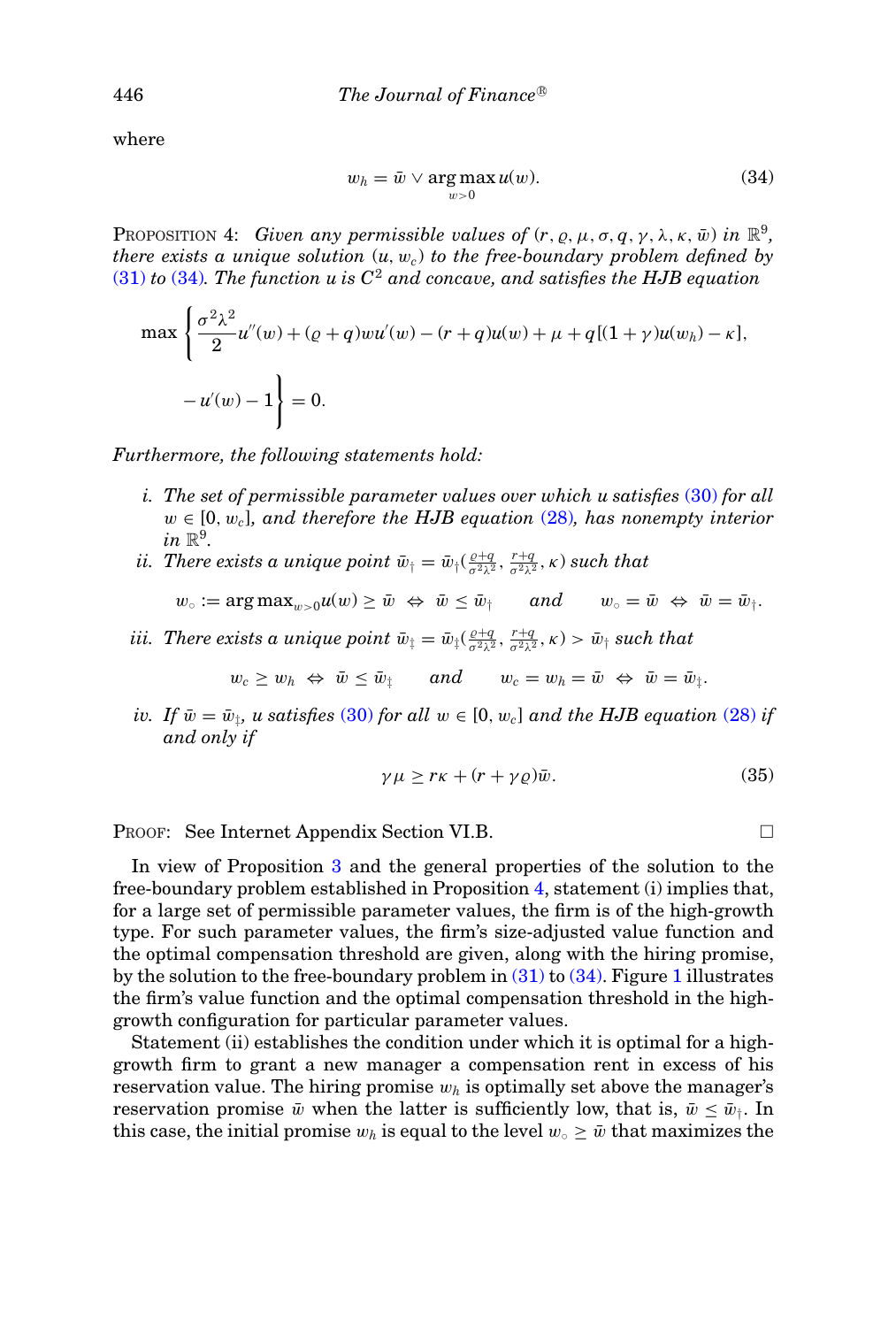

**Figure 1. Value function, high-growth firm.** The figure depicts the firm's value function and the optimal compensation threshold  $w_c$  for parameter values  $r = 7\%$ ,  $\rho = 16\%$ ,  $\mu = 1$ ,  $\sigma = 1$ ,  $q = 0.2$ ,  $\gamma = 0.25$ ,  $\lambda = 0.4$ ,  $\kappa = 0.3$ , and  $\bar{w} = 1$ . The firm's value function and the compensation threshold are determined by solving the free-boundary problem defined by (31) to (34). The growth optimality condition (30) holds for all values of the manager's promise. (Color figure can be viewed at wileyonlinelibrary.com)

firm's value. Otherwise, the manager's participation constraint is binding so that the hiring promise coincides with his reservation value (i.e.,  $w_h = \bar{w} > w_{\circ}$ ).

Statement (iii) sheds light on the optimal compensation policy at the start of a manager's tenure. Depending on the value of the reservation promise  $\bar{w}$ , three scenarios can arise. When the reservation value is relatively low, in the sense that  $\bar{w} < \bar{w}_1$ , the compensation threshold is optimally set above the hiring promise  $(w_c > w_h)$ . In this case, a newly hired manager does not receive any pay until the effect of the positive drift  $\rho + q$ , possibly combined with good cash flow realizations, finally raises his promise up to the compensation threshold w<sub>c</sub>. In contrast, if the reservation promise is high enough  $(\bar{w} > \bar{w}_\dagger)$ , a manager receives a signing bonus  $\Delta C_0 = \bar{w} - w_c > 0$  when appointed. In the case in which  $\bar{w} = \bar{w}_1$ , the hiring promise and compensation threshold are such that  $w_c = w_h = \bar{w}$ , and the manager starts receiving compensation immediately after taking office.

Statement (iv) provides an explicit condition on exogenous parameter values for the firm to be a high-growth firm. Condition (35) suggests that highgrowth firms tend to be the ones that are more productive (high  $\mu$ ) or have better opportunities (high  $\gamma$ ). Our next proposition gives further insight into the characteristics of high-growth firms.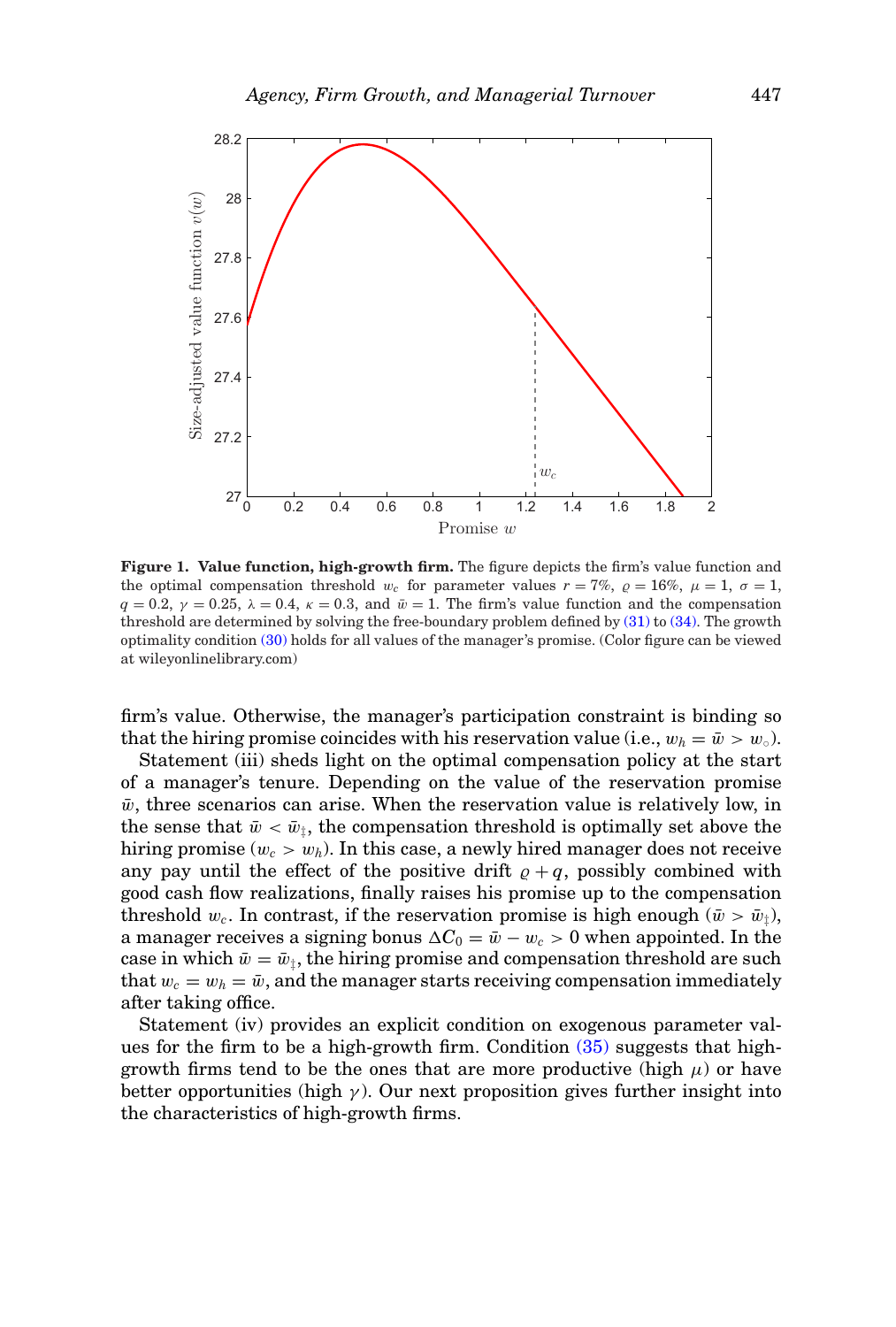${\rm Pro}$ PROPOSITION  $5$ :  $\emph{Consider any permissible values of $(r,\varrho,\mu,\sigma,q,\gamma,\lambda,\kappa,\bar{w})$ in $\mathbb{R}^9$}$ *such that*  $\bar{w} = \bar{w}_1$  *and condition* (35) *holds with equality. A marginal increase in*  $\lambda$ ,  $\sigma$ ,  $\sigma$ r  $\kappa$ ,  $\sigma$ r a marginal decrease in  $\gamma$ ,  $q$ ,  $\sigma$ r  $\mu$ , leads condition (35) to fail.

PROOF: See Internet Appendix Section VI.C.

In view of statement (iv), the above proposition suggests that high-growth firms also tend to be characterized by not-too-severe moral hazard and low turnover costs (low  $\lambda$  and  $\kappa$ ). These results confirm the insights derived in the two-period framework (see Lemma  $4$ ).<sup>33</sup> Proposition 5 further suggests that frequent growth opportunities (high  $q$ ) and not-too-volatile cash flows (low  $\sigma$ ) are other attributes of high-growth firms. In particular, because of the cumulative nature of growth in our stationary environment, more frequent growth opportunities makes it more valuable to pursue any such opportunity.

Finally, we characterize the determinants of the compensation threshold in high-growth firms with the following proposition. At this point, it is worth noting that, holding the dynamics of the manager's promise constant, a lower (higher) compensation threshold results in more front-loaded (back-loaded) compensation.

**PROPOSITION 6:** Consider  $(r, \varrho, \mu, \sigma, q, \gamma, \lambda, \kappa, \bar{w})$  in the interior of the set of per*missible parameter values over which the firm is a high-growth firm.*

- *i. The optimal compensation threshold* w*<sup>c</sup> is increasing in* κ *and is independent of*  $\mu$  *and*  $\gamma$ *.*
- *ii. If the parameter values are initially such that*  $\bar{w} = \bar{w}_1$ *, then a marginal increase in* λ *or* σ *leads to an increase in* w*c, whereas a marginal increase in q leads to a reduction in* w*c.*

PROOF: See Internet Appendix Section VI.D.

As the severity of moral hazard, the volatility of cash flows, or the cost of managerial replacement increases, the compensation threshold is raised to reduce the likelihood of inefficient turnover. On the other hand, an increase in the arrival rate of growth opportunities, by increasing the manager's effective discount rate, results in a lower compensation threshold. Furthermore, the quality of growth opportunities,  $\gamma$ , has no impact on the optimal compensation scheme conditional on the firm being of the high-growth type, although it may affect the shape of the compensation profile to the extent that it alters the firm's growth regime (as in the two-period model).<sup>34</sup> We illustrate the implications of our model for the timing of compensation in Section III.E.

<sup>33</sup> The assumption  $\bar{w} = \bar{w}_1$ , under which Propositions 5 and 6(ii) are derived, implies the identities  $w_c = w_h = \bar{w}$ , which facilitate the proofs of our results. Establishing such results globally is beyond the scope of this paper.

 $^{34}$  The result that the threshold  $w_c$  is unaffected by the mean size-adjusted cash flow  $\mu$  differs from the result derived in DeMarzo and Sannikov (2006), where  $w_c$  is increasing in  $\mu$ . This is because the firm's continuation value upon termination is exogenously given in their setup, whereas it is endogenously determined in ours.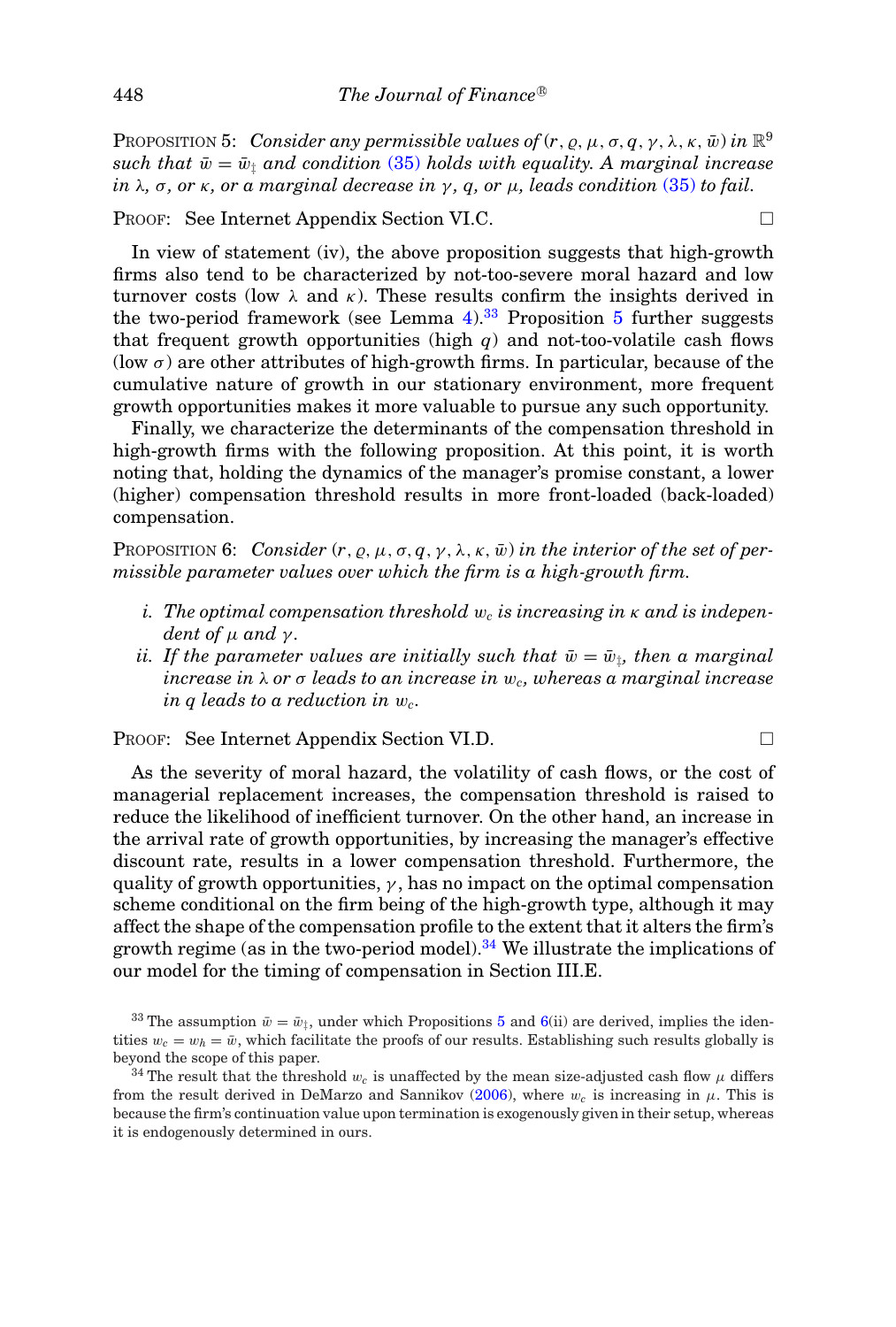#### *D. Low-Growth Firms*

We now turn to the low-growth configuration. In light of Proposition 3 and Property 5, we consider the free-boundary problem that consists of finding two free-boundary points  $w_c$  and  $w_g < w_c$  and a function  $u$  that satisfies the ODE

$$
\frac{\sigma^2 \lambda^2}{2} u''(w) + (\rho + q) w u'(w) - (r + q) u(w) + \mu + q [(1 + \gamma) u(w_h) - \kappa] = 0 \tag{36}
$$

in the interval  $(0, w_g)$ , satisfies the ODE

$$
\frac{\sigma^2 \lambda^2}{2} u''(w) + \varrho w u'(w) - r u(w) + \mu = 0 \tag{37}
$$

in the interval  $(w_g, w_c)$ , is given by

$$
u(w) = u(w_c) - (w - w_c), \quad \text{if } w > w_c,
$$
 (38)

satisfies the boundary conditions given by (33), and satisfies the requirement that

$$
u(w_g) - w_g u'(w_g) = (1 + \gamma)u(w_h) - \kappa,
$$
\n(39)

where  $w_h$  is defined as in  $(34)$ . The analysis of this problem allows us to establish that, despite the assumption that forgoing growth opportunities is suboptimal under first-best, the low-growth configuration can arise, as stated in the following proposition.

PROPOSITION 7: *The set of permissible parameter values over which the solution u* to the free-boundary problem defined by  $(33)$ – $(34)$  and  $(36)$ – $(39)$  is  $C^2$  and *concave, and satisfies the HJB equation* (28)*, has nonempty interior in*  $\mathbb{R}^9$ *. For such parameter values, the firm is a low-growth firm.*

PROOF: See Internet Appendix Section VII.C.

In low-growth firms, the optimal contract is as described in Section III.B, with growth and compensation thresholds given by the free-boundary points  $w_g$ ,  $w_c$  of the free-boundary problem defined above and with the hiring promise  $w_h$  endogenously determined as part of the problem.<sup>35</sup> Figure 2 depicts the firm's value function along with the optimal thresholds in the low-growth configuration for particular parameter values. The figure also represents what the value of the firm would be if it were constrained to systematically pursue all growth opportunities as they come. The distance between the two curves in the figure illustrates the benefit that a low-growth firm derives from offering partial job protection to its managers, which can ultimately be traced back to a reduction in agency costs.

<sup>&</sup>lt;sup>35</sup> In Internet Appendix Section VII.A, we derive five possible systems of highly nonlinear equations that should be solved to determine the points  $w_g$ ,  $w_c$ , and  $w_h$ ; see in particular Problem IA4. Given the complexity of this problem, providing a complete characterization of its solution to derive a suitable solution to the HJB equation (28) with boundary condition (29) is beyond the scope of this paper.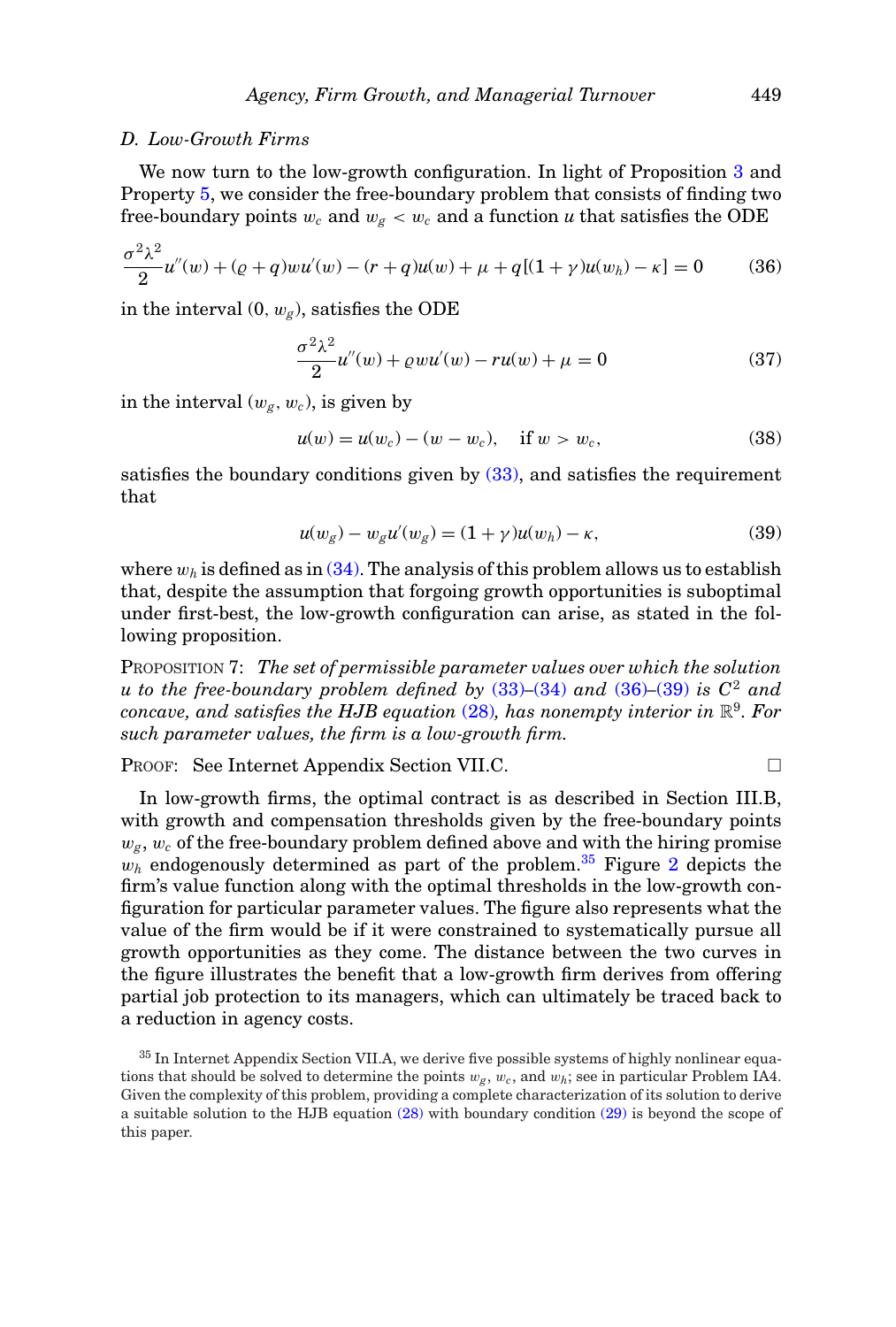

**Figure 2. Value function, low-growth firm.** The figure depicts the firm's value function (solid line), along with the optimal growth and compensation thresholds  $(w_g, w_c)$ , for parameter values  $r =$ 7%,  $\rho = 16\%$ ,  $\mu = 1$ ,  $\sigma = 1$ ,  $q = 0.2$ ,  $\gamma = 0.1$ ,  $\lambda = 0.4$ ,  $\kappa = 0.3$ , and  $\bar{w} = 1$ . The firm's value function and the thresholds are determined by solving the free-boundary problem defined by (36) to (39) along with (33) and (34). The growth optimality condition (30) holds on [0,  $w_g$ ] but is violated for  $w >$  $w_g$ . The figure also plots what firm value would be if the firm were constrained to pursue all growth opportunities (dashed line), with the compensation threshold optimally determined by the solution to the high-growth free-boundary problem. (Color figure can be viewed at wileyonlinelibrary.com)

It is worth noting that, our finding that, in some firms, growth may occur only after poor performance contrasts with the result obtained in setups where the firm can grow through investment with the incumbent (see, e.g., DeMarzo and Fishman (2007a)). In such settings, growth is positively related to past performance because the return on investment is higher after good cash flows, due to a reduction in agency costs. The opposite prediction arises in our setup because the net benefit of exposing a manager to the risk of growth-induced termination is lower after good performance, also due to a reduction in agency costs. In practice, the relevance of these two mechanisms should depend on the extent to which growth is of a "transformative" nature, that is, on whether pursuing a growth opportunity requires a change in management.<sup>36</sup>

<sup>36</sup> The investment–cash flow sensitivity literature points to a positive relationship between investment and past performance. However, these studies do not shed light on the empirical validity of the mechanism at play in our model because they do not account for the fact that firms may grow as a result of marginal changes or of radical transformations requiring a change in top management, nor do they account for the possibility that the firm's value may increase without capital investment.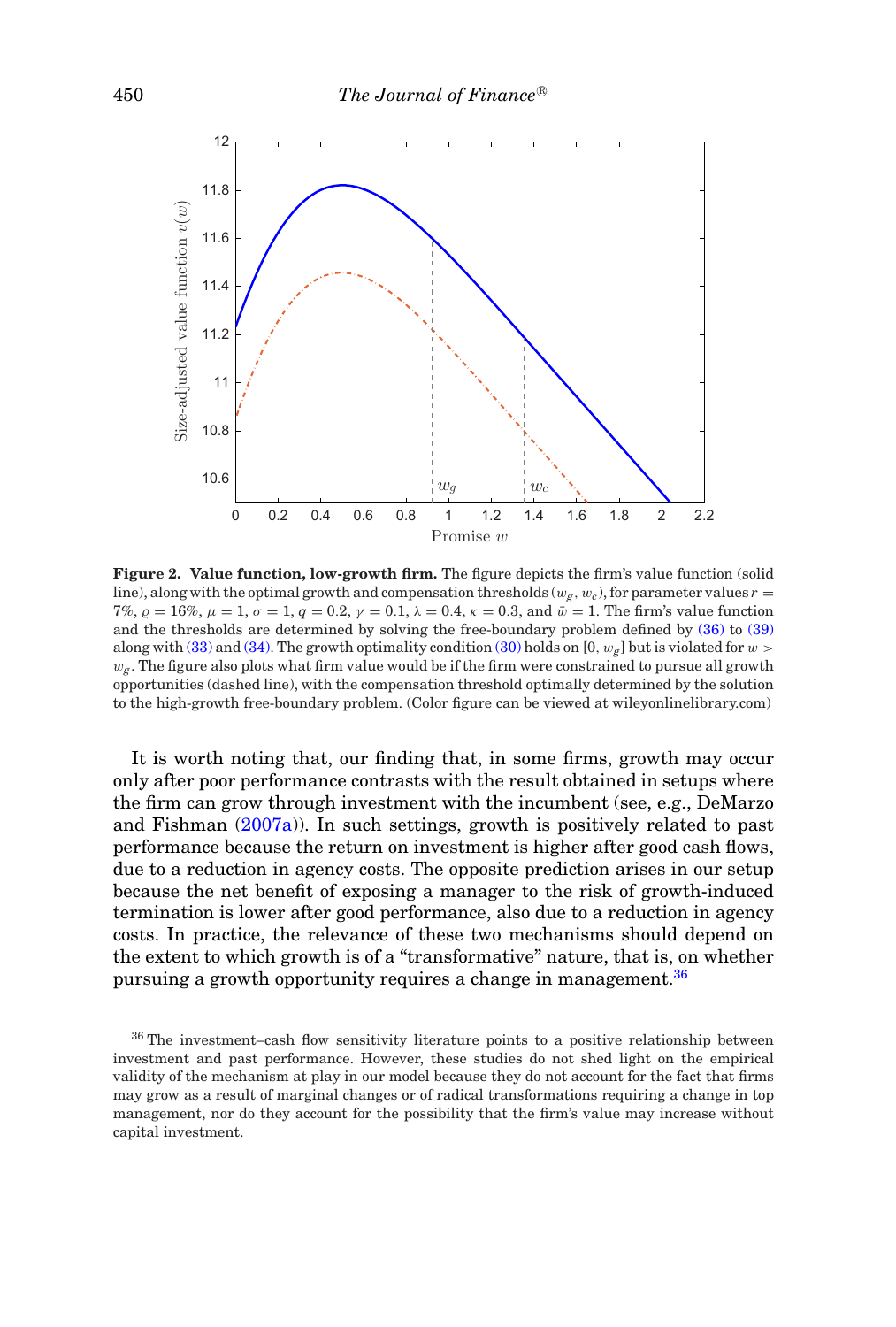#### *E. A Numerical Example*

We now use numerical simulations to illustrate how a firm's growth prospects may affect managerial turnover and compensation in our setup. The numerical example also provides a sense of the quantitative properties of the continuoustime model.

*Frequency of Managerial Turnover.* In our setting, the probability of an incumbent manager being dismissed depends on the past performance of the firm under his tenure, as well as on the availability of a growth opportunity and on the ex ante firm characteristics that affect its turnover policy. First, the likelihood of dismissal increases with poor performance—both because a string of bad cash flows can result in disciplinary turnover and because, in some firms, growth-induced turnover occurs only after poor performance. Second, holding performance and firm characteristics constant, the probability of dismissal also increases (at least weakly) upon arrival of a growth opportunity. Finally, the probability of turnover depends on firm characteristics, to the extent that they affect the contract specification and the degree of protection granted to the manager. In particular, firms with better growth prospects should have a higher turnover rate.

To see this last point, consider two firms that are identical in every dimension except for the size  $(\gamma)$  of the growth opportunities they might receive. For the sake of illustration, we take as common parameter values across the two firms  $r = 7\%, \varrho = 16\%, \mu = 1, \sigma = 1, q = 0.2, \lambda = 0.4, \kappa = 0.3, \text{and } \bar{w} = 1$ . In the firm with better growth prospects, we set  $\gamma = 0.25$ ; we set  $\gamma = 0.10$  in the other firm.37 The difference in the quality of growth opportunities faced by the two firms makes the former a high-growth firm (i.e., a manager in this firm is never immune to the risk of growth-induced termination), and the latter a low-growth firm (i.e., managers are protected from growth-induced turnover after good performance). The average annualized turnover rate in these two firms is 21.4% and 5.5%, respectively. Changes in growth prospects driven by the arrival rate  $(q)$  of growth opportunities have similar effects. To see this, consider variations in *q* around the high-growth and low-growth baselines. For the high-growth firm, an increase in the frequency of growth opportunities from  $q = 0.20$  to  $q = 0.22$  causes the average turnover rate to increase to 23.2%, while a decrease to  $q = 0.18$  causes the turnover rate to drop to 19.4%. For the low-growth firm, the same variations in *q* cause the average turnover rate to rise to 5.7% or to drop to 5.3%, respectively.

<sup>&</sup>lt;sup>37</sup> These parameter values are permissible. In particular, the firms' growth prospects are sufficiently attractive as to make pursuing all growth opportunities optimal in the absence of moral hazard. Discount rates  $r$  and  $\varrho$ , and intensity rate  $q$ , are expressed on an annual basis. Given the normalization  $\mu = 1$ , parameters  $\sigma, \kappa$ , and  $\bar{w}$  are effectively expressed in terms of annual mean cash flow. For given parameter values, we first determine the firm's type and the optimal contractual threshold(s) by solving numerically the free-boundary problems associated with the HJB equation (28) with boundary condition (29). The average turnover rate is then obtained by simulating the dynamics of the promise *W* under the optimal contract until dismissal for a very large number of managers.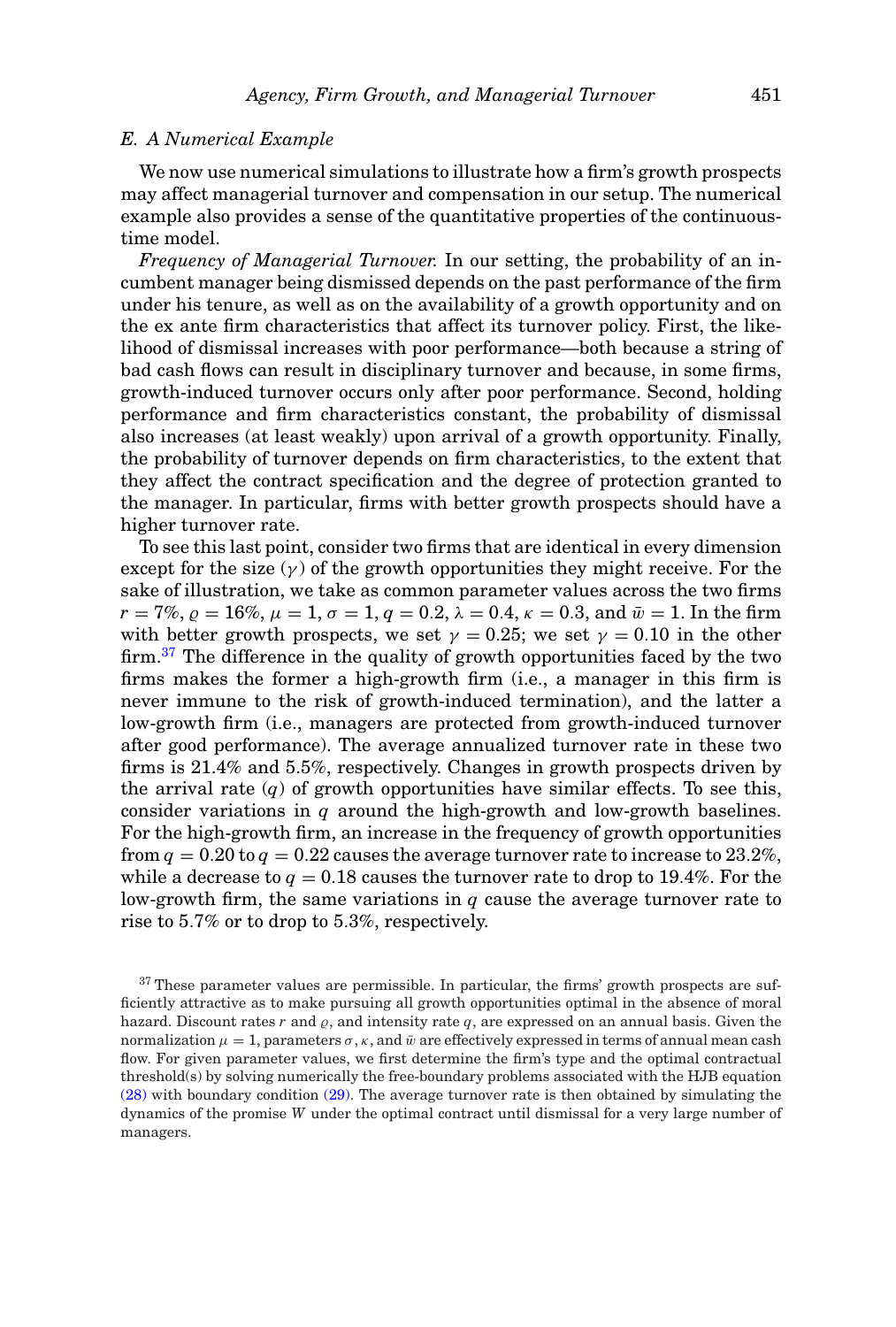

**Figure 3. Distribution of tenure length: high-growth vs. low-growth firms.** The figure depicts model-implied cumulative distribution functions obtained from simulations for parameter values  $r = 7\%, \varrho = 16\%, \mu = 1, \sigma = 1, q = 0.2, \gamma = 0.25$  (high-growth) or  $\gamma = 0.10$  (low-growth),  $\lambda = 0.4$ ,  $\kappa = 0.3$ , and  $\bar{w} = 1$ . Optimal contractual thresholds are  $w_c = 1.24$  in the high-growth case, and  $w_g = 0.92$  and  $w_c = 1.36$  in the low-growth case. In both cases, the hiring promise  $w_h$  coincides with the reservation promise  $\bar{w}$ . (Color figure can be viewed at wileyonlinelibrary.com)

Figure 3 depicts the cumulative distribution of tenure length in the two baseline examples. The probability distribution of tenure length for the lowgrowth firm first-order stochastically dominates the one for the high-growth firm, that is, the probability of a manager reaching any given number of tenure years is higher in the low-growth firm. The median tenure length of a manager is 3.3 years in the firm with better growth prospects ( $\gamma = 0.25$ ), whereas it is 12.6 years in the firm with poorer growth prospects ( $\gamma = 0.10$ ). Changes in the quality of growth prospects driven by the arrival rate of growth opportunities *q* affect tenure length in a similar way: increasing the frequency of growth opportunities from  $q = 0.20$  to  $q = 0.22$  causes the median time in office to drop to 3.0 years and 12.1 years, respectively, whereas a decrease to  $q = 0.18$ causes the median time in office to rise to 3.6 years and 13.1 years, respectively.

*Extent of Compensation Back-Loading.* Deferred compensation constitutes an essential feature of the optimal dynamic contract under moral hazard. It is well understood that the degree of compensation back-loading should depend on the severity of moral hazard ( $\lambda$ ), cash flow volatility ( $\sigma$ ), and the wedge between the manager's and the firm's discount rates  $(\varrho - r)$ . In our setup, the extent of back-loading also depends on the likelihood of growth-induced turnover. Firms' growth prospects may affect the timing of compensation both through the drift of the manager's promise and the level of the compensation threshold.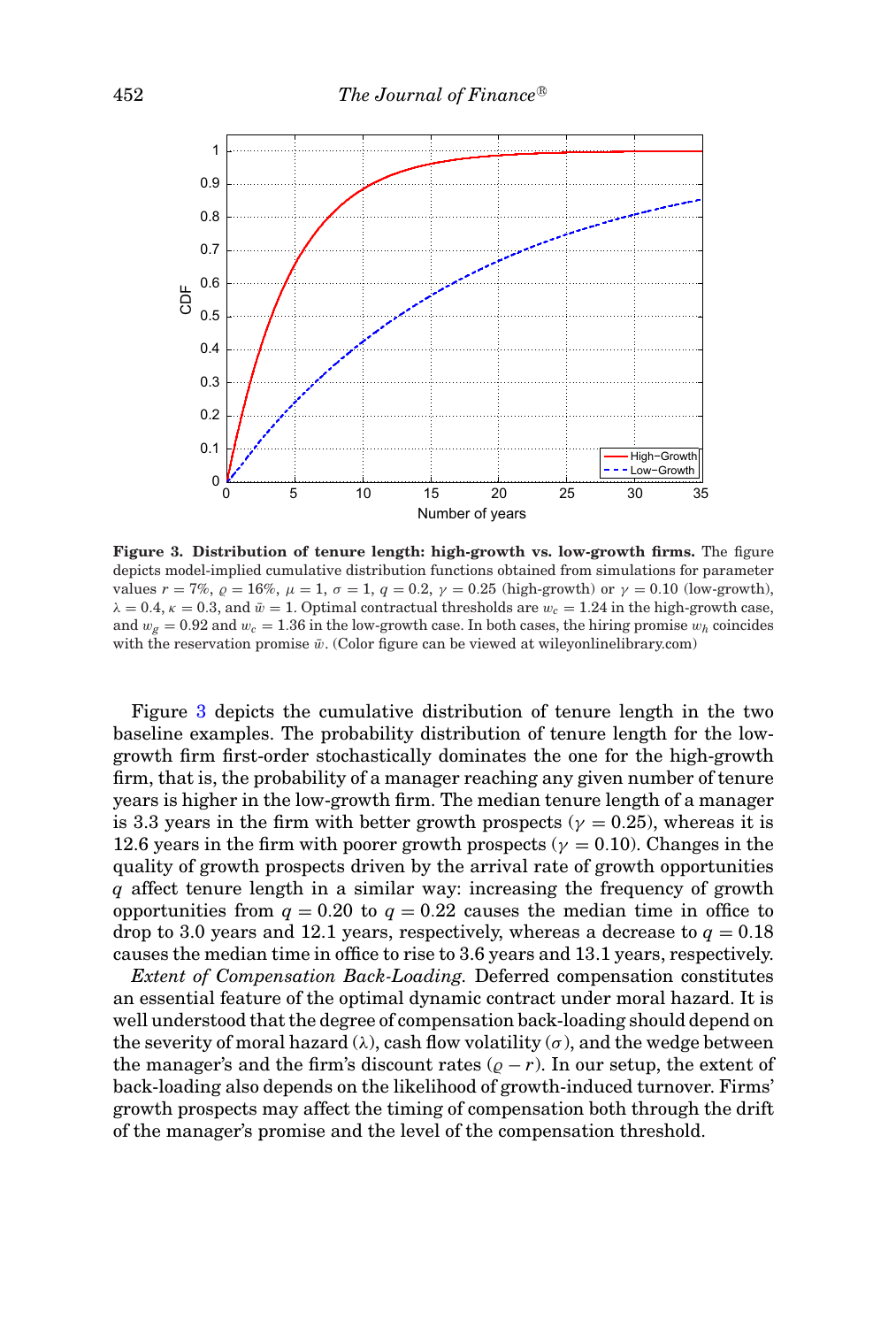

**Figure 4. Distribution of realized compensation duration: high-growth vs. low-growth firms.** The figure depicts model-implied cumulative distribution functions obtained from simulations for parameter values  $r = 7\%$ ,  $\rho = 16\%$ ,  $\mu = 1$ ,  $\sigma = 1$ ,  $q = 0.2$ ,  $\gamma = 0.25$  (high-growth) or  $\gamma = 0.10$  (low-growth),  $\lambda = 0.4$ ,  $\kappa = 0.3$ , and  $\bar{w} = 1$ . Optimal contractual thresholds are  $w_c = 1.24$ in the high-growth case, and  $w_g = 0.92$  and  $w_c = 1.36$  in the low-growth case. In both cases, the hiring promise  $w_h$  coincides with the reservation promise  $\bar{w}$ . (Color figure can be viewed at wileyonlinelibrary.com)

To illustrate this aspect of our model, we simulate managerial pay under the optimal contract and characterize the degree of compensation back-loading using the notion of *compensation duration*. In particular, for a given sequence of bonuses received by a manager over his tenure, we compute the weighted average of the points in time when compensation is received—with weights equal to the fraction of the total discounted pay (using the agent's discount rate  $\varrho$ ) received at each point in time.<sup>38</sup> Figure 4 depicts the cumulative distribution of realized compensation duration in the two baseline configurations introduced earlier in this section. The relative position of the two distributions reflects the fact that, holding the level of expected discounted pay  $\bar{w}$  constant across firms, compensation is more front-loaded in firms with better growth prospects. On average, compensation duration is 2.2 years in the high-growth firm, versus 4.8 years in the low-growth firm. Similarly, we find that an increase in the arrival rate of growth opportunities (*q*) also results in lower compensation duration.

 $^{38}$  Compensation duration is formally defined as  $(\int_0^{\tau} e^{-ct} dC_t)^{-1} \int_0^{\tau} te^{-ct} dC_t$ , in line with the notion of bond duration used in interest rate risk management. In simulations, we use the discretized version of this expression.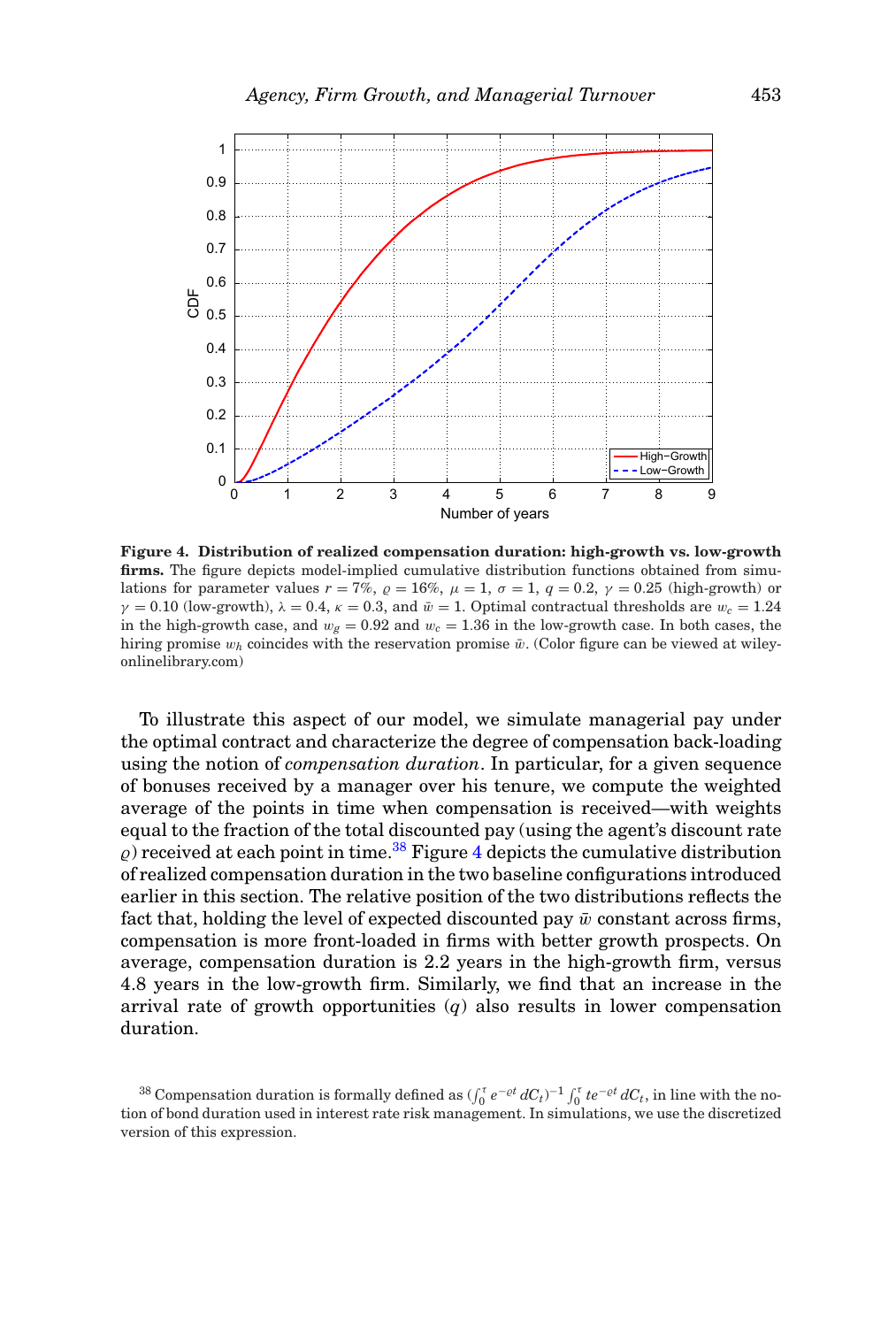#### **IV. Empirical Evidence**

In this section, we present evidence consistent with the notion of growthinduced turnover and the empirical implications derived in the context of the two-period framework in Section I.B and illustrated for the continuous-time model in Section III.E. We first investigate the empirical determinants of CEO turnover in light of the theory. We then explore the relation between the timing of CEO compensation and firms' growth prospects.

# *A. Data*

Our empirical analysis relies on information on CEO tenure episodes in U.S. public firms as reported in Standard & Poor's ExecuComp database for the period 1992 to 2014.39 After merging the ExecuComp sample with accounting information from Compustat and stock return data from CRSP, our sample comprises 4,514 CEO episodes. Of these, 2,510 episodes cover the full tenure of the CEO from beginning to end. The total number of CEO-year observations in our sample is  $27,992$ .<sup>40</sup> The minimum number of firms covered in a given year is 760 in 1992 and the maximum is 1,416 in 2005.

Using information from ExecuComp, we identify the beginning and end years of each completed CEO episode. The variable *TotTenure* is defined as the total number of years the CEO runs the firm. Within an episode, *Turnover* is a dummy variable that equals one in the last year of the CEO's tenure and zero otherwise. We also use Execucomp to construct *TotPay*, which is the total compensation awarded to a CEO in a given year. Table I reports summary statistics for our sample. The average and median CEO tenure lengths are 6.5 years and 5 years, respectively, while the average annual turnover rate is 8.4%.

Our analysis centers on CEO turnover and the timing of CEO compensation in relation to the quality of a firm's growth prospects. Our empirical proxy for a firm's growth prospects during a given CEO episode is based on the "average Q" of the firm. The use of average Q to proxy for a firm's growth opportunities is standard in the empirical corporate finance literature.<sup>41</sup> We construct the average Q for each firm-year in our sample and denote it simply by *Q*. As a proxy for the quality of growth prospects during a given episode, we use

<sup>39</sup> The ExecuComp database covers all firms included in the S&P 500, MidCap, and SmallCap indexes. It would be interesting to extend the analysis to smaller public firms and private firms. Kaplan, Sensoy, and Stromberg (2008) document high turnover in the management teams of VCbacked private companies before going public.

<sup>40</sup> All CEO-year observations are from 1992 onwards. While the ExecuComp data set starts in 1992, it covers episodes in which the CEO was appointed earlier. Our sample includes observations pertaining to such episodes when the required information (e.g., the firm's average Q at the time the CEO was appointed) is available.

<sup>41</sup> The handbook by Eckbo (2001) surveys multiple studies in which average  $Q$  is used as a proxy for growth opportunities. This practice stems from Hayashi (1982), who derives sufficient conditions such that a firm's average Q coincides with its marginal product of capital. See Caballero (1997) and Bond and Van Reenen (2007) for surveys of the empirical literature assessing the links between average Q, marginal q, and investment.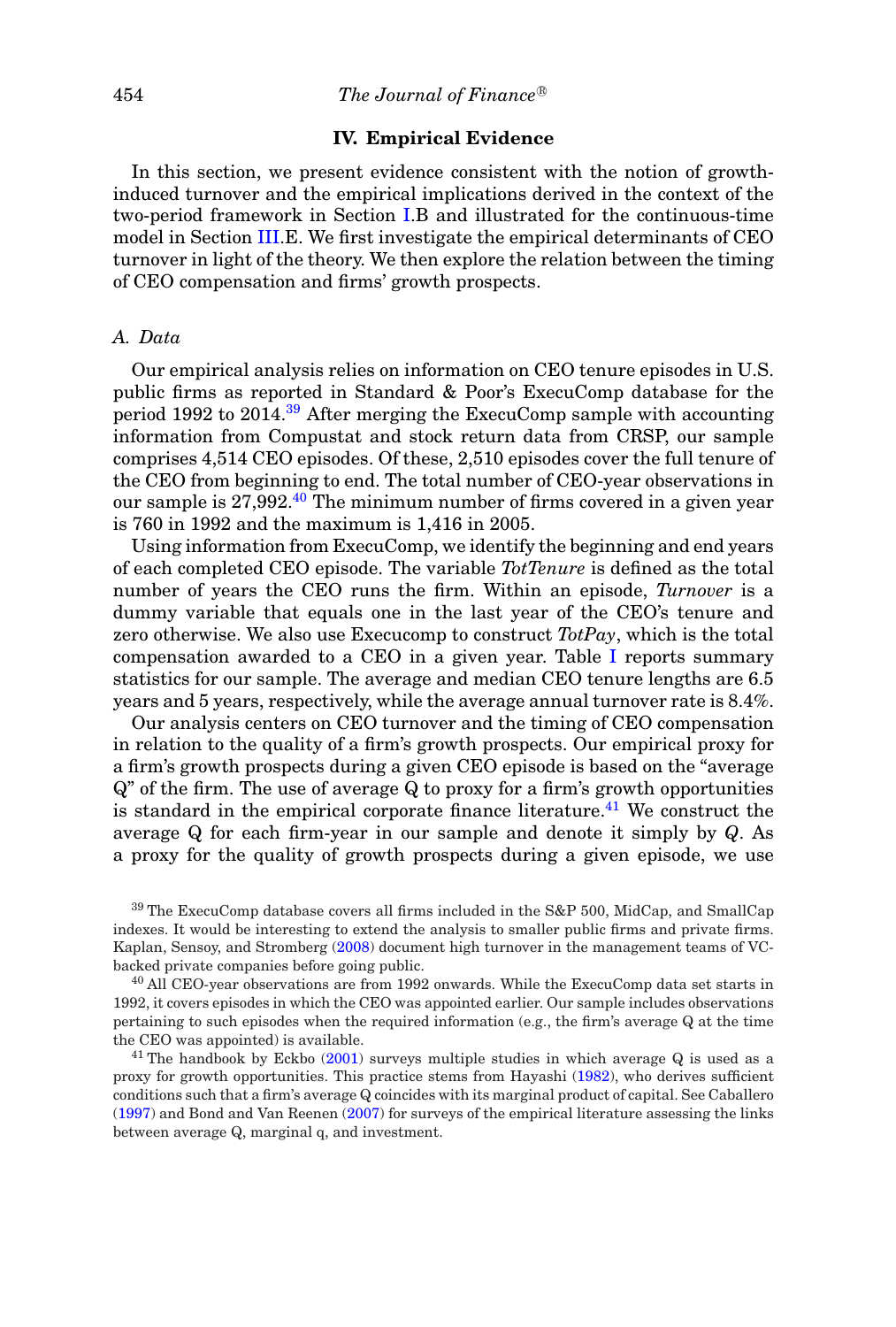# **Table I Summary Statistics**

The table reports summary sample statistics for the merged ExecuComp/Compustat/CRSP data set, which covers CEO episodes reported in ExecuComp over the period 1992 to 2014. *TotTenure* is the total number of tenure years for CEO episodes that are completed within the sample period. *Turnover* is a dummy variable that equals one in the last year of a CEO's tenure and zero otherwise. *LnTotPay* is the logarithm of total CEO compensation awarded in a given calendar year. *QInit* is the average Q of the firm in the year before the CEO was appointed; the same value is repeated throughout each CEO episode. *RatioQ* is the ratio of the lagged average Q of a firm in a given year divided by *QInit*. *CAR* is the two-year cumulative abnormal return of the firm (annualized). *ROA* is return on assets. *LnAssets* is the logarithm of the book value of total assets. Variable definitions are provided in the main text and in Internet Appendix Section VIII.

| Variable         | Mean     | SD    | p25      | p50      | p75   | N      |
|------------------|----------|-------|----------|----------|-------|--------|
| <i>TotTenure</i> | 6.492    | 5.001 | 3.000    | 5.000    | 9.000 | 2,510  |
| Turnover         | 0.084    | 0.278 | 0.000    | 0.000    | 0.000 | 27,992 |
| LnTotPay         | 7.915    | 1.053 | 7.172    | 7.927    | 8.663 | 27,958 |
| <i>QInit</i>     | 1.788    | 1.212 | 1.099    | 1.371    | 1.981 | 27,992 |
| RatioQ           | 1.069    | 0.420 | 0.876    | 1.000    | 1.164 | 27,992 |
| CAR              | $-0.001$ | 0.244 | $-0.147$ | $-0.005$ | 0.129 | 27,992 |
| <b>ROA</b>       | 0.038    | 0.078 | 0.013    | 0.040    | 0.075 | 27,992 |
| <i>LnAssets</i>  | 7.700    | 1.699 | 6.452    | 7.602    | 8.887 | 27,992 |

the value of *Q* in the year before the CEO is appointed, which we denote by *QInit*. We interpret a higher value of *QInit* as capturing better ex ante growth prospects at the time a new CEO is hired.

Managerial turnover in our setup is also affected by the availability of growth opportunities. Capturing the arrival of a growth opportunity in any given year during a CEO episode is challenging empirically. As a proxy, we construct *RatioQ* as the ratio of the lagged value of a firm's *Q* in any given year to *QInit*. A higher value of *RatioQ* is more likely when the firm has new growth opportunities available.

To control for past performance in any given year within a CEO episode, we use the cumulative abnormal return of the firm measured over the previous two years, which we denote by *CAR*. <sup>42</sup> We also consider lagged return on assets (*ROA*) as an additional control for performance. Finally, we use the logarithm of lagged total assets (*LnAssets*) to control for firm size.

#### *B. Determinants of CEO Turnover*

We first examine the relation between turnover and the quality of growth prospects. As a first pass, Figure 5 depicts the cumulative distribution of CEO tenure length conditional on ex ante growth prospects as proxied by *QInit*. The solid line plots the kernel estimate of the distribution for the upper 20% of

 $42$  Our qualitative results are unaffected when we use one-year or three-year cumulative abnormal returns as a measure of past performance, or when we remove the initial years of a CEO's tenure from the sample. Our results are also robust to the use of industry-level measures of *Q* in the construction of *QInit* and *RatioQ*.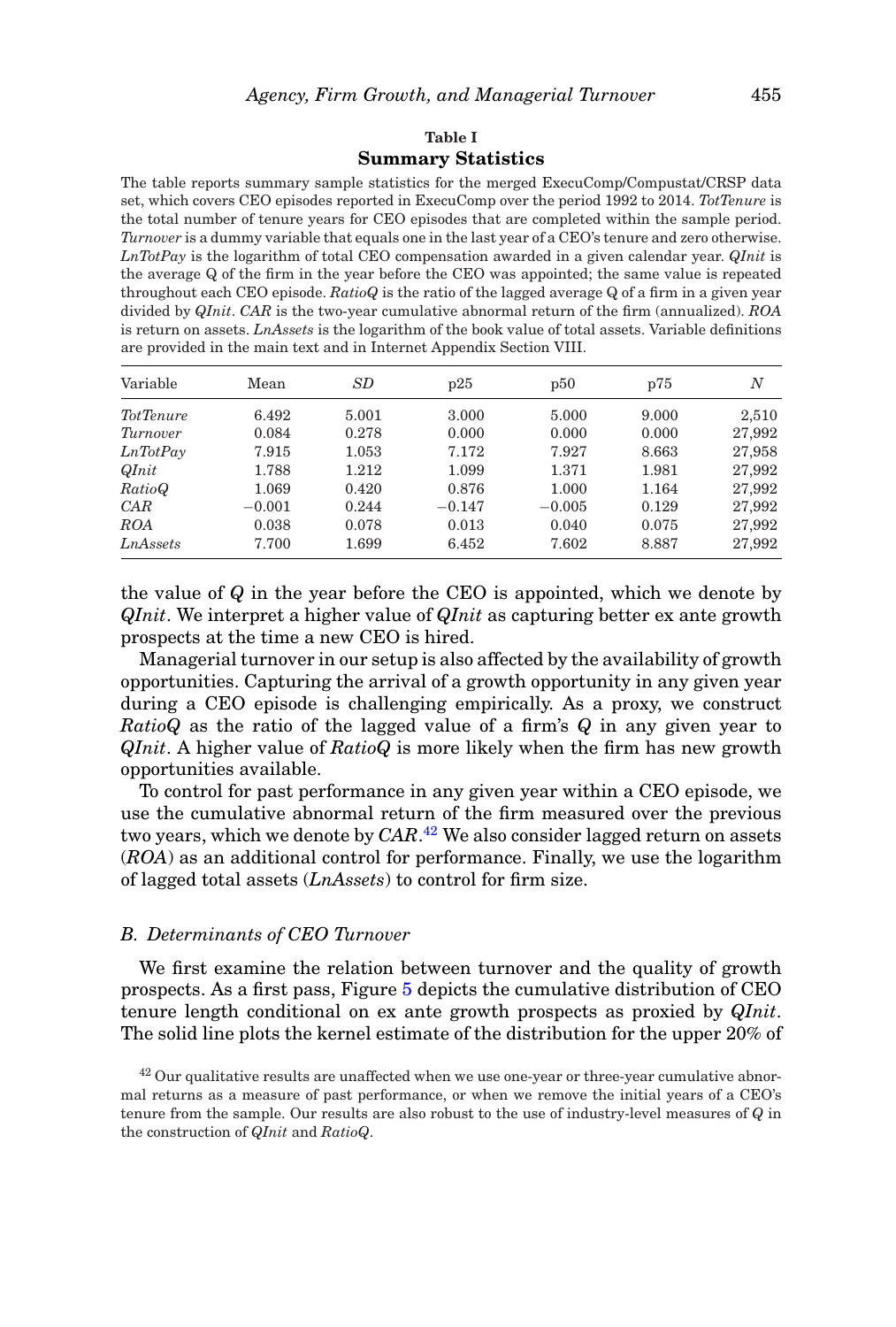

**Figure 5. Distribution of CEO tenure length conditional on initial growth prospects.** The figure depicts kernel estimates of the empirical cumulative distribution of CEO tenure length (*TotTenure*) for two subsamples. The first subsample ("Low *QInit*") consists of the bottom quintile of CEO episodes sorted by initial Q; the corresponding distribution is plotted as a dashed line. The second subsample ("High *QInit*") consists of the top quintile of episodes sorted by initial Q; the corresponding distribution is plotted as a solid line. Variable definitions are provided in the main text and in Internet Appendix Section VIII. (Color figure can be viewed at wileyonlinelibrary.com)

CEO episodes ranked by *QInit*, whereas the dashed line corresponds to the bottom 20%. The two-sample Wilcoxon-Mann-Whitney test and the Kolmogorov-Smirnov test both confirm the visual impression that the two samples are drawn from different distributions. The cumulative distribution for the upper *QInit* subsample lies significantly above that for the bottom *QInit* subsample. That is, the likelihood that a CEO will not "survive" beyond any number of years is higher for CEOs entering firms with good growth prospects than for CEOs entering firms with poor growth prospects, consistent with the notion of growth-induced turnover. Figure 5 constitutes the empirical counterpart to the simulation results depicted in Figure 3.

Next, we assess the implications of our model for managerial turnover by running a probit regression. The probit specification is

$$
\text{Prob}(Turnover_{j,t} = 1) = \Phi[\psi_0 + \psi_1 QInit_j + \psi_2 RatioQ_{j,t-1} + \psi_3 CAR_{j,t-1} + \alpha' \mathbf{X}_{j,t-1}],
$$

where  $\Phi$  is the standard normal cumulative distribution function, *j* denotes a CEO episode, *t* denotes the calendar year, and **X** denotes a vector of control variables. We control for the return on assets and the size of the firm, both lagged one year. Calendar year fixed effects are also included. We do not include firm or industry fixed effects in the probit to avoid the incidental parameters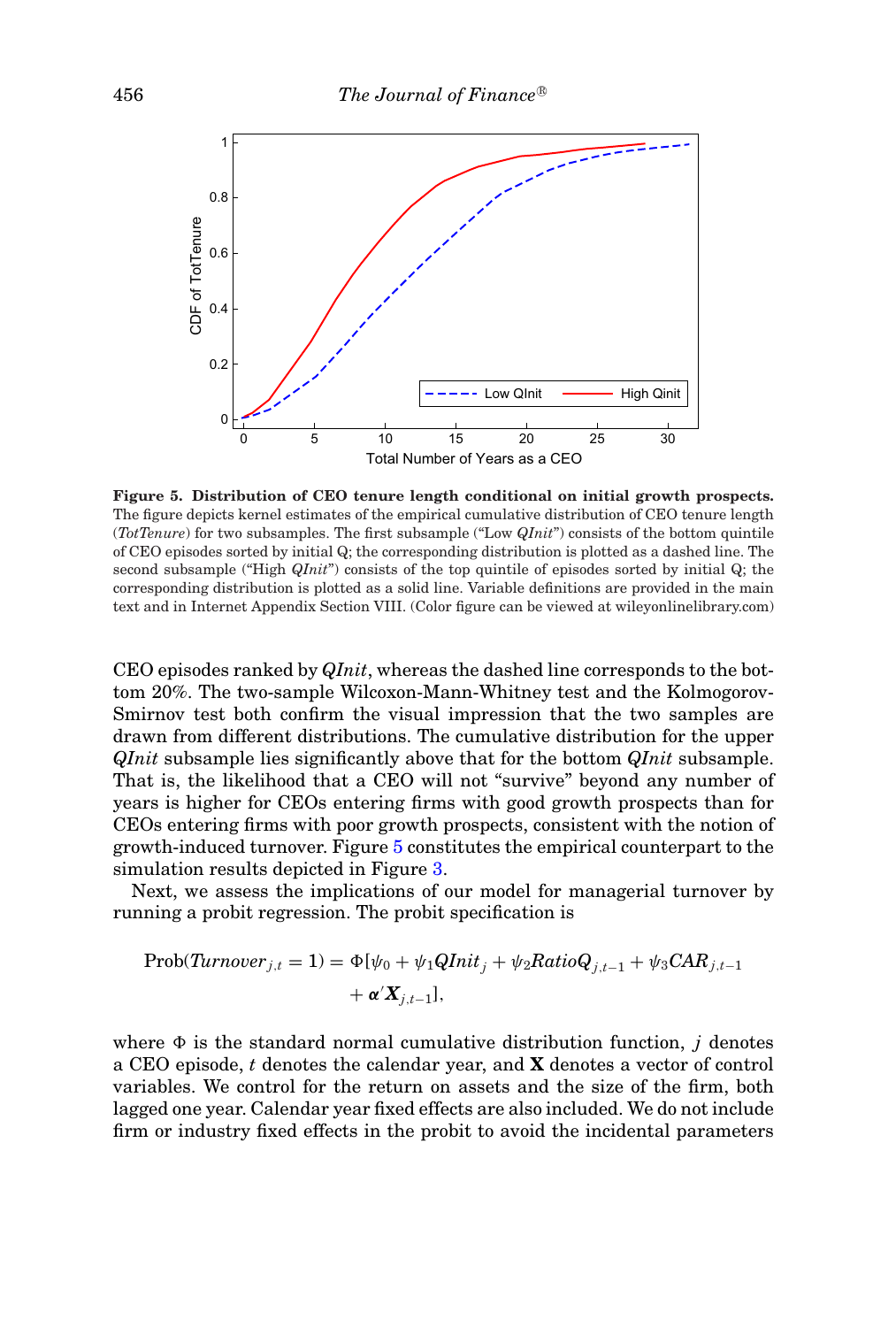# **Table II Determinants of CEO Turnover**

The table reports evidence on the probability of CEO turnover from the probit regression estimated over the merged ExecuComp/Compustat/CRSP data set from 1992 to 2014. The dependent variable is the *Turnover* indicator variable. *QInit* is the average Q of the firm in the year before the CEO was appointed; the same value is repeated throughout each CEO episode. *RatioQ* is the ratio of the lagged average Q of the firm in a given year divided by *QInit*. *CAR* is the two-year cumulative abnormal return of the firm (annualized) over the previous two years. *ROA* is return on assets, lagged one year. *LnAssets* is the logarithm of the lagged book value of total assets. Calendar year fixed effects are included in the regression. Robust standard errors (clustered at the firm level) are shown in parentheses. \*\*\* denotes statistical significance at the 1% level.

|                     | (1)<br>Coefficients<br>b/SE | (2)<br>Marginal<br>Effects b/SE | (3)<br>Coefficients of Variation (in<br>Percentage Points) |
|---------------------|-----------------------------|---------------------------------|------------------------------------------------------------|
| <i><b>QInit</b></i> | $0.047***$                  | $0.007***$                      | 0.848                                                      |
|                     | (0.009)                     | (0.001)                         |                                                            |
| RatioQ              | $0.089***$                  | $0.014***$                      | 0.588                                                      |
|                     | (0.030)                     | (0.005)                         |                                                            |
| CAR                 | $-0.595***$                 | $-0.090***$                     | $-2.196$                                                   |
|                     | (0.053)                     | (0.008)                         |                                                            |
| <b>ROA</b>          | $-0.806***$                 | $-0.122***$                     | $-0.952$                                                   |
|                     | (0.131)                     | (0.020)                         |                                                            |
| LnAssets            | $0.040***$                  | $0.006***$                      | 1.019                                                      |
|                     | (0.006)                     | (0.001)                         |                                                            |
| N                   | 27,992                      | 27,992                          | 27,992                                                     |
| Year fixed effects  | Yes                         | Yes                             | Yes                                                        |

problem that arises in the context of nonlinear panel models.43 In view of the comparative static results derived in Proposition 1, we hypothesize that the coefficients on *QInit* and *RatioQ* should be positive, while the coefficients on *CAR* and *ROA* should be negative.

Table II summarizes the results of the probit regression. Column (1) reports the estimated coefficients of the probit model and their standard errors. All explanatory variables have the expected signs and are highly statistically significant. The coefficient on *QInit* is positive, in line with our model's prediction that turnover is more frequent in firms with better ex ante growth prospects. The coefficient on *RatioQ* is also positive, in line with the idea that turnover is sometimes triggered by the arrival of growth opportunities. Finally, the coefficients on *CAR* and *ROA* are negative, in line with the theoretical prediction that turnover is more likely after poor performance.

Column (2) reports the implied marginal effects, which give the impact on the probability of turnover of a one-unit increase in an explanatory variable when all variables are evaluated at the sample means. In Column (3), the marginal

<sup>43</sup> See Woolridge (2002) for a textbook treatment. Earlier studies of CEO turnover by Kaplan and Minton (2012) and Jenter and Lewellen (2014) employ probit specifications similar to ours. In practice, when controlling for firm- or industry-level fixed effects, our qualitative conclusions are unaffected.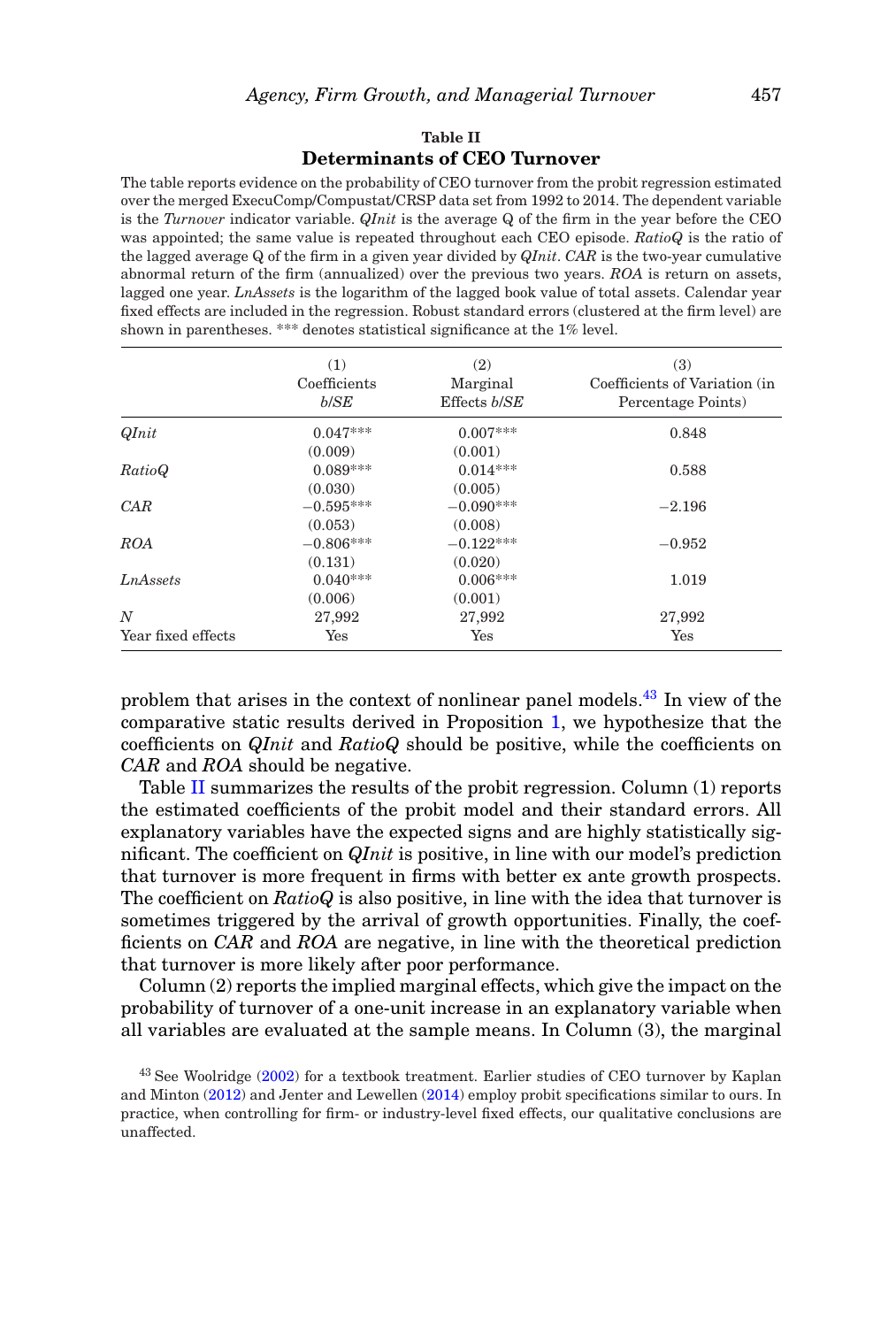## **Table III Initial Growth Prospects and Growth-Induced Turnover**

The table reports the marginal effect of *RatioQ* on the likelihood of turnover for different levels of initial average Q, as implied by the probit model estimated over the merged Execu-Comp/Compustat/CRSP data set from 1992 to 2014. *QInit* is the average Q of the firm in the year before the CEO was appointed. *RatioQ* is the ratio of lagged Q in a given year divided by *QInit*. The marginal effect of *RatioQ* is evaluated at different quantiles of the distribution of *QInit*. Low, Median, and High quantiles correspond to the 20<sup>th</sup>, 50<sup>th</sup>, and 80<sup>th</sup> percentiles of the distribution of *QInit*, respectively. Robust standard errors (clustered at the firm level) are shown in parentheses. \*\*\* denotes statistical significance at the 1% level.

|                     | Marginal Effect of RatioQ<br>b/SE |
|---------------------|-----------------------------------|
| Low <i>QInit</i>    | $0.0124***$                       |
|                     | (0.0040)                          |
| Median <i>QInit</i> | $0.0126***$                       |
|                     | (0.0041)                          |
| High <i>QInit</i>   | $0.0133***$                       |
|                     | (0.0044)                          |
| $\boldsymbol{N}$    | 27,992                            |

effects are multiplied by the sample standard deviation of the corresponding explanatory variables. A one-standard-deviation increase in *QInit* is associated with an increase in the probability of turnover of 85 basis points. Similarly, a one-standard-deviation increase in *RatioQ* leads to a 59 basis point increase in the probability of turnover. Since the unconditional frequency of CEO turnover in our sample is 8.4%, these results support the view that the growth-related drivers of managerial turnover emphasized in this paper are economically significant. Of course, this is in addition to the disciplinary role of turnover, which we also find to be important. In our sample, a one-standard-deviation increase in past abnormal returns is associated with a decrease in the probability of turnover of 2.2 percentage points.

An additional implication of our model is a tendency for firms with relatively poor ex ante growth prospects to grant partial job protection to their CEOs. That is, our theory predicts that in such firms, a CEO is less likely to be dismissed for the sake of growth when an opportunity arises calling for his replacement. We explore the empirical validity of this prediction by evaluating the marginal effect of *RatioQ* on the probability of CEO turnover at different levels of *QInit*. According to Proposition 1(iii), the impact of *RatioQ* on turnover should be greater for firms with relatively better ex ante growth prospects, that is, for higher values of *QInit*. Table III reports these differential marginal effects. The marginal effect of *RatioQ* is strictly positive at all levels of *QInit* and is indeed increasing in *QInit*.

# *C. Growth Prospects and CEO Compensation*

A key insight from our theory is that the managers of firms with better and more frequent growth opportunities should have more front-loaded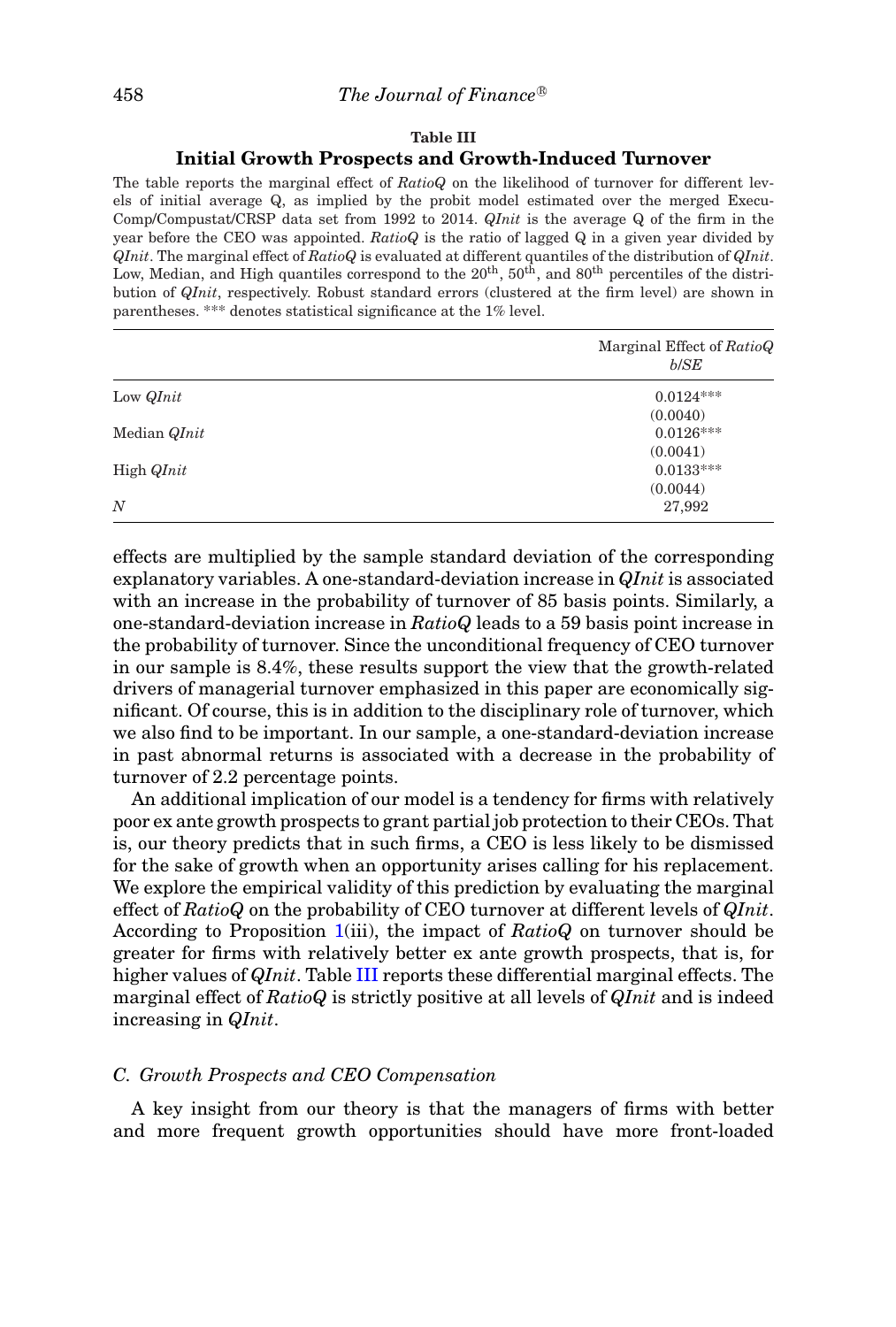

**Figure 6. Distribution of CEO pay duration conditional on initial growth prospects.** The figure depicts kernel estimates of the empirical cumulative distribution of realized compensation duration (*PayDuration*) for the bottom and top quintiles of CEO episodes sorted by initial Q (*QInit*), denoted by "Low *QInit*" and "High *QInit*," respectively. Variable definitions are provided in the main text and in Internet Appendix Section VIII. (Color figure can be viewed at wileyonlinelibrary.com)

compensation. In this subsection, we provide evidence on the empirical relation between CEO compensation and firms' growth prospects. We explore the data in two ways.

As a first pass, we compute a measure of realized compensation duration for each CEO episode and investigate how it varies across episodes that differ in terms of the firm's growth prospects at the time the CEO was appointed. For a given CEO episode *j* lasting  $N_i$  years, our measure of compensation duration, *PayDuration*, is obtained as

$$
PayDuration_j = \sum_{n=1}^{N_j} \frac{DiscPay_{j,n}}{\sum_{k=1}^{N_j} DiscPay_{j,k}} \times n,
$$
\n(40)

where  $DiscPay_{j,n} = TotPay_{j,n}/(1+\varrho)^n$  corresponds to the present value of the compensation received by the CEO in his  $n<sup>th</sup>$  tenure year. Setting the discount rate  $\rho$  to 10%, we find that, in the subsample of episodes over which this measure is computed, average CEO compensation duration is 3.7 years, while the median is 3.2 years.

Figure 6 provides an empirical counterpart to Figure 4, depicting kernel estimates of the cumulative distribution of *PayDuration* conditional on ex ante growth prospects proxied by *QInit*. The solid line pertains to the upper 20% of *QInit* in our sample, while the dashed line pertains to the bottom 20%. The cumulative distribution for the upper *QInit* subsample lies above that for the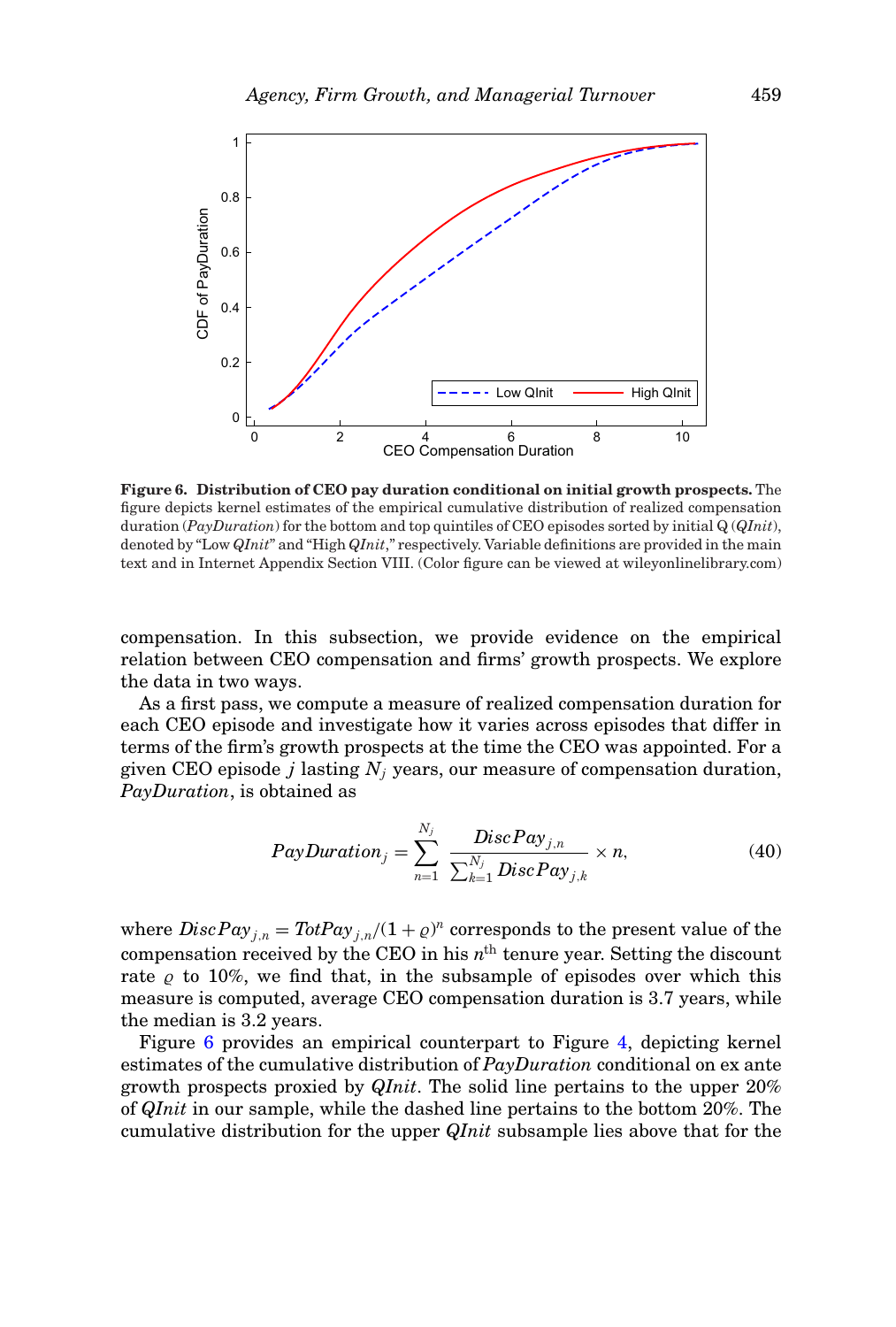# **Table IV Determinants of CEO Compensation**

This table reports evidence on the profile of CEO compensation over tenure. *LnTotPay* is the logarithm of total CEO pay awarded in a given year as reported in ExecuComp. *TenureYear* is the number of years in tenure of the CEO in a given calendar year. *QInit* is the average Q of the firm in the year before the CEO was appointed. *CAR* is the two-year cumulative abnormal return of the firm (annualized) over the previous two years. *ROA* is return on assets, lagged one year. *LnAssets* is the logarithm of the lagged book value of total assets. The regression is estimated over all episode-year observations in our sample, some of which pertain to CEO episodes that have not finished by the end of the sample period. Robust standard errors (clustered at the firm level) are shown in parentheses. \*, \*\*, and \*\*\* denote statistical significance at the 10%, 5%, and 1% level, respectively.

|                               | (1)             | (2)             |
|-------------------------------|-----------------|-----------------|
|                               | <i>LnTotPay</i> | <i>LnTotPay</i> |
| <b>TenureYear</b>             | $0.017***$      | $0.008*$        |
|                               | (0.004)         | (0.003)         |
| <i><b>QInit</b></i>           | $0.073***$      | $0.054***$      |
|                               | (0.011)         | (0.014)         |
| $QInit \times TenureYear$     | $-0.008***$     | $-0.005**$      |
|                               | (0.002)         | (0.002)         |
| CAR                           | $0.556***$      | $0.435***$      |
|                               | (0.026)         | (0.026)         |
| <b>LnAssets</b>               | $0.430***$      | $0.199***$      |
|                               | (0.007)         | (0.019)         |
| Firm Fixed Effects            | No              | Yes             |
| <b>Industry Fixed Effects</b> | Yes             | $\rm No$        |
| Year Fixed Effects            | Yes             | Yes             |
| $\mathbb{R}^2$                | 0.532           | 0.663           |
| $\boldsymbol{N}$              | 27,615          | 27,615          |

bottom *QInit* subsample, which is consistent with our model's insight that firms with better growth prospects should have more front-loaded compensation.<sup>44</sup>

To further investigate how profiles of CEO pay over tenure vary with firms' growth prospects, we consider the regression

Ln(*TotPay*<sub>j,t</sub>) = 
$$
\psi_0 + \psi_1
$$
TenureYear<sub>j,t</sub> +  $\psi_2$ QInit<sub>j</sub> +  
+  $\psi_3$ QInit<sub>j</sub> × TenureYear<sub>j,t</sub> +  $\alpha'X_{j,t-1}$  +  $\epsilon_{j,t}$ ,

where *j* denotes a CEO episode, *t* denotes the calendar year, *TenureYear <sup>j</sup>*,*<sup>t</sup>*  $(TotPay_{i,t})$  denotes the tenure of the CEO in year *t* (the total compensation received by the CEO in that year), and **X** denotes a vector of control variables. We control for past performance and firm size, as well as for calendar year

<sup>44</sup> The results from the two-sample Wilcoxon-Mann-Whitney test and from the Kolmogorov-Smirnov test both confirm that the difference between the two empirical distributions is statistically significant. Furthermore, controlling for year fixed effects, *PayDuration* and *QInit* are significantly negatively correlated across CEO episodes. When also controlling for firm fixed effects, the correlation remains negative but becomes insignificant due to the small number of observations.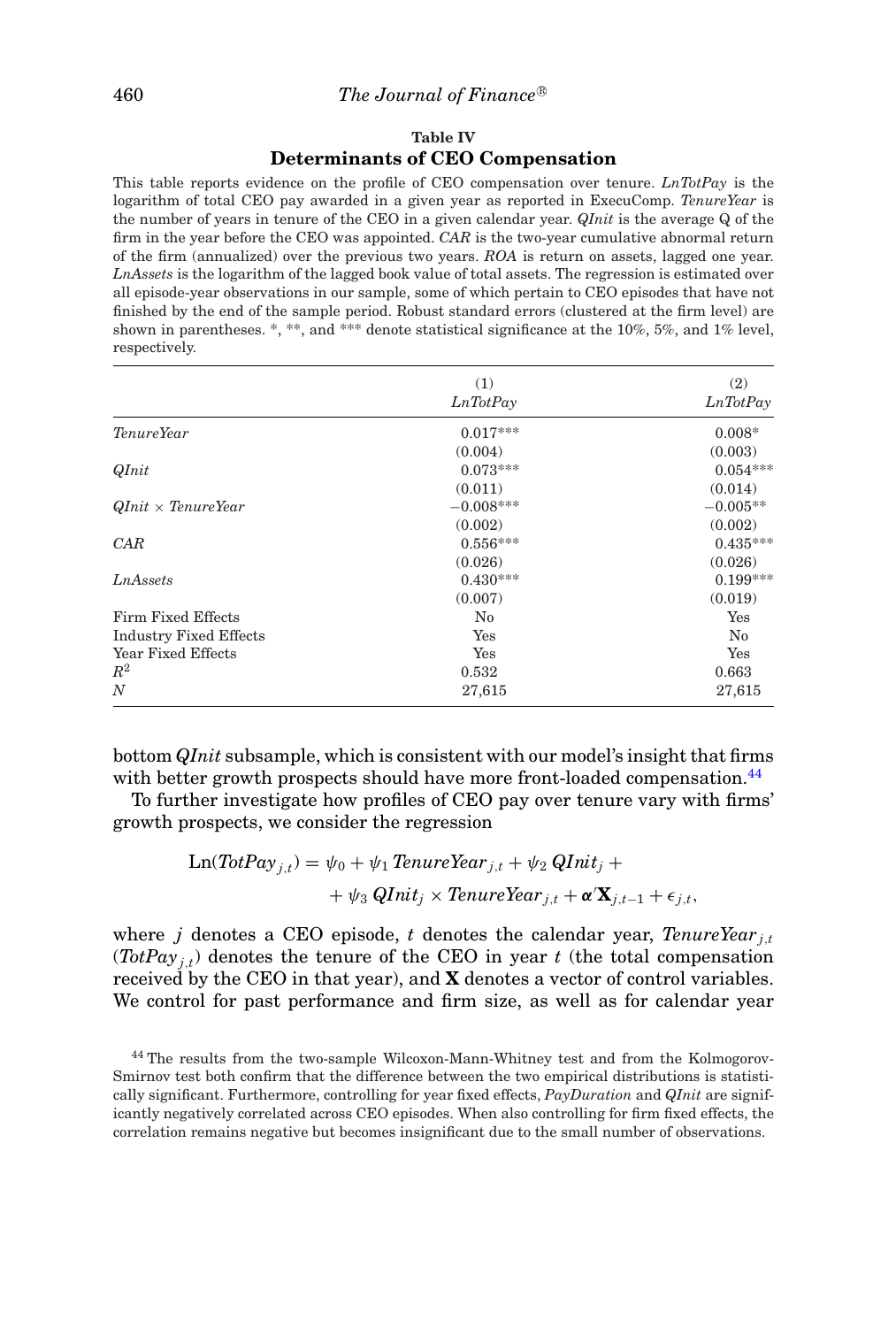fixed effects and industry or firm fixed effects. Our theory predicts (see Proposition 2(iii)) that firms with better ex ante growth prospects are characterized by a higher initial level of pay per period (i.e.,  $\psi_2$  positive) and slower growth in compensation over tenure (i.e.,  $\psi_3$  negative). Table IV summarizes our empirical findings for two alternative specifications that control for industry and firm fixed effects, respectively. The coefficients of interest are significant with the expected signs, and the results are very similar across both specifications. We also note that the coefficient on past abnormal returns is positive and significant, in line with the theoretical prediction that CEO pay is positively related to past performance.

# **V. Conclusion**

This paper introduces growth-induced turnover in a dynamic moral hazard framework and analyzes the interaction between this type of turnover and managerial incentive provision. In our model, growth opportunities arrive stochastically over time and the firm must appoint a new manager to be able to seize them. Our analysis highlights the trade-off that a firm faces between the benefit of always having a manager who is the right man for the job at hand and the cost of incentive provision. The key new insight is that exposing incumbent managers to the risk of growth-induced dismissal effectively increases their discount rate and thus the cost of incentive provision. As a result, some firms find it optimal to provide managers some degree of job protection, at the cost of forgoing growth opportunities. Across firms, a higher likelihood of growth-induced turnover translates into a greater tendency to front-load compensation. Our empirical findings are consistent with these predictions of the model.

An essential feature of our model is that nondisciplinary managerial turnover can be triggered by the firm contingent on the arrival of exogenous contractible shocks. In our setup, shocks correspond to the arrival of growth opportunities, and it is first-best efficient for the firm to replace the incumbent manager upon arrival of a growth opportunity. Our analysis could be applied to alternative forms of exogenous contractible shocks. First, transformative managerial change may also be important for firms in decline. For instance, a change in management may be required for a firm to respond to increased product market competition or to the threat of a disruptive new technology. Second, the firm may face opportunities to transform—through a change in management—that would bring gains that are too modest to outweigh the cost of implementing them, so that they would not be taken up under first-best. However, in a second-best world, it may be optimal to take these inefficient opportunities when the agency costs associated with the current manager are high. We believe that a number of theoretical insights of the paper would carry through in these alternative settings, although the empirical implications would be quite different.

The existing empirical literature on managerial turnover and compensation has been informed mostly by two paradigms from the contracting literature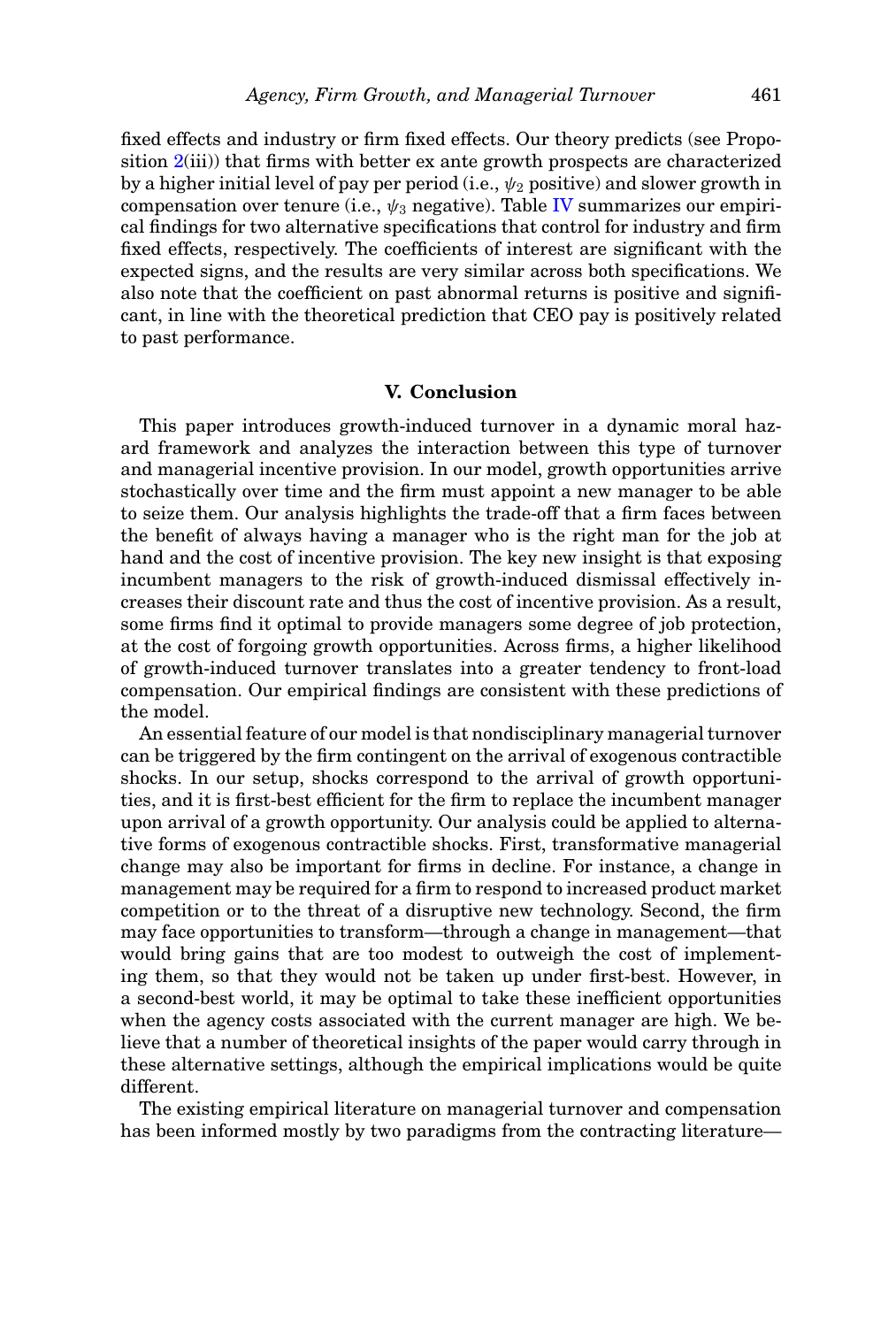the moral hazard model in which pay and dismissal are used to incentivize the agent, and the learning model in which the principal learns about the unknown quality of the agent over time. In our view, transformative change can be another powerful driver of managerial turnover and compensation. We document that firms with better growth prospects experience higher CEO turnover and rely on more front-loaded compensation schemes. These findings are consistent with the assumption of growth-induced turnover and the predictions of our model. Nonetheless, other theories may be consistent with these findings. Identifying the specific channel through which firms' growth prospects relate to CEO turnover and compensation deserves further empirical work.

> Initial submission: September 10, 2012; Accepted: December 5, 2016 Editors: Bruno Biais, Michael R. Roberts, and Kenneth J. Singleton

#### **REFERENCES**

- Anderson, Ronald W., M. Cecilia Bustamante, and Stephane Guibaud, 2012, Agency, firm growth, ´ and managerial turnover, CEPR Discussion Paper #9147.
- Atkeson, Andrew, and Harold Cole, 2008, A dynamic theory of optimal compensation and executive compensation, Working paper, UCLA.
- Beneš, Václav E., Larry A. Shepp, and Hans S. Witsenhausen, 1980, Some solvable stochastic control problems, *Stochastics* 4, 134–160.
- Bennedsen, Morten, Francisco Pérez-González, and Daniel Wolfenzon, 2012, Estimating the value of the boss: Evidence from CEO hospitalization events, Working paper, Stanford.
- Bertrand, Marianne, and Antoinette Schoar, 2003, Managing with style: The effect of managers on firm policies, *[Quarterly Journal of Economics](http://dx.doi.org/10.1162/003355303322552775)* 118, 1169–1208.
- Biais, Bruno, Thomas Mariotti, Guillaume Plantin, and Jean-Charles Rochet, 2007, Dynamic security design: Convergence to continuous time and asset pricing implications, *[Review of](http://dx.doi.org/10.1111/j.1467-937X.2007.00425.x) [Economic Studies](http://dx.doi.org/10.1111/j.1467-937X.2007.00425.x)* 74, 345–390.
- Biais, Bruno, Thomas Mariotti, Jean-Charles Rochet, and Stephane Villeneuve, 2010, Large risks, ´ limited liability and dynamic moral hazard, *Econometrica* 78, 73–118.
- Bond, S., and J. Van Reenen, 2007, Microeconometric models of investment and employment, in J. Heckman and E. Leamer, eds.: *Handbook of Econometrics* (North Holland, Amsterdam).
- Caballero, Ricardo J., 1997, Aggregate investment, in J. Taylor and M. Woodford, eds.: *Handbook of Macroeconomics* (North Holland, Amsterdam).
- Casamatta, Catherine, and Alexander Guembel, 2010, Managerial legacies, entrenchment and strategic inertia, *[Journal of Finance](http://dx.doi.org/10.1111/j.1540-6261.2010.01619.x)* 65, 2403–2436.
- Chen, Guoli, and Donald C. Hambrick, 2012, CEO replacement in turnaround situations: Executive (mis)fit and implications, *[Organization Science](http://dx.doi.org/10.1287/orsc.1100.0629)* 23, 225–243.
- Clementi, Gian Luca, and Thomas Cooley, 2010, Executive compensation: Facts, NBER Working paper #15426.
- Clementi, Gian Luca, and Hugo Hopenhayn, 2006, A theory of financing constraints and firm dynamics, *Quarterly Journal of Economics* 121, 229–265.
- Coughlan, Anne T., and Ronald M. Schmidt, 1985, Executive compensation, management turnover, and firm performance, *[Journal of Accounting and Economics](http://dx.doi.org/10.1016/0165-4101(85)90027-8)* 7, 43–66.
- DeMarzo, Peter, and Michael J. Fishman, 2007a, Agency and optimal investment dynamics, *Review of Financial Studies* 22, 859–892.
- DeMarzo, Peter, and Michael J. Fishman, 2007b, Optimal long-term financial contracting, *[Review](http://dx.doi.org/10.1093/rfs/hhm031) [of Financial Studies](http://dx.doi.org/10.1093/rfs/hhm031)* 20, 2079–2128.
- DeMarzo, Peter, Michael J. Fishman, Zhiguo He, and Neng Wang, 2012, Dynamic agency and the q theory of investment, *[Journal of Finance](http://dx.doi.org/10.1111/j.1540-6261.2012.01787.x)* 67, 2295–2340.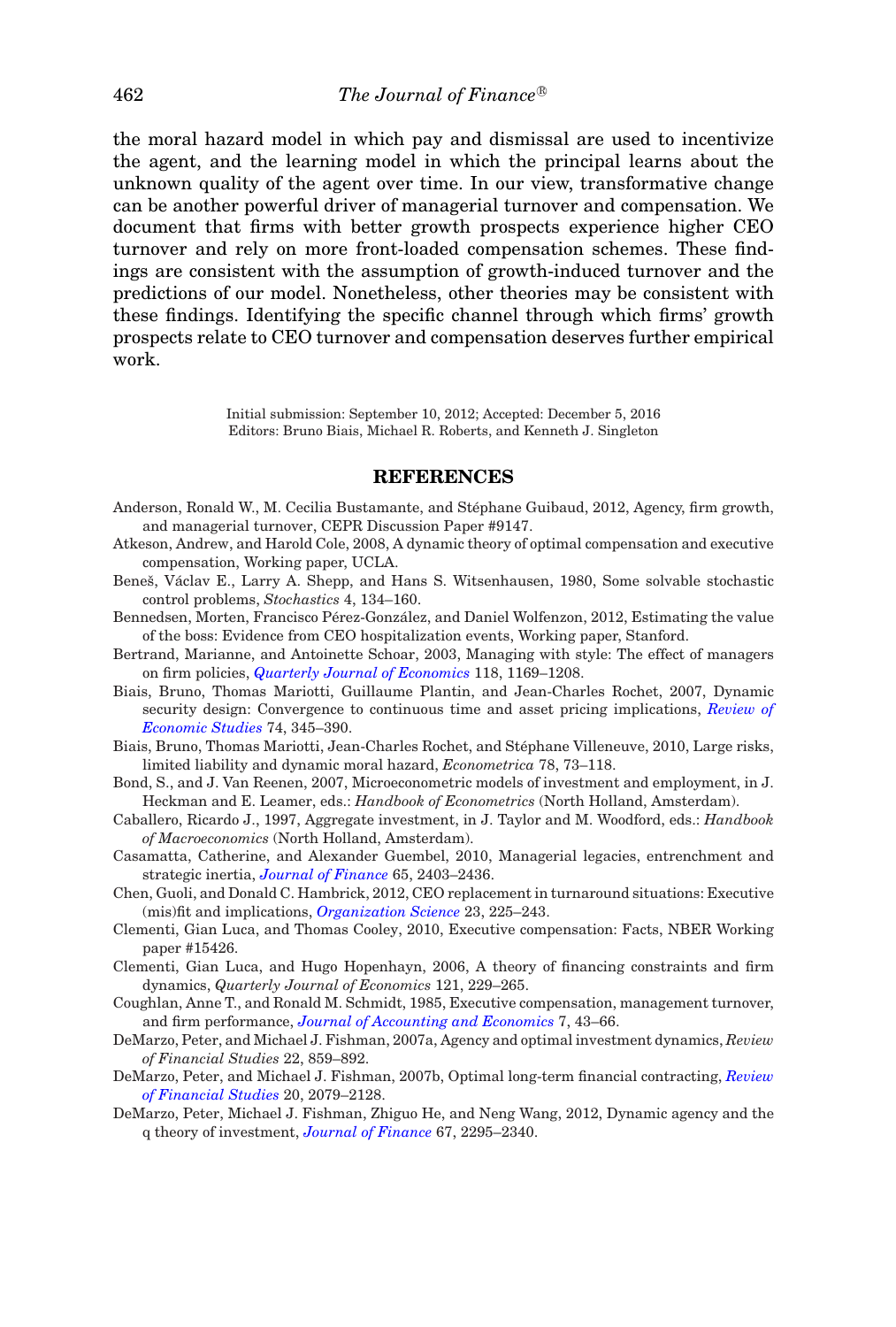- DeMarzo, Peter, and Yuliy Sannikov, 2006, Optimal security design and dynamic capital structure in a continuous-time agency model, *[Journal of Finance](http://dx.doi.org/10.1111/j.1540-6261.2006.01002.x)* 61, 2681–2724.
- Denis, David J., Diane K. Denis, and Atulya Sarin, 1997, Ownership structure and top executive turnover, *[Journal of Financial Economics](http://dx.doi.org/10.1016/S0304-405X(97)00016-0)* 45, 193–221.
- Eckbo, B. Espen, ed., 2001, *Handbook of Empirical Corporate Finance* (North Holland, Amsterdam).
- Edmans, Alex, Xavier Gabaix, Tomasz Sadzik, and Yuliy Sannikov, 2012, Dynamic CEO compensation, *[Journal of Finance](http://dx.doi.org/10.1111/j.1540-6261.2012.01768.x)* 67, 1603–1647.
- Eisfeldt, Andrea L., and Camilia M. Kuhnen, 2013, CEO turnover in a competitive assignment framework, *[Journal of Financial Economics](http://dx.doi.org/10.1016/j.jfineco.2013.02.020)* 109, 351–372.
- Eisfeldt, Andrea L., and Adriano A. Rampini, 2008, Managerial incentives, capital reallocation, and the business cycle, *[Journal of Financial Economics](http://dx.doi.org/10.1016/j.jfineco.2006.11.007)* 87, 177–199.
- Gabaix, Xavier, and Augustin Landier, 2008, Why has CEO pay increased so much? *[Quarterly](http://dx.doi.org/10.1162/qjec.2008.123.1.49) [Journal of Economics](http://dx.doi.org/10.1162/qjec.2008.123.1.49)* 123, 49–100.
- Garrett, Daniel F., and Alessandro Pavan, 2012, Managerial turnover in a changing world, *[Journal](http://dx.doi.org/10.1086/668836) [of Political Economy](http://dx.doi.org/10.1086/668836)* 120, 879–925.
- Garrett, Daniel F., and Alessandro Pavan, 2015, Dynamic managerial compensation: A variational approach, *[Journal of Economic Theory](http://dx.doi.org/10.1016/j.jet.2015.04.004)* 159, 775–818.
- Gopalan, Radhakrishnan, Todd Milbourn, Fenghua Song, and Anjan V. Thakor, 2014, Duration of executive compensation, *[Journal of Finance](http://dx.doi.org/10.1111/jofi.12085)* 69, 2777–2817.
- Harris, Milton, and Bengt Holström, 1982, A theory of wage dynamics, [Review of Economic Studies](http://dx.doi.org/10.2307/2297359) 49, 315–333.
- Hayashi, Fumio, 1982, Tobin's marginal q and average q: A neoclassical interpretation, *[Economet](http://dx.doi.org/10.2307/1912538)[rica](http://dx.doi.org/10.2307/1912538)* 50, 213–224.
- He, Zhiguo, 2008, Optimal executive compensation when firm size follows geometric Brownian motion, *[Review of Financial Studies](http://dx.doi.org/10.1093/rfs/hhn037)* 22, 859–892.
- He, Zhiguo, 2012, Dynamic compensation contracts with private savings, *[Review of Financial](http://dx.doi.org/10.1093/rfs/hhs054) [Studies](http://dx.doi.org/10.1093/rfs/hhs054)* 25, 1494–1549.
- Hoffmann, Florian, and Sebastian Pfeil, 2010, Reward for luck in a dynamic agency model, *[Review](http://dx.doi.org/10.1093/rfs/hhq062) [of Financial Studies](http://dx.doi.org/10.1093/rfs/hhq062)* 23, 3329–3345.
- Holmström, Bengt, and Paul Milgrom, 1987, Aggregation and linearity in the provision of intertemporal incentives, *Econometrica* 55, 303–328.
- Inderst, Roman, and Holger M. Mueller, 2010, CEO replacement under private information, *[Review](http://dx.doi.org/10.1093/rfs/hhq018) [of Financial Studies](http://dx.doi.org/10.1093/rfs/hhq018)* 23, 2935–2969.
- Jenter, Dirk, and Fadi Kanaan, 2015, CEO turnover and relative performance evaluation, *[Journal](http://dx.doi.org/10.1111/jofi.12282) [of Finance](http://dx.doi.org/10.1111/jofi.12282)* 70, 2155–2184.
- Jenter, Dirk, and Katharina Lewellen, 2014, Performance-induced CEO turnover, Working paper, London School of Economics.
- Kaplan, Steven N., and Bernadette Minton, 2012, How has CEO turnover changed? *[International](http://dx.doi.org/10.1111/j.1468-2443.2011.01135.x) [Review of Finance](http://dx.doi.org/10.1111/j.1468-2443.2011.01135.x)* 12, 57–87.
- Kaplan, Steven N., Berk A. Sensoy, and Per Stromberg, 2008, Should investors bet on the jockey or the horse? *[Journal of Finance](http://dx.doi.org/10.1111/j.1540-6261.2008.01429.x)* 64, 75–115.
- Karatzas, Ioannis, 1983, A class of singular stochastic control problems, *[Advances in Applied](http://dx.doi.org/10.1017/S0001867800021169) [Probabilities](http://dx.doi.org/10.1017/S0001867800021169)* 15, 225–254.
- Kim, Yungsan, 1996, Long-term firm performance and chief executive turnover, *[Journal of Law,](http://dx.doi.org/10.1093/oxfordjournals.jleo.a023372) [Economics, and Organization](http://dx.doi.org/10.1093/oxfordjournals.jleo.a023372)* 12, 480–496.
- Kostiuk, Peter F., 1990, Firm size and executive compensation, *[Journal of Human Resources](http://dx.doi.org/10.2307/145728)* 25, 90–105.
- Li, Rui, 2015, Dynamic agency with persistent observable shocks, Working paper, University of Massachusetts Boston.
- Murphy, Kevin J., 1999, Executive compensation, in O. Ashenfelter and D. Card, eds.: *Handbook of Labor Economics* (North Holland, Amsterdam).
- Murphy, Kevin J., 2013, Executive compensation: Where we are, and how we got there, in G. Constantinides, M. Harris, and R. Stulz, eds.: *Handbook of the Economics of Finance* (North Holland, Amsterdam).